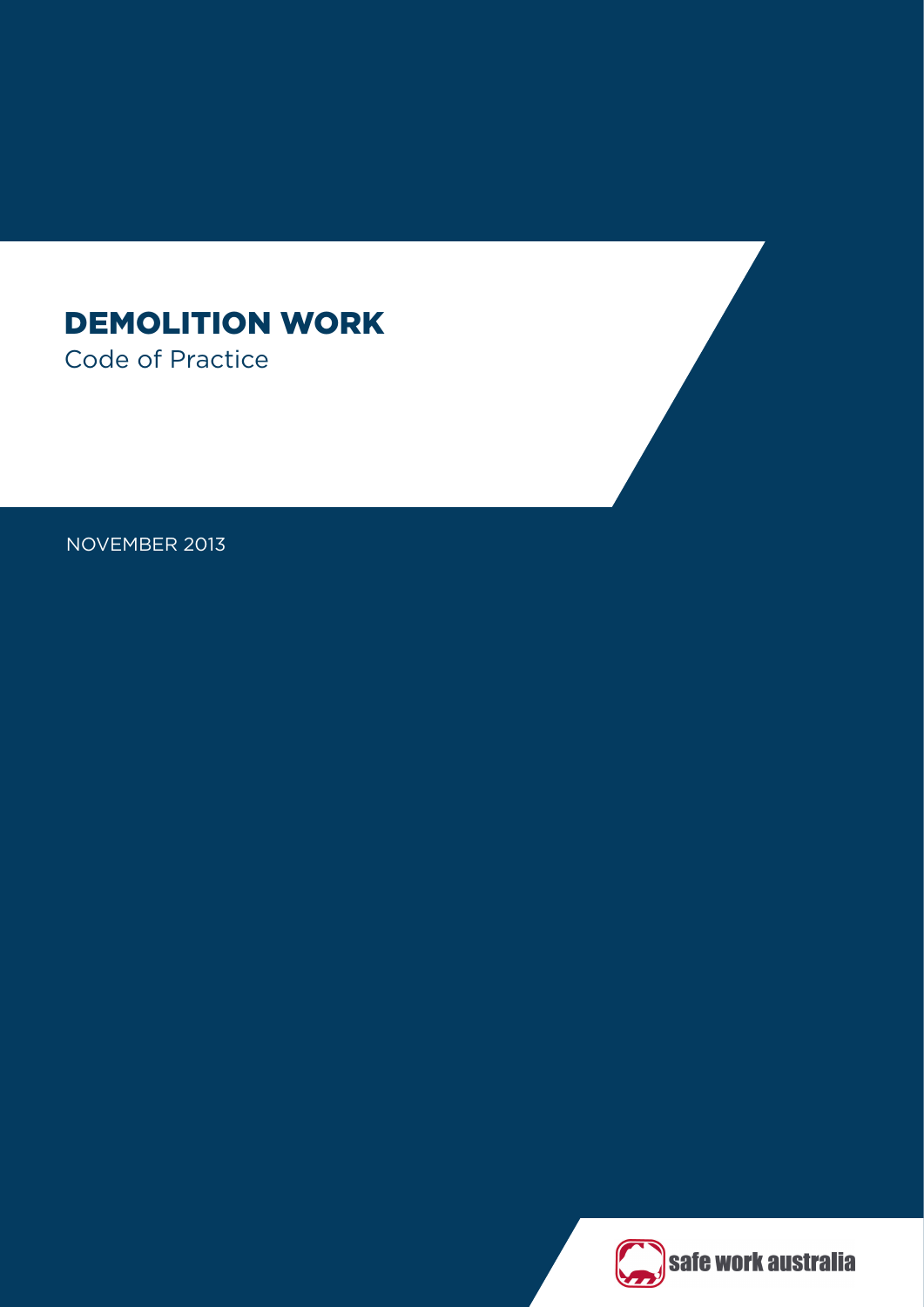

Safe Work Australia is an Australian Government statutory agency established in 2009. Safe Work Australia consists of representatives of the Commonwealth, state and territory governments, the Australian Council of Trade Unions, the Australian Chamber of Commerce and Industry and the Australian Industry Group.

Safe Work Australia works with the Commonwealth, state and territory governments to improve work health and safety and workers' compensation arrangements. Safe Work Australia is a national policy body, not a regulator of work health and safety. The Commonwealth, states and territories have responsibility for regulating and enforcing work health and safety laws in their jurisdiction.

ISBN 978-0-642-78415-5 [PDF] ISBN 978-0-642-78416-2 [DOCX]



### Creative Commons

Except for the logos of Safe Work Australia, SafeWork SA, Workplace Standards Tasmania, WorkSafe WA, Workplace Health and Safety QLD, NT WorkSafe, WorkCover NSW, Comcare and WorkSafe ACT, this copyright work is licensed under a Creative Commons Attribution-Noncommercial 3.0 Australia licence. To view a copy of this licence, visit

### <http://creativecommons.org/licenses/by-nc/3.0/au/>

In essence, you are free to copy, communicate and adapt the work for non commercial purposes, as long as you attribute the work to Safe Work Australia and abide by the other licence terms.

Contact information Safe Work Australia Phone: 1300 551 832 Email: [info@swa.gov.au](http://www.safeworkaustralia.gov.au/sites/swa/contact/pages/contact) Website: [www.safeworkaustralia.gov.au](http://www.safeworkaustralia.gov.au/sites/SWA)





















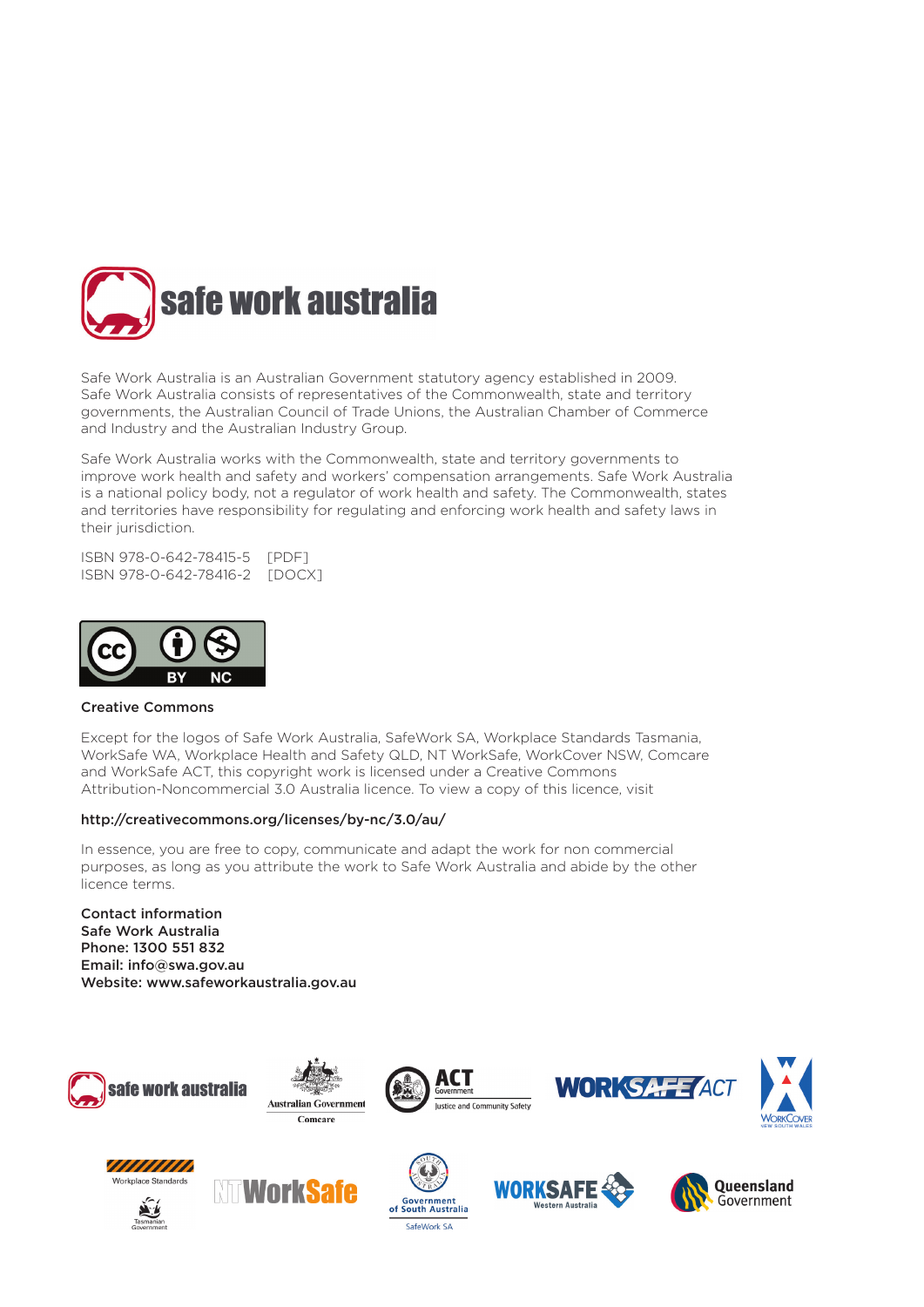# TABLE OF CONTENTS

| <b>FOREWORD</b><br>2  |                                                                                                                                                                                                                                                                 |         |  |  |
|-----------------------|-----------------------------------------------------------------------------------------------------------------------------------------------------------------------------------------------------------------------------------------------------------------|---------|--|--|
| Scope and application |                                                                                                                                                                                                                                                                 |         |  |  |
| 1.                    | <b>INTRODUCTION</b>                                                                                                                                                                                                                                             | 3       |  |  |
| 11                    | What is demolition work?                                                                                                                                                                                                                                        | 3       |  |  |
| 1.2                   | Who has health and safety duties<br>in relation to demolition work?                                                                                                                                                                                             | 3       |  |  |
| 1.3                   | What is required to manage risks<br>associated with demolition work?                                                                                                                                                                                            |         |  |  |
| 2.                    | THE RISK MANAGEMENT PROCESS                                                                                                                                                                                                                                     |         |  |  |
| 2.1                   | Identifying the hazards                                                                                                                                                                                                                                         | 6       |  |  |
| 2.2                   | Assessing the risks                                                                                                                                                                                                                                             | 6       |  |  |
| 2.3                   | Controlling the risks                                                                                                                                                                                                                                           |         |  |  |
| 2.4                   | Reviewing control measures<br>$\frac{1}{2}$ . The continuum continuum continuum continuum continuum continuum continuum continuum continuum continuum continuum continuum continuum continuum continuum continuum continuum continuum continuum continuum conti |         |  |  |
| 3.                    | PLANNING THE DEMOLITION WORK<br>8                                                                                                                                                                                                                               |         |  |  |
| 3.1                   | Notifiable demolition work                                                                                                                                                                                                                                      | 8       |  |  |
| 3.2                   | Principal contractor                                                                                                                                                                                                                                            |         |  |  |
| 3.3                   | Designers                                                                                                                                                                                                                                                       |         |  |  |
| 3.4                   | Safe Work Method Statements                                                                                                                                                                                                                                     | 11<br>. |  |  |
| 3.5                   | Demolition licensing                                                                                                                                                                                                                                            | 12      |  |  |
| 3.6                   | Asbestos registers and licensing                                                                                                                                                                                                                                | 12      |  |  |
| 3.7                   | Adjacent or adjoining buildings                                                                                                                                                                                                                                 | 13<br>. |  |  |
| 3.8                   | <b>Essential services</b>                                                                                                                                                                                                                                       | 13      |  |  |
| 4.                    | <b>CONTROLLING RISKS IN</b><br><b>DEMOLITION WORK</b>                                                                                                                                                                                                           | 15      |  |  |
| 4.1                   | The building or structure to be demolished                                                                                                                                                                                                                      | 15      |  |  |
| 4.2                   | Hazardous chemicals and materials                                                                                                                                                                                                                               |         |  |  |
| 4.3                   | Securing the work area                                                                                                                                                                                                                                          | 18      |  |  |
| 4.4                   | Plant and equipment                                                                                                                                                                                                                                             | 19      |  |  |
| 4.5                   | Powered mobile plant                                                                                                                                                                                                                                            | 20      |  |  |

| 4.6                                                                   | Removal of debris                                                         | 20 |  |
|-----------------------------------------------------------------------|---------------------------------------------------------------------------|----|--|
| 4.7                                                                   | Falls                                                                     | 21 |  |
| 4.8                                                                   | Electricity                                                               | 22 |  |
| 49                                                                    | Fire prevention                                                           | 22 |  |
|                                                                       | 4.10 Information, training, instruction<br>and supervision                | 23 |  |
| 5                                                                     | <b>DEMOLITION METHODS</b>                                                 | 24 |  |
| 5.1                                                                   | Manual demolition                                                         | 24 |  |
| 5.2                                                                   | Mechanical demolition                                                     | 27 |  |
| 5.3                                                                   | Induced collapse                                                          | 29 |  |
| 5.4                                                                   | Using explosives                                                          | 30 |  |
| 6.                                                                    | DEMOLITION OF SPECIAL STRUCTURES<br>31                                    |    |  |
| 6.1                                                                   | Pre and post-tensioned concrete                                           | 31 |  |
| 6.2                                                                   | Fire-damaged, ruinous and structurally<br>unsound buildings or structures | 32 |  |
| 6.3                                                                   | Lift shafts                                                               | 32 |  |
| 6.4                                                                   | Basements, cellars, vaults, domes<br>and arched roofs                     | 32 |  |
| 6.5                                                                   | Masonry and brick arches                                                  | 33 |  |
| 6.6                                                                   | Independent chimneys and spires                                           | 33 |  |
| 6.7                                                                   | Pylons and masts                                                          | 34 |  |
| 6.8                                                                   | Precast concrete panels                                                   | 34 |  |
| 6.9                                                                   | Façade retention                                                          | 34 |  |
|                                                                       | 6.10 Storage tanks and pipelines                                          | 35 |  |
| APPENDIX A - DEFINITIONS<br>36                                        |                                                                           |    |  |
| APPENDIX B - DEMOLITION PLAN                                          |                                                                           |    |  |
| APPENDIX C - ENGINEERING<br><b>INVESTIGATION CONSIDERATIONS</b><br>39 |                                                                           |    |  |
| <b>LIST OF AMENDMENTS</b>                                             |                                                                           |    |  |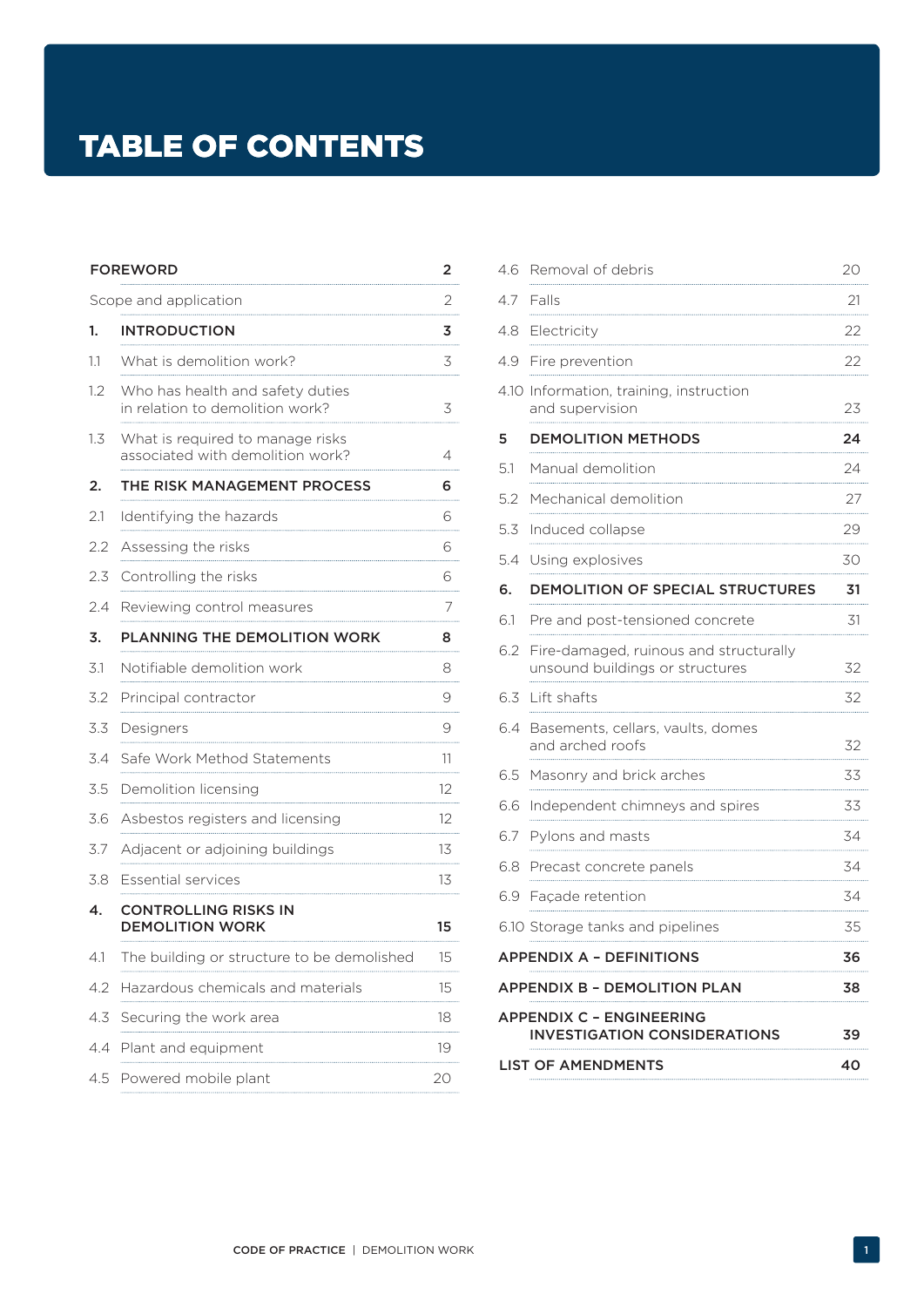This Code of Practice for managing health and safety risks associated with demolition work is an approved code of practice under section 274 of the Work Health and Safety (WHS) Act.

An approved code of practice is a practical guide to achieving the standards of health, safety and welfare required under the WHS Act and the Work Health and Safety (WHS) Regulations.

A code of practice applies to anyone who has a duty of care in the circumstances described in the code. In most cases, following an approved code of practice would achieve compliance with the health and safety duties in the WHS Act, in relation to the subject matter of the code. Like regulations, codes of practice deal with particular issues and do not cover all hazards or risks which may arise. The health and safety duties require duty holders to consider all risks associated with work, not only those for which regulations and codes of practice exist.

Codes of practice are admissible in court proceedings under the WHS Act and Regulations. Courts may regard a code of practice as evidence of what is known about a hazard, risk or control and may rely on the code in determining what is reasonably practicable in the circumstances to which the code relates.

Compliance with the WHS Act and Regulations may be achieved by following another method, such as a technical or an industry standard, if it provides an equivalent or higher standard of work health and safety than the code.

An inspector may refer to an approved code of practice when issuing an improvement or prohibition notice.

This Code of Practice has been developed by Safe Work Australia as a model code of practice under the Council of Australian Governments' *Inter-Governmental Agreement for Regulatory and Operational Reform in Occupational Health and Safety* for adoption by the Commonwealth, state and territory governments.

# Scope and application

This Code provides practical guidance to persons conducting a business or undertaking on how to manage the health and safety risks associated with the demolition work. This Code applies to all types of demolition work.

The guidance in this Code is relevant to demolition contractors as well as persons conducting a business or undertaking who have management or control of workplaces where demolition work is carried out, such as principal contractors.

Persons who have duties in relation to demolition work should also refer to the Code of Practice: *Construction work.* 

### HOW TO USE THIS CODE OF PRACTICE

In providing guidance, the word 'should' is used in this Code to indicate a recommended course of action, while 'may' is used to indicate an optional course of action.

This Code also includes various references to provisions of the WHS Act and Regulations which set out the legal requirements. These references are not exhaustive. The words 'must', 'requires' or 'mandatory' indicate that a legal requirement exists and must be complied with.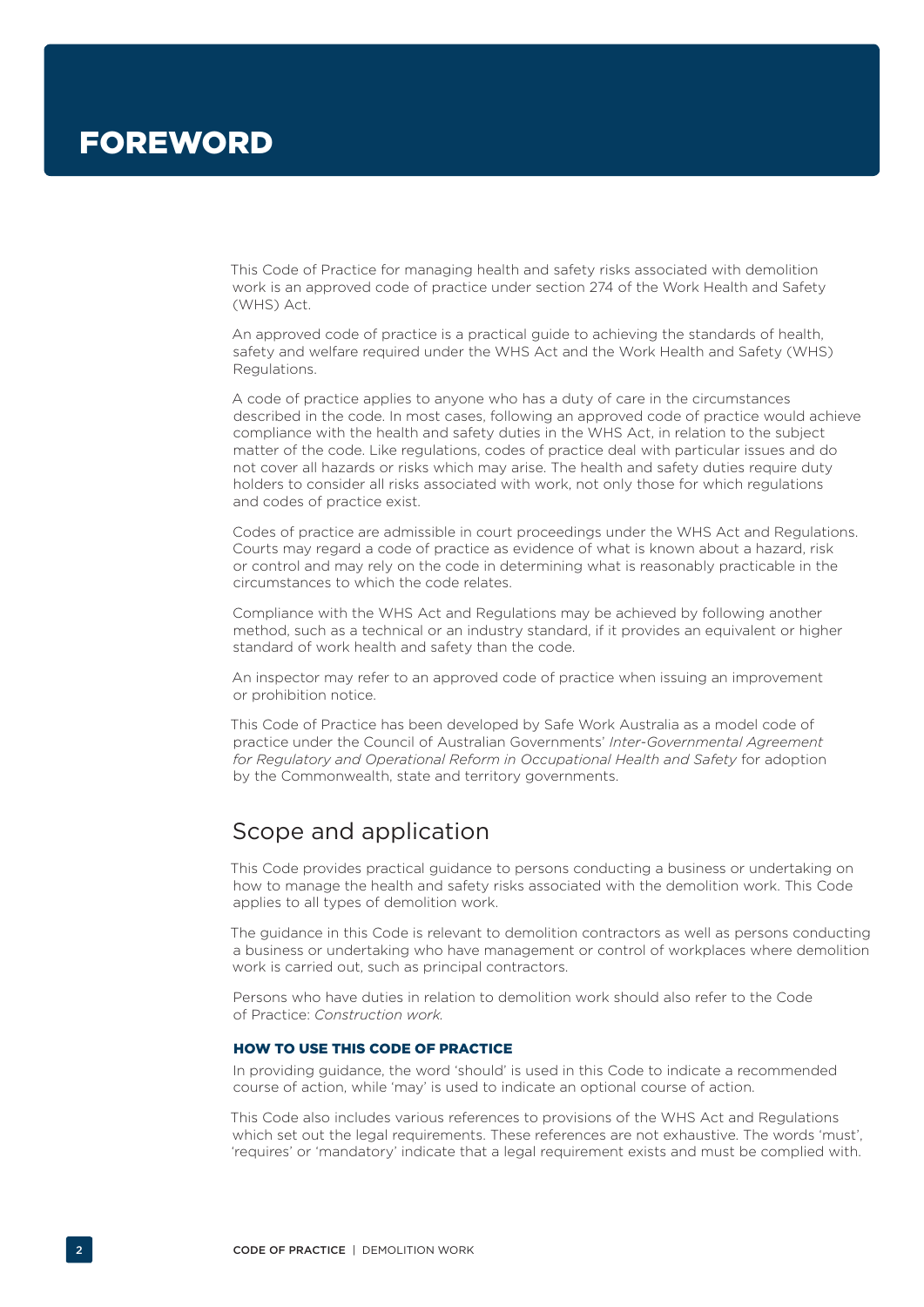# **1.1** What is demolition work?

Any work that is connected with the demolition of a structure is classified as 'construction work' under the WHS Regulations. When carrying out demolition work, the requirements relating to construction work must be complied with.

Demolition work means to demolish or dismantle a structure or part of a structure that is load-bearing or otherwise related to the physical integrity of the structure, but does not include:

- the dismantling of formwork, falsework, scaffolding or other structures designed or used to provide support, access or containment during construction work, or
- the removal of power, light or telecommunication poles.

A structure is anything that is constructed, whether fixed or moveable, temporary or permanent, and includes buildings, sheds, towers, chimney stacks, silos, storage tanks.

The demolition of an element of a structure that is load-bearing or otherwise related to the physical integrity of the structure is 'high risk construction work'. A Safe Work Method Statement (SWMS) must be prepared before the high risk construction work starts.

Demolition work that is notifiable under the WHS Regulations involves:

- demolition of a structure, or a part of a structure that is load-bearing or otherwise related to the physical integrity of the structure, that is at least 6 metres in height
- demolition work involving load shifting machinery on a suspended floor, and
- demolition work involving explosives.

Other key terms relating to demolition work are listed in Appendix A.

# **1.2** Who has health and safety duties in relation to demolition work?

A person conducting a business or undertaking has the primary duty to ensure, so far as is reasonably practicable, that workers and other persons are not exposed to health and safety risks arising from the business or undertaking.

The WHS Regulations include specific obligations for a person conducting a business or undertaking to manage the risks associated with demolition work. These duties include:

- preparing a SWMS for the proposed work, or ensuring a SWMS has already been prepared by another person, before any high risk construction work commences
- obtaining a copy of the asbestos register for the workplace before demolition work is carried out
- if there is no asbestos register, you must
	- not carry out the work until the structure or plant has been inspected to determine whether asbestos or asbestos containing materials (ACM) are fixed to or installed in the structure or plant
	- **E** ensure that the determination is undertaken by a competent person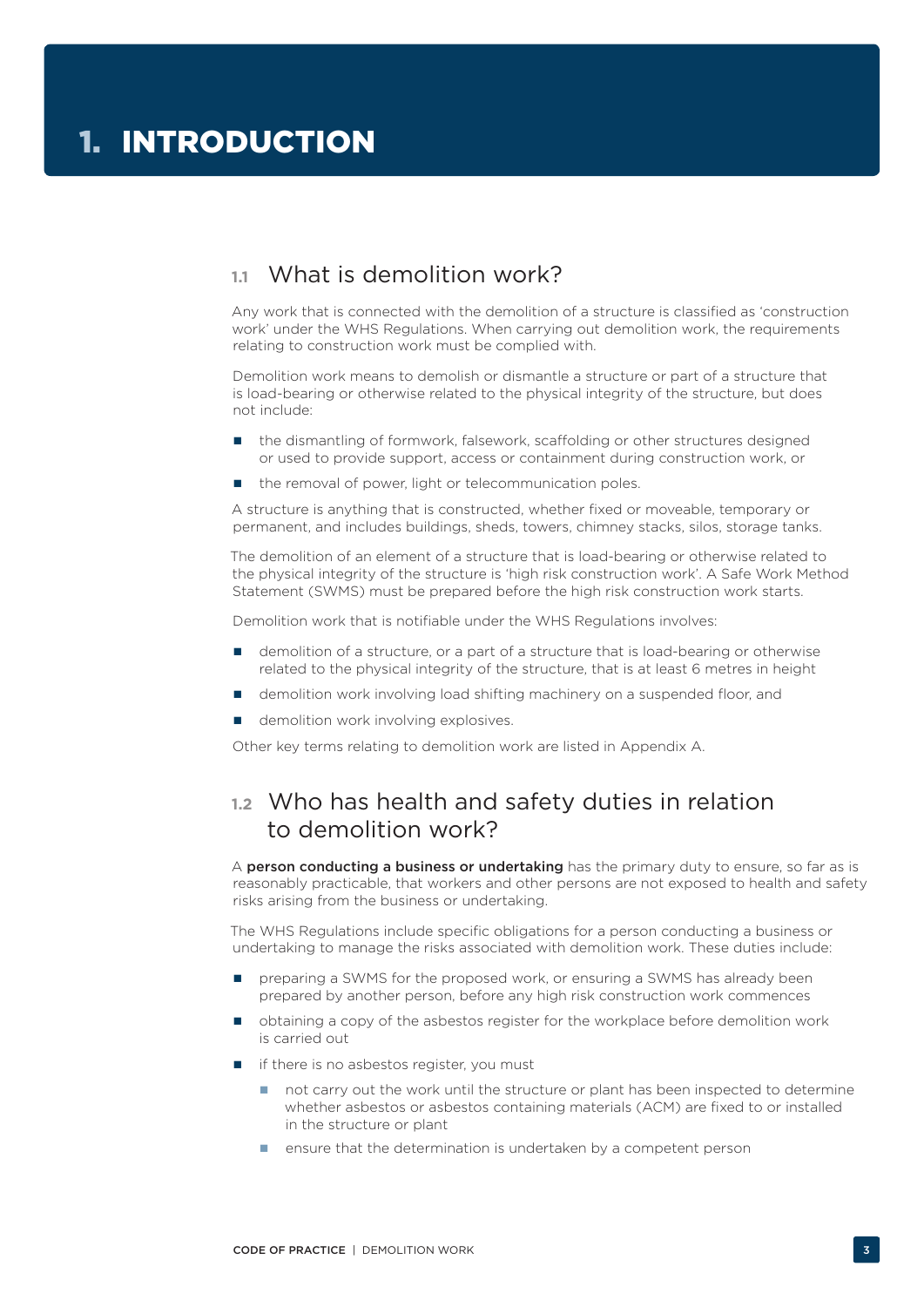- **If asbestos or ACM are determined or presumed to be present, inform the occupier and** owner of the premises (if domestic premises) and the person conducting a business or undertaking with management or control of the workplace, and
- ensure that all asbestos that is likely to be disturbed by the demolition work is, so far as is reasonably practicable, removed before the demolition commences.

For the purpose of this Code, the person conducting a business or undertaking that has management or control of the demolition work is sometimes referred to as the 'demolition contractor'.

A **principal contractor** for a construction project (for example where the cost of the construction work is \$250 000 or more) has additional duties under the WHS Regulations (Refer to section 3.2 of this Code):

**Designers** of structures must ensure, so far as is reasonably practicable, that the structure is without risks to health and safety, when used for a purpose for which it was designed. Designers must give the person who commissioned the design a written safety report that specifies the hazards relating to the design of the structure (Refer to section 3.3 of this Code).

**Officers,** such as company directors, have a duty to exercise due diligence to ensure that the business or undertaking complies with the WHS Act and Regulations. This includes taking reasonable steps to ensure that the business or undertaking has and uses appropriate resources and processes to eliminate or minimise risks that arise from the demolition work.

Workers have a duty to take reasonable care for their own health and safety and that they do not adversely affect the health and safety of other persons. Workers must comply with any reasonable instruction and co-operate with any reasonable policy or procedure relating to health and safety at the workplace.

# **1.3** What is required to manage the risks associated with demolition work?

Regulation 297

Regulation 34-38

A person conducting a business or undertaking must manage risks associated with the carrying out of construction work.

In order to manage risks under the WHS Regulations, a duty holder must:

- identify reasonably foreseeable hazards that could give rise to the risk
- eliminate the risk so far as is reasonably practicable
- if it is not reasonably practicable to eliminate the risk or, minimise the risk so far as is reasonably practicable by implementing control measures in accordance with the hierarchy of risk control
- maintain the implemented control measure so that it remains effective, and
- **review, and if necessary revise control measures so as to maintain, so far as is** reasonably practicable, a work environment that is without risk to health and safety.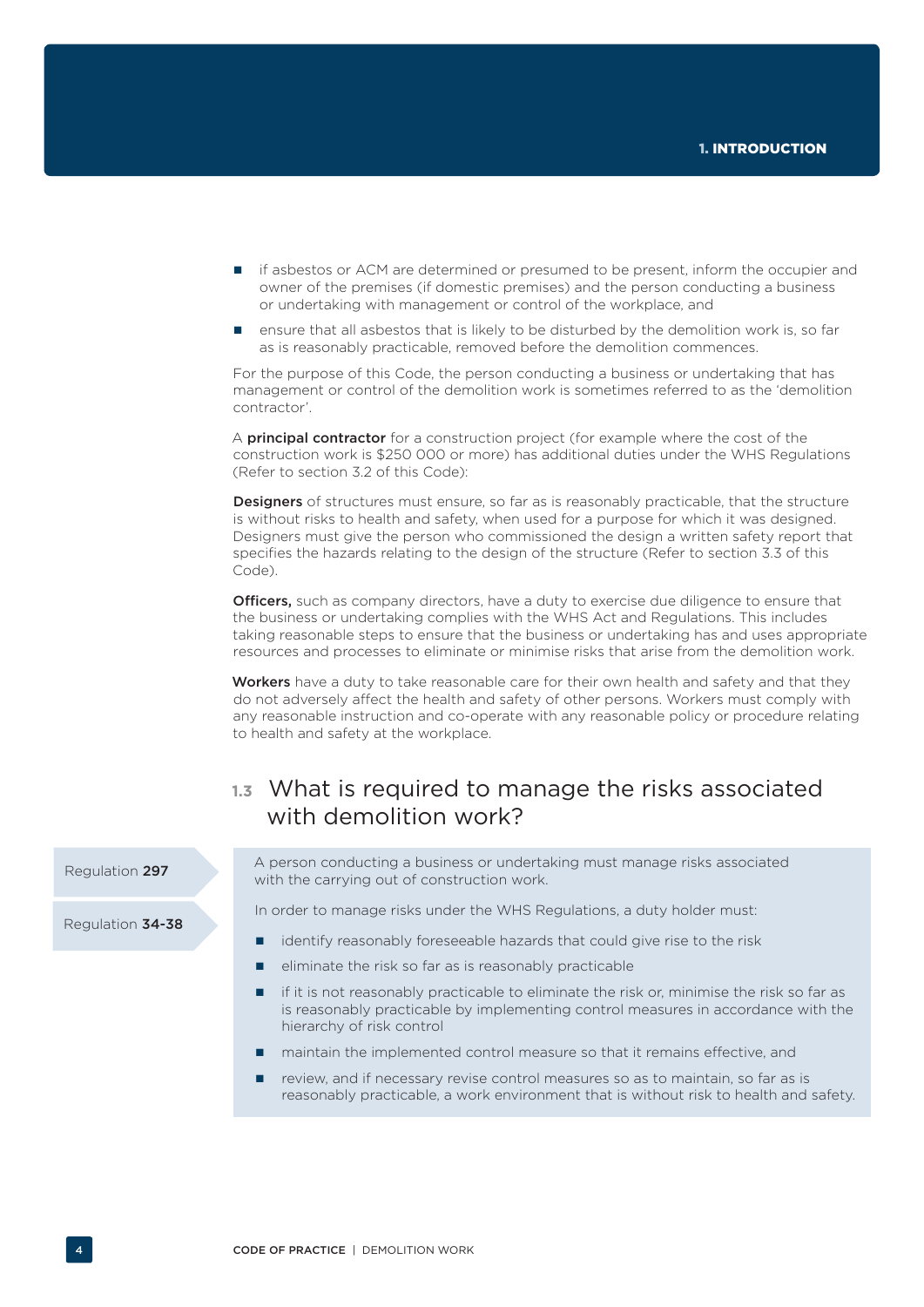This Code provides guidance on managing the risks associated with demolition work by following a systematic process that involves:

- dentifying hazards
- $\blacksquare$  if necessary, assessing the risks associated with these hazards
- implementing control measures, and
- $\blacksquare$  maintaining and reviewing the effectiveness of control measures.

Guidance on the general risk management process is available in the Code of Practice: *How to manage work health and safety risks.*

### CONSULTING YOUR WORKERS

Section 47

The person conducting a business or undertaking must consult, so far as is reasonably practicable, with workers who carry out work for you who are (or are likely to be) directly affected by a work health and safety matter.

Section 48

If the workers are represented by a health and safety representative, the consultation must involve that representative.

Consultation with workers and their health and safety representatives is required at every step of the risk management process. In many cases, decisions about construction work and projects are made prior to engaging workers, therefore, it may not be possible to consult with workers in these early stages. However it is important to consult with them as the demolition work progresses.

Consultation may include discussions about:

- **demolition methods**
- type of risk control measures
- interaction with other trades
- Safe work method statements
- **Part of appropriate amenities, and**
- procedures to deal with emergencies.

### CONSULTING, CO-OPERATING AND CO-ORDINATING ACTIVITIES WITH OTHER DUTY HOLDERS

Section 46

A person conducting a business or undertaking must consult, co-operate and co-ordinate activities with all other persons who have a work health or safety duty in relation to the same matter, so far as is reasonably practicable.

A construction workplace will often be shared by various persons conducting a business or undertaking, for example structural engineers, mobile plant operators and asbestos removalists. Persons with overlapping duties should exchange information about the risks associated with the demolition work and work together in a co-operative and co-ordinated way so that all risks are eliminated or minimised so far as is reasonably practicable.

Further guidance on consultation is available in the Code of Practice: *Work health and safety consultation, co-operation and co-ordination.*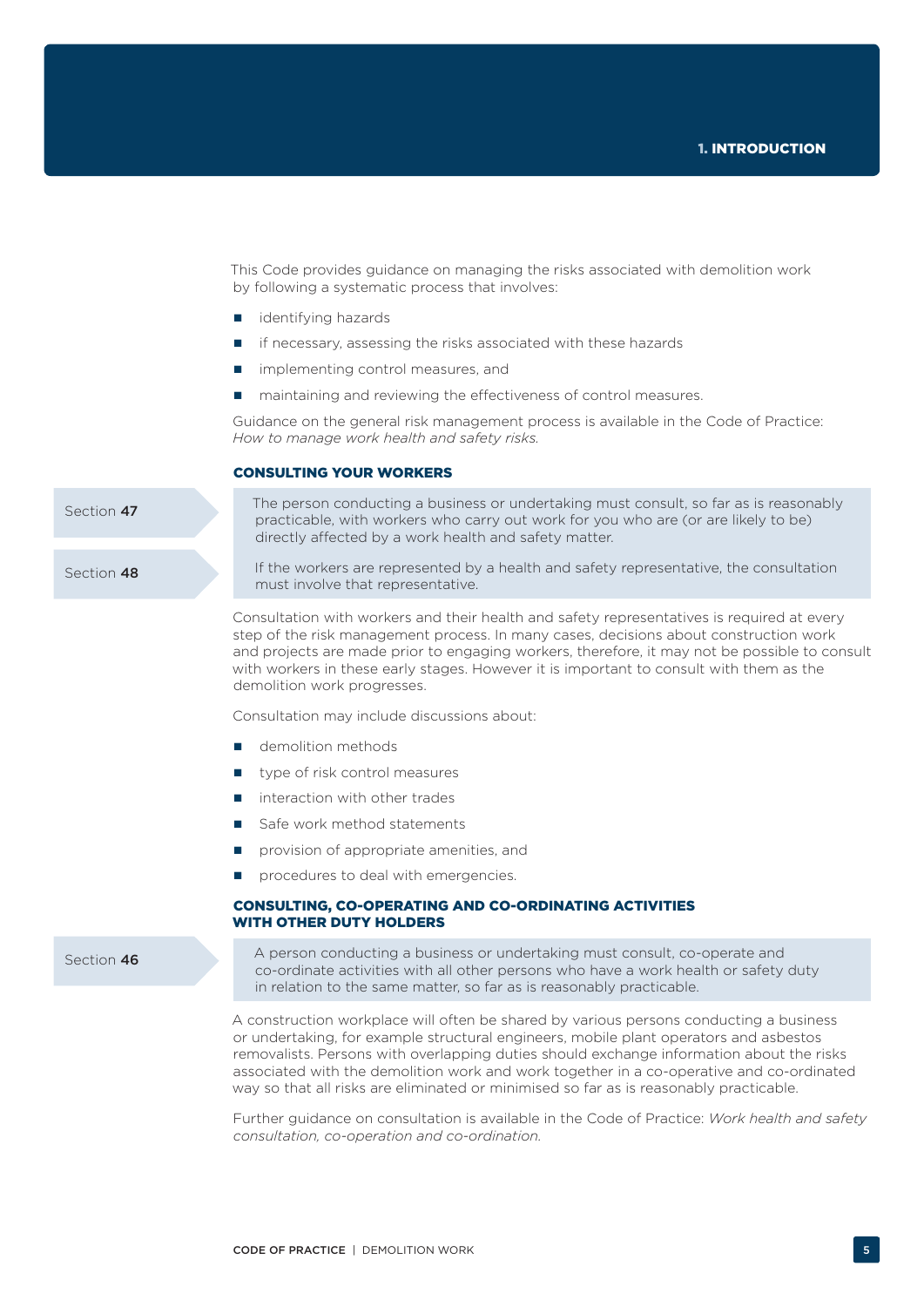# **2.1** Identifying the hazards

The first step in the risk management process is to identify the hazards associated with demolition work. Examples of demolition hazards include:

- unplanned structure collapse
- falls from one level to another
- falling objects
- the location of above and underground essential services, including the supply of gas, water, sewerage, telecommunications, electricity, chemicals, fuel and refrigerant in pipes or lines
- exposure to hazardous chemicals these may be present in demolished material or in the ground where demolition work is to be carried out (contaminated sites)
- **n** hazardous noise from plant and explosives used in demolition work, and
- the proximity of the building or structure being demolished to other buildings or structures.

### **2.2** Assessing the risks

Under the WHS Regulations, a risk assessment is not mandatory for demolition work however it is required for specific situations, for example when working with asbestos or explosives. In many circumstances a risk assessment will assist in determining the control measures that should be implemented. It will help to:

- identify which workers are at risk of exposure
- determine what sources and processes are causing that risk
- identify if and what kind of control measures should be implemented, and
- check the effectiveness of existing control measures.

When assessing the risks associated with demolition work consider the following:

- the structure to be demolished and its structural integrity
- the method of demolition including its sequencing
- the scheduling of the work
- the layout of the workplace, including whether there are fall hazards both for people and objects
- what plant and equipment will be used and the skill and experience required by the people who will use it safely
- what exposures might occur, for example to noise or ultraviolet (UV) rays
- the number of people involved, and
- $\blacksquare$  local weather conditions.

# **2.3** Controlling the risks

### THE HIEDARCHY OF CONTROL MEASURES

Some control measures are more effective than others. Control measures can be ranked from the highest level of protection and reliability to the lowest. This ranking is known as the *hierarchy of control.*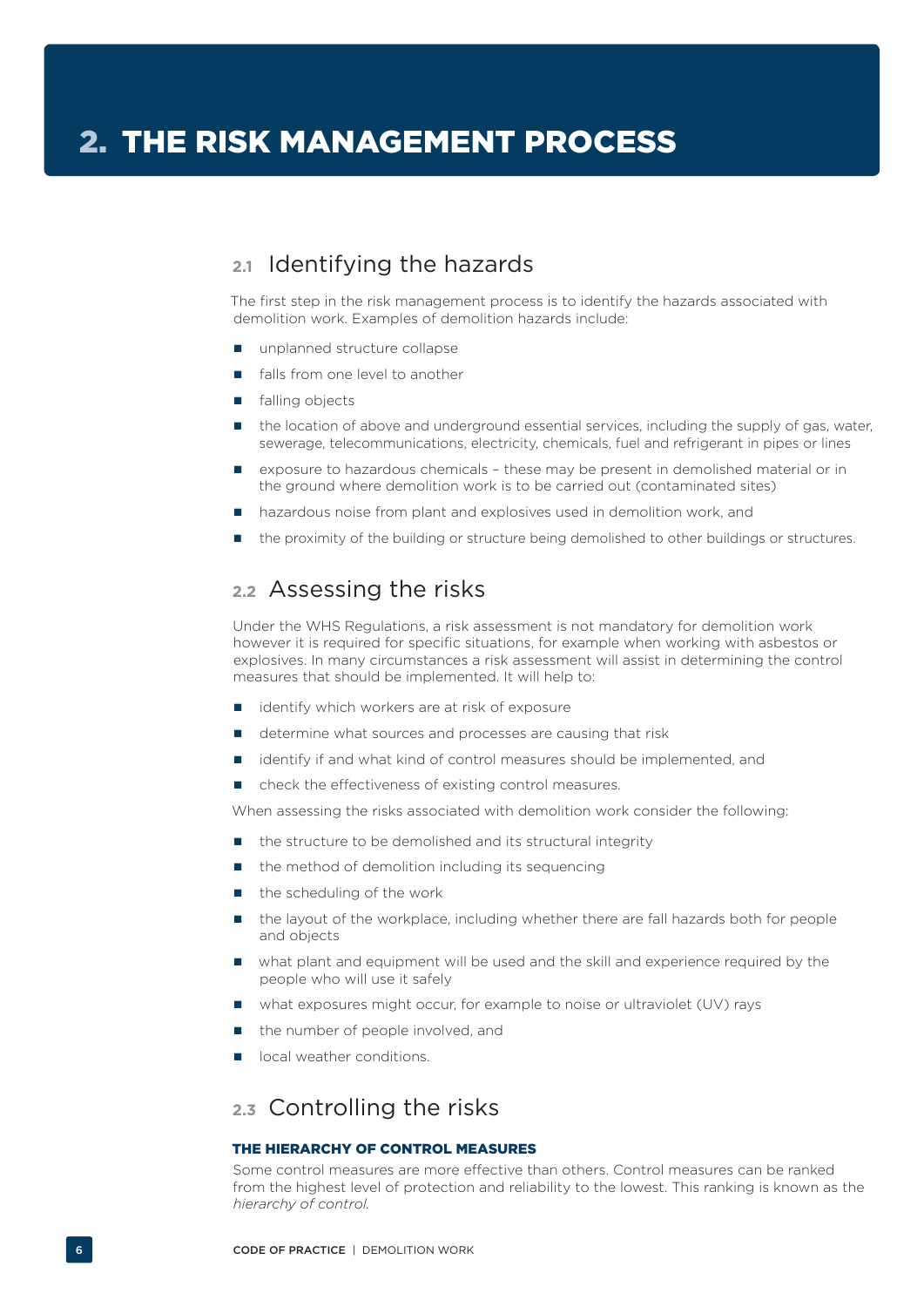You must always aim to eliminate a hazard, which is the most effective control. If this is not reasonably practicable, you must minimise the risk by one or a combination of the following:

- *Substitution* for example using a mechanical demolition method rather than a manual method, if it is safer
- *Isolation* for example use concrete barriers to separate pedestrians and powered mobile plant to reduce the risk of collision, and
- *Engineering controls* for example fitting an open cab excavator with a falling objects protective structure to minimise the risk of being struck by a falling object.

If risk remains, it must be minimised by implementing *administrative controls*, so far as is reasonably practicable, for example install warning signs and establish an exclusion zone around the demolition work. Any remaining risk must be minimised with suitable *personal protective equipment* (PPE), such as providing workers with hard hats, steel cap boots and high visibility vests.

Administrative control measures and PPE rely on human behaviour and supervision, and used on their own, tend to be the least effective in minimising risks.

Factors that should be considered when choosing suitable control measures include:

- items of plant and equipment large structures may require scaffolding or powered mobile plant to work on suspended floors
- stockpiling arrangements at the workplace, for example the location of demolished material to control dust, and
- transporting the demolished material, including access to the workplace, the length and nature of the haul route, and the type of load shifting equipment to be used.

Chapters 4-6 of this Code provide information on control measures for demolition work.

### **2.4** Reviewing control measures

The control measures that are put in place to protect health and safety should be regularly reviewed to make sure they are effective.

You must review your control measures and, if necessary, revise them:

- when the control measure is not effective in controlling the risk
- **•** before a change at the workplace that is likely to give rise to a new or different health and safety risk that the control measure may not effectively control
- if a new hazard or risk is identified
- if the results of consultation indicate that a review is necessary, or
- $\blacksquare$  if a health and safety representative requests a review.

Common review methods include workplace inspection, consultation, testing and analysing records and data. When reviewing control measures, the SWMS must also be reviewed and revised where necessary.

If problems are found, go back through the risk management steps, review your information and make further decisions about control measures.

#### Regulation 38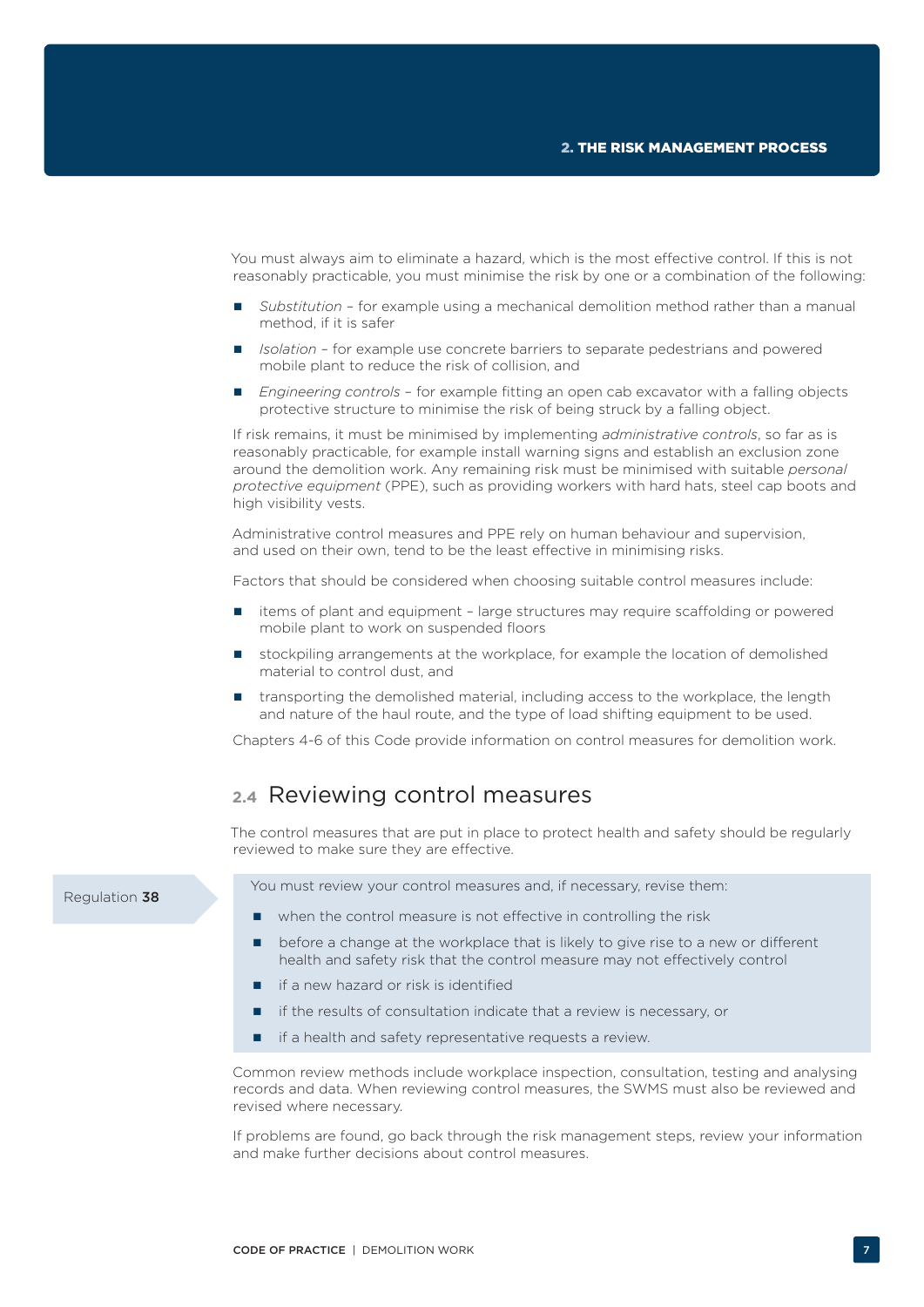Demolition work should be carefully planned before work starts so it can be carried out safely. Planning involves identifying hazards, assessing risks and determining appropriate control measures in consultation with all relevant persons involved in the work including the principal contractor, demolition contractor, structural engineers and mobile plant operators.

A demolition plan should be prepared for all demolitions where there are a number of other persons conducting a business or undertaking (for example subcontractors) involved. If the demolition contractor is also the principal contactor, the demolition plan should be incorporated as part of the WHS management plan.

Appendix B provides further information on what a demolition plan may include.

# **3.1** Notifiable demolition work

### Regulation 142

A person conducting a business or undertaking who proposes to carry out the following demolition work must give written notice to the regulator at least 5 days before any of the following work commences:

- **demolition of a structure, or a part of a structure that is load bearing or otherwise** related to the physical integrity of the structure, that is at least 6 metres in height
- demolition work involving load shifting machinery on a suspended floor, or
- demolition work involving explosives.

The height of a structure is measured from the lowest level of the ground immediately adjacent to the base of the structure to its highest point.

The type of information which would normally be included in the notification would be:

- **n** the name and contact details of the person conducting the business or undertaking
- if the high risk construction work is in connection with a construction project, the name and contact details of the principal contractor for the project or the principal contractor's representative
- the name and contact details of the person directly supervising the work
- the date of the notice
- the nature of the demolition
- whether explosives will be used in carrying out the work and, if so, the licence details of the person who is to use the explosives
- when the person conducting the business or undertaking reasonably believes the work is to commence and to be completed, and
- where the work is to be carried out.

In the circumstances where an emergency services organisation directs one or more of its workers to carry out notifiable demolition work for the purposes of rescuing and/or providing first aid to a person, the organisation must provide a written notice to the relevant regulator as soon as reasonably practicable before or during the demolition work, or if this is not reasonably practicable after the demolition work is carried out.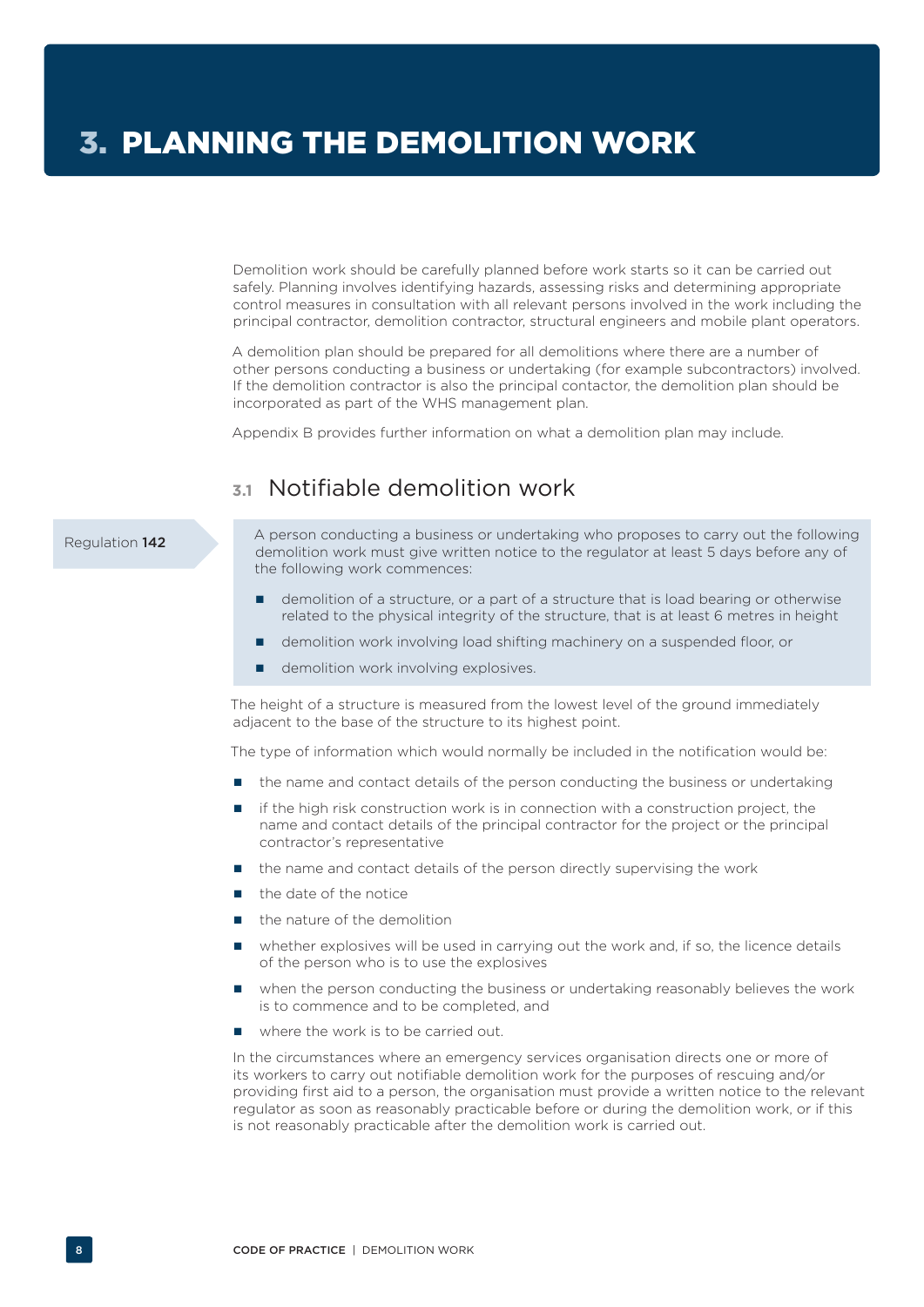# **3.2** Principal contractor

Where the value of construction work is \$250 000 or more, the construction work is considered a *'construction project'* for which additional duties apply to the principal contractor. There can only be one principal contractor for a construction project and this will be either the person commissioning the construction work or a person that is appointed as the principal contractor by the person commissioning the construction work.

The principal contractor has a range of duties in relation to a construction project, including:

- **P** preparing and reviewing a WHS management plan
- obtaining SWMS before any high risk construction work commences
- putting in place arrangements to manage the work environment, including falls, facilities, first aid, an emergency plan and traffic management
- installing signs showing the principal contactor's name, contact details and location of any site office, and
- securing the construction workplace.

It is possible that the demolition contractor may be appointed as the principal contractor. This may occur, for example where there is significant demolition work required and there is a clear separation or delay between the demolition activity and any subsequent building work. In this case the person who commissions the construction work may appoint the demolition contractor as the principal contractor, who must then comply with all the duties of a principal contractor until the demolition work is complete.

Further guidance on principal contractor duties is available in the Code of Practice: *Construction work.*

### **3.3** Designers

### Section 22

Regulation 295

Designers must ensure, so far as is reasonably practicable, that the structure is designed to be without risks to the health and safety of persons in relation to the proper demolition or disposal of the structure.

The designer of a structure or any part of a structure that is to be constructed must give the person conducting a business or undertaking who commissioned the design a written report that specifies the hazards associated with the design of the structure that, so far as the designer is reasonably aware:

- create a risk to the health or safety of persons who are to carry out construction work on the structure or part, and
- $\blacksquare$  are associated only with the particular design and not with other designs of the same type of structure.

This is particularly important with modern designs where 'limit state' design techniques are used by the structural designer. In this approach, the designer considers the structure in its completed form with all the structural components, including bracing, installed. The completed structure can withstand much higher loads (for example wind and other live loads) than when the structure is in the construction or demolition stage. With this in mind, it may be necessary for the designer to provide guidance to the demolisher on how the structure will remain standing as it is demolished or dismantled.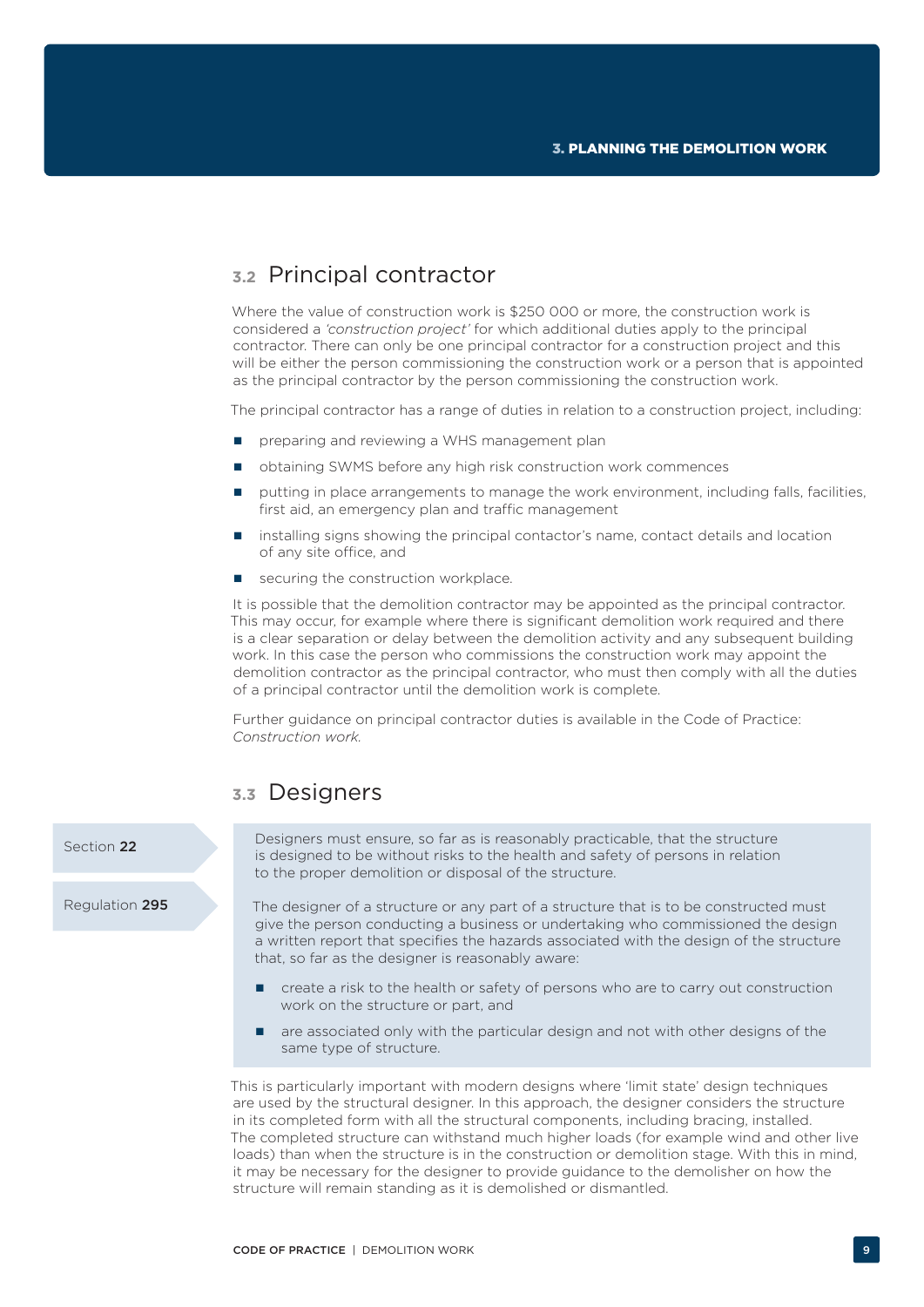The principal contractor (or the demolition contractor if there is no principal contractor) should take all reasonable steps to obtain the designer's safety report.

For demolition work, there may be a number of designer safety reports available including:

- the report prepared for the original construction of the structure (if available)
- any reports prepared for subsequent additions or alterations to the structure (if available), and
- where a designer is engaged for the demolition work, the report provided to the person commissioning the design of the demolition work.

Designers who develop demolition specifications or procedures for the demolition of a structure should consider the possible work methods available and associated health and safety risks. Designers should then take into account the proposed demolition method and control measures available when producing any final design documents for the demolition of a structure.

If as-built design documentation is not available, or there is a concern that the structure has been damaged or weakened (for example by fire or deterioration), or plant is to be used on suspended floors, then a competent person (for example a qualified structural engineer) should conduct an engineering investigation and deliver an 'engineering investigation report'. Some issues that may be considered when undertaking an engineering investigation are listed in Appendix C.

The following design matters should be taken into account when considering demolition risks:

- the stability and structural integrity of the structure at all stages of demolition including assembled portions, single components and completed sequentially erected braced bays
- the maximum permissible wind speed for partially demolished structures
- the effect of the proposed demolition sequence on stability
- the stability requirements for all components of the structure as it is sequentially demolished according to the structural engineer's requirements
- the proximity of adiacent or adioining buildings
- the competent persons assessment of loadings at all stages of demolition
- $\blacksquare$  the provision of clear instructions for temporary bracing
- the plant to be used for the work including the size, type, position and coverage of proposed demolition crane(s) should be indicated on a site plan, locations such as unloading points and storage areas (if any) should be shown
- the need to ensure that the ground is compacted to any design specifications to enable plant to be moved and used safely at the workplace
- the proposed methods for handling heavy, bulky or awkward components
- the need for specific lifting arrangements to be detailed on structural member drawings to facilitate safe lifting
- the handling, lifting, storing, stacking and transportation of components, depending on their size, shape and weight, and
- the provision of safe access and safe working areas.

Further guidance on the safe design of structures can be found in the Code of Practice: *Safe design of structures.*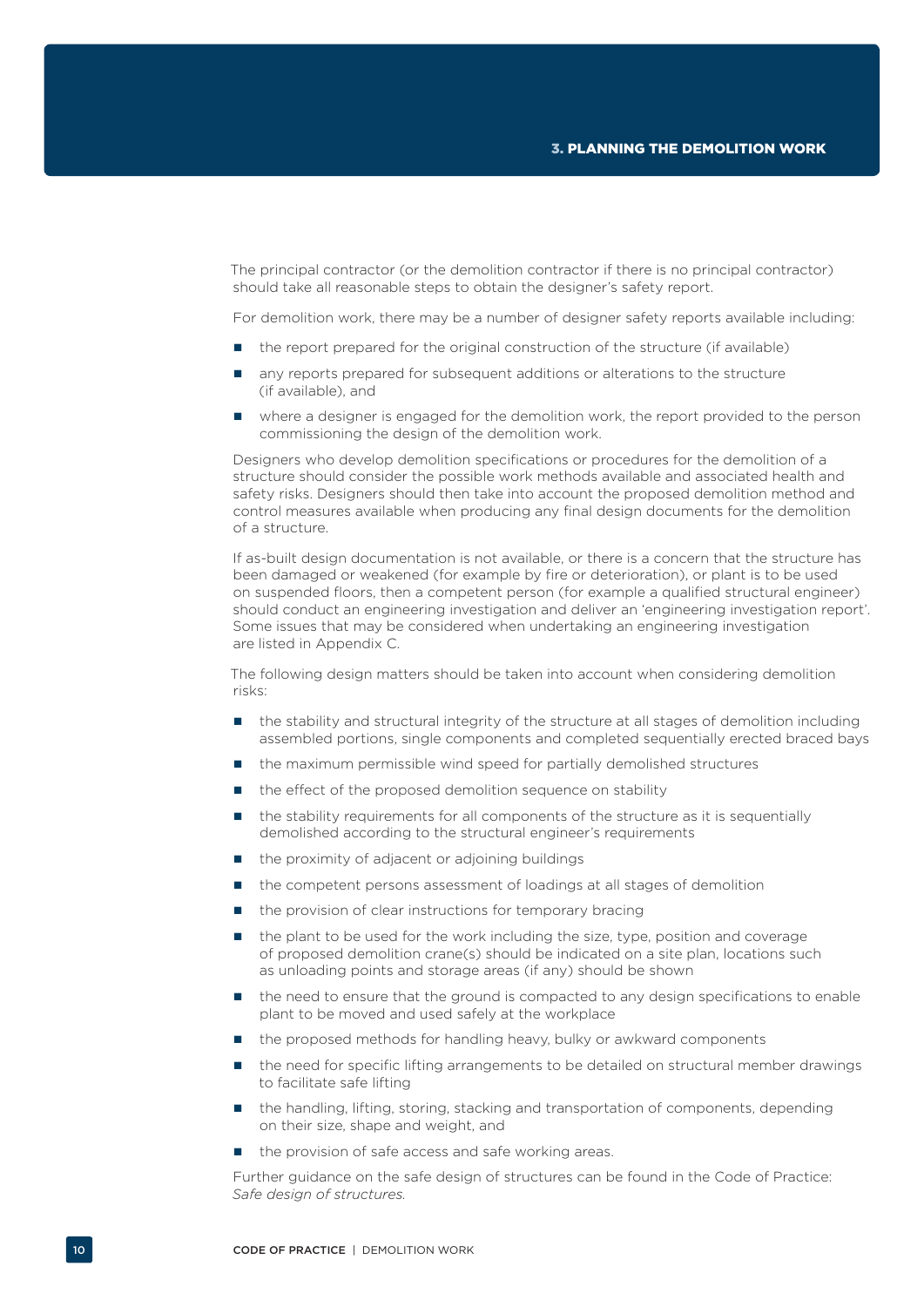### TECHNICAL STANDARDS

Demolition specifications and procedures should be designed in accordance with acceptable engineering principles and published technical standards. Engineering principles would include, for example mathematical or scientific procedures outlined in an engineering reference manual or standard.

# **3.4** Safe Work Method Statements

If the demolition work is or involves high risk construction work, a person conducting a business or undertaking must prepare a SWMS before the work starts. The SWMS must:

- identify the type of high risk construction work being done
- specify the health and safety hazards and risks arising from that work
- describe how the risks will be controlled
- describe how the control measures will be implemented, monitored and reviewed, and
- **•** be developed in consultation with workers and their representatives who are carrying out the high risk construction work.

One SWMS can be prepared to cover all high risk construction work being carried out at the workplace by contractors and/or subcontractors. For example, demolition work might involve a number of types of high risk construction work, including work that:

- involves a risk of a person falling more than 2 metres
- involves, or is likely to involve, the disturbance of asbestos
- involves structural alterations or repairs that require temporary support to prevent collapse
- is carried out on or near a confined space
- $\blacksquare$  involves the use of explosives
- **is carried out on or near pressurised gas distribution mains or piping**
- is carried out on or near chemical, fuel or refrigerant lines
- is carried out on or near energised electrical installations or services, and
- **I** is carried out at a workplace in which there is any movement of powered mobile plant.

In this case, the contractors or subcontractors can consult and cooperate to prepare one SWMS. Alternatively they can prepare separate SWMS. If they choose to do this they must consult with each other to ensure all SWMS are consistent and they are not creating unintended additional risks at the workplace.

Further guidance on SWMS and an example SWMS template is available in the Code of Practice: *Construction work.*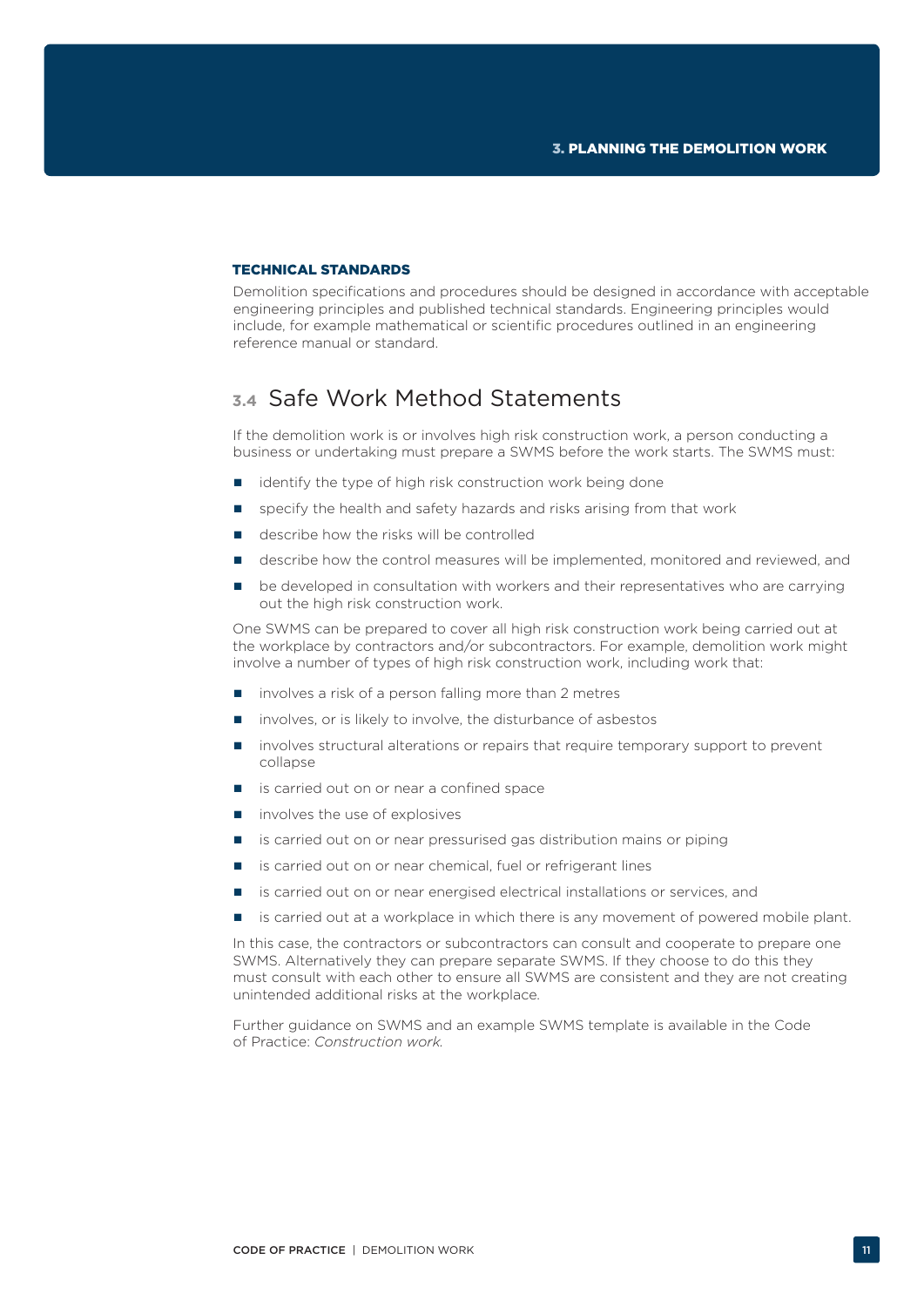# **3.5** Demolition licensing

A licence is required to undertake some demolition work. Demolition licensing is part of the National Occupational Licensing System (NOLS) and you will need to seek advice from your local WHS regulator and the National Occupational Licensing Authority (NOLA)<sup>1</sup> as to whether you or any other person undertaking the demolition work will require a licence for the work to be undertaken.

### OTHER LICENCES

Depending on the type of work being done there may be a need for persons to hold the relevant licence, for example to carry out asbestos removal work, high risk work or use explosives.

### **3.6** Asbestos registers and licensing

Regulation 422 (1) (2b), 425(1)

The person with management or control of a workplace must ensure so far as is reasonably practicable, that all asbestos or asbestos-containing material at the workplace (or assumed present) is identified by a competent person and an asbestos register is prepared for the workplace. The asbestos register must be kept up-to-date.

Regulation 458

A person conducting a business or undertaking that commissions the removal of asbestos must ensure that the asbestos removal work is carried out by a licensed asbestos removalist who is appropriately licensed to carry out the work, unless specified in the WHS Regulations that a licence is not required.

There are two types of licences: Class A and Class B. The class of licence required will depend on the type and quantity of asbestos, asbestos-containing material (ACM) or asbestos contaminated dust or debris (ACD) that is being removed at a workplace as set out in Table 1 below.

Table 1 Asbestos Removal Licences

| Type of<br><b>licence</b> | What asbestos can be removed?                                                                                                                                                                                                                                                                                                                                   |  |
|---------------------------|-----------------------------------------------------------------------------------------------------------------------------------------------------------------------------------------------------------------------------------------------------------------------------------------------------------------------------------------------------------------|--|
| Class A                   | Can remove any amount or quantity of asbestos or ACM including:                                                                                                                                                                                                                                                                                                 |  |
|                           | any amount of friable asbestos or ACM                                                                                                                                                                                                                                                                                                                           |  |
|                           | any amount of ACD, and                                                                                                                                                                                                                                                                                                                                          |  |
|                           | any amount of non-friable asbestos or ACM.                                                                                                                                                                                                                                                                                                                      |  |
| Class B                   | Can remove:                                                                                                                                                                                                                                                                                                                                                     |  |
|                           | any amount of non-friable asbestos or ACM.<br><b>Note:</b> A Class B licence is required for removal of more than 10m <sup>2</sup> of<br>non-friable asbestos or ACM but the licence holder can also remove<br>up to 10m <sup>2</sup> of non-friable asbestos or ACM.                                                                                           |  |
|                           | ACD associated with the removal of non-friable asbestos or ACM.<br><b>Note:</b> A Class B licence is required for removal of ACD associated with<br>the removal of more than 10m <sup>2</sup> of non-friable asbestos or ACM but the<br>licence holder can also remove ACD associated with removal of up to<br>10m <sup>2</sup> of non friable asbestos or ACM. |  |

Note: This system is in transition www.nola.gov.au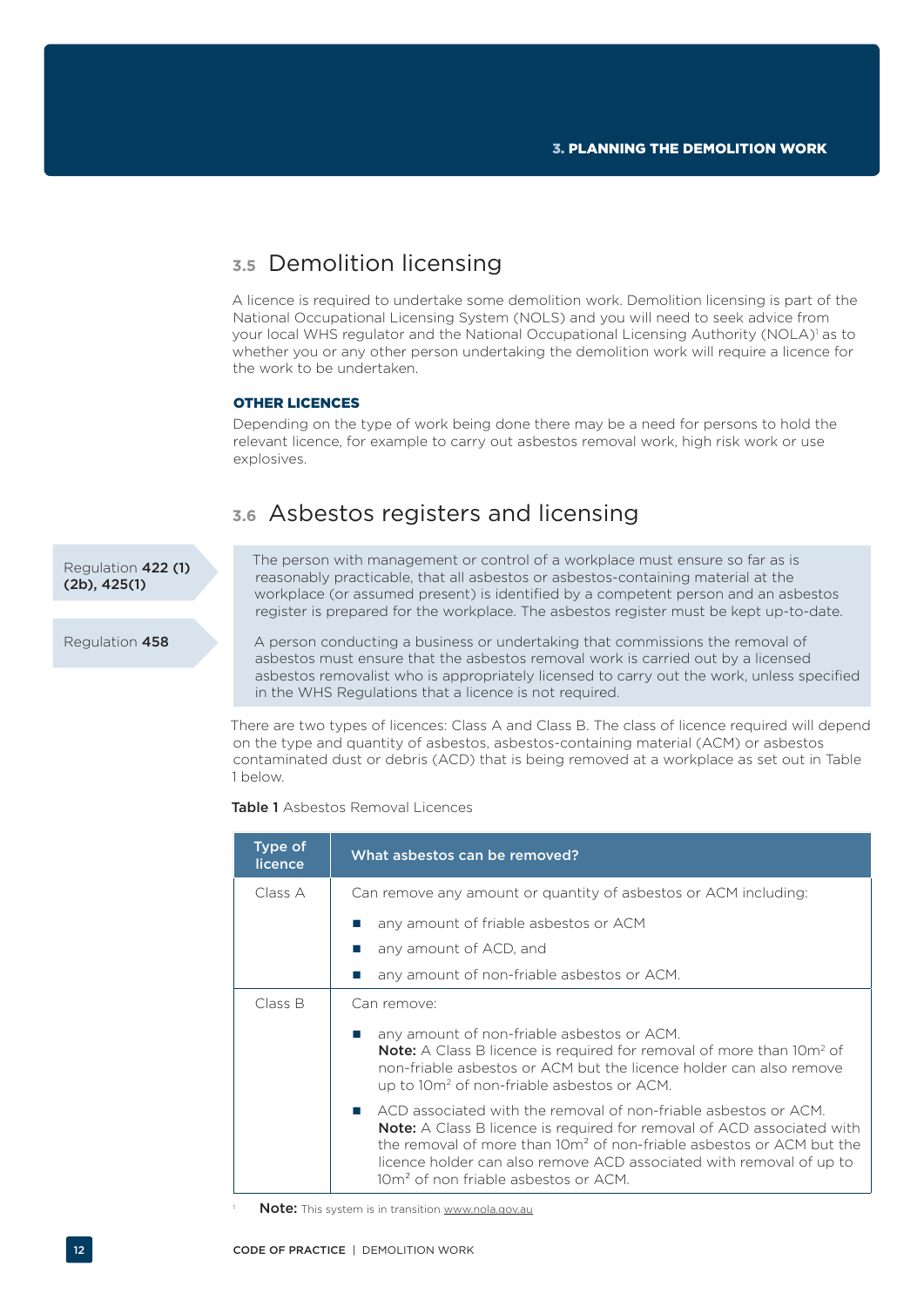| Type of<br>licence  | What asbestos can be removed?                                                                               |
|---------------------|-------------------------------------------------------------------------------------------------------------|
| Nο                  | Can remove:                                                                                                 |
| licence<br>required | up to 10m <sup>2</sup> of non-friable asbestos or ACM                                                       |
|                     | $ACD$ that                                                                                                  |
|                     | is associated with the removal of less than 10m <sup>2</sup> of non-friable asbestos<br>or ACM, or          |
|                     | is not associated with the removal of friable or non-friable asbestos<br>and is only a minor contamination. |

Further information on the duties associated when removing asbestos is available in the Code of Practice: *How to safely remove asbestos.*

# **3.7** Adjacent or adjoining buildings

No part of the demolition process should adversely affect the structural integrity of any other building. Consideration may be given to the use of shoring and underpinning and to the effects of changes in soil conditions as a result of the demolition work.

Lateral support for adjoining structures should be equal to or greater than any provided by the structure to be demolished. Before the existing lateral support is disturbed, provision should be made for the erection of temporary supports, which will need to be checked for effectiveness as the demolition proceeds.

It is also important that other buildings in and around the demolition site are not adversely affected by vibration or concussion during the demolition process. Special precautions may need to be taken in the vicinity of hospitals and other buildings containing equipment sensitive to shock and vibration.

No part of the demolition process should cause flooding or water penetration to any adioining building.

# **3.8** Essential services

One of the most important elements of pre-demolition planning is the location and disconnection of all essential services.

Essential services include the supply of gas, water, sewerage, telecommunications, electricity, chemicals, fuel and refrigerant in pipes or lines. The principal contractor must ensure, so far as is reasonably practicable, that essential services at the workplace are without risks to health and safety.

Construction work is defined by the WHS Regulations as 'high risk construction work' when carried out:

- on or near pressurised gas distribution mains or piping
- on or near chemical, fuel or refrigerant lines, and
- on or near energised electrical installations.

A SWMS must be prepared before this work commences.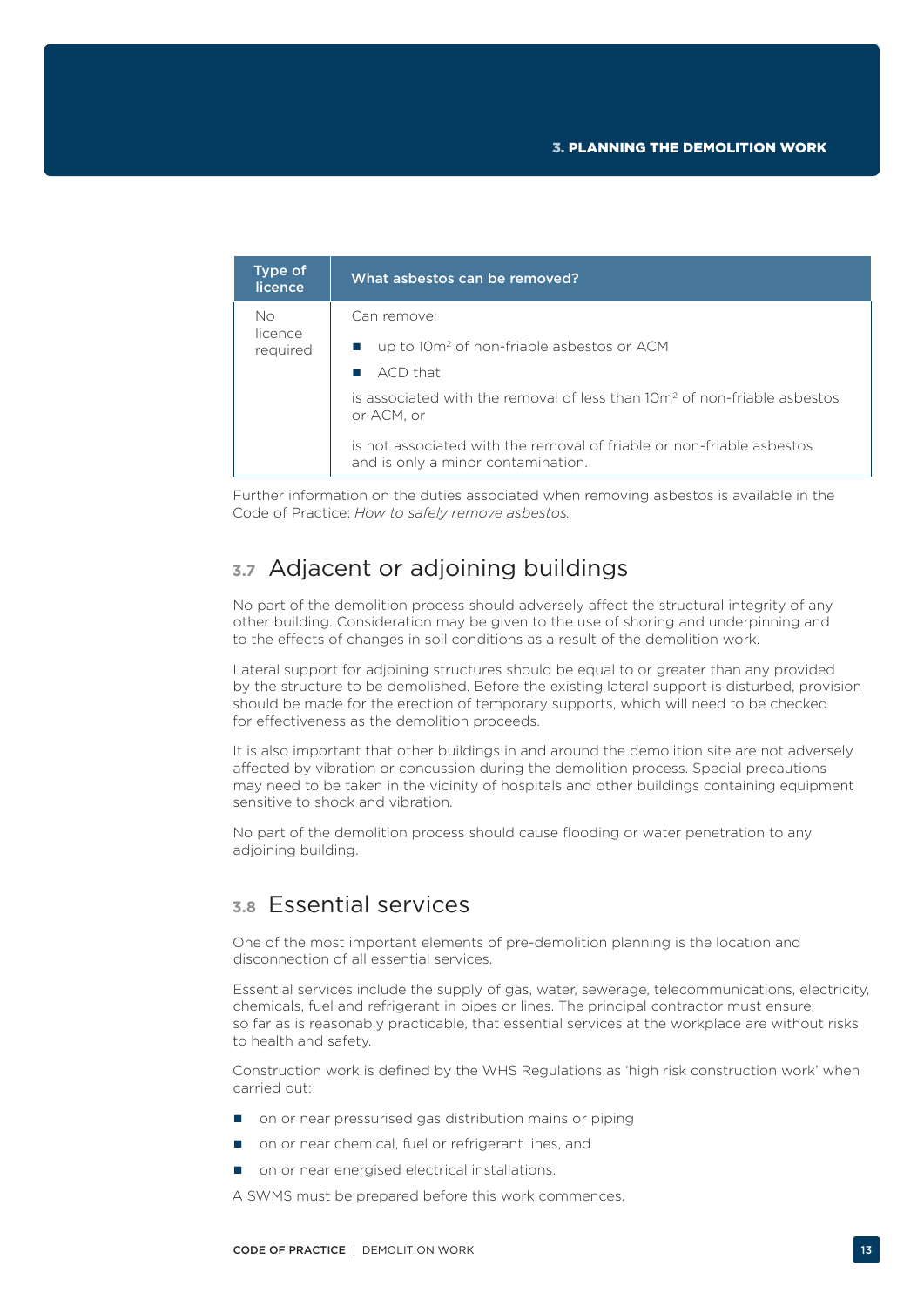All electric, gas, water, sewer, steam and other service lines not required in the demolition process should be shut off, capped, or otherwise controlled, at or outside the building line, before demolition work is started.

In each case, any utility agency involved should be notified in advance and its approval or services, if necessary, obtained. Any service retained for the demolition work should be adequately protected as required by the relevant authority (for example the protection of overhead electric lines).

### UNDERGROUND ESSENTIAL SERVICES

Where there are underground essential services that may be disturbed by the work, the demolition contractor must take all reasonable steps to obtain current information on the services prior to commencing work and:

- have regard for the information
- **E** keep the information readily available for inspection under the WHS Act
- make the information available to any principal contractor and subcontractors, and
- retain the information until the excavation is completed or, if there is a notifiable incident relating to the excavation, 2 years after the incident occurs.

The available information about existing underground essential services may not be accurate. Therefore it is important that demolition methods include an initial examination of the area to be demolished.



Further guidance on underground essential services and how to locate them is available in the Code of Practice: *Construction work.*

#### Regulation 304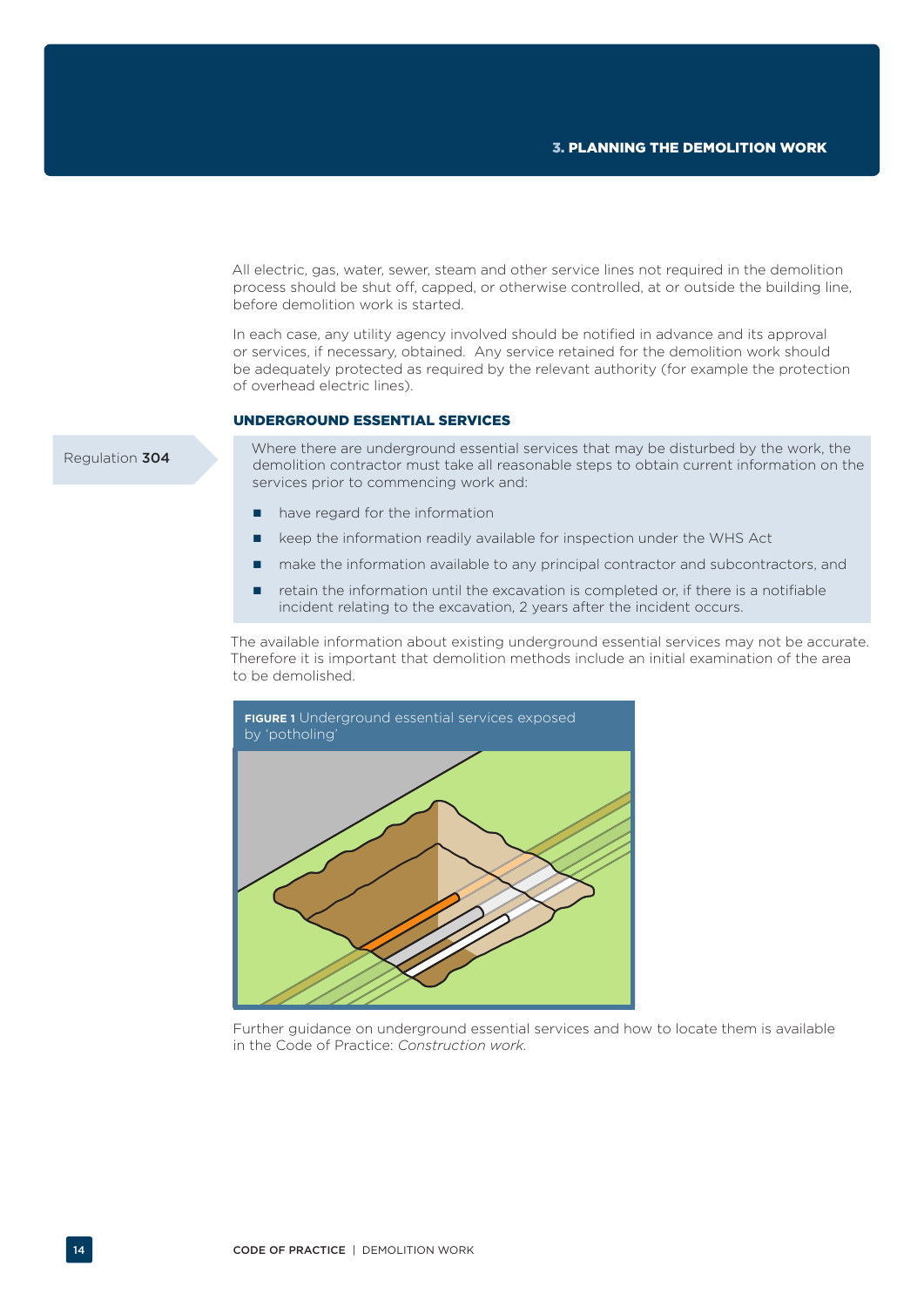# **4.1** The building or structure to be demolished

The person conducting a business or undertaking in control of the demolition work should consult with the designer and/or the principal contractor if appointed where reasonably practicable, to obtain a written report specifying the hazards associated with the design and the structure in the planning stage of the demolition work. Specific hazards may be outlined in a demolition plan.

The building or structure to be demolished and all its components should be maintained in a safe and structurally stable condition so as to prevent the unexpected collapse of part or all the structure. Temporary braces, propping, shoring or guys may need to be added to ensure that stability of the structure is maintained.

The position, depth and type of basements, wells and underground storage tanks should also be determined as should the contents of any storage tanks.

Adjoining properties and structures also need to be considered, as do the existence of easements, right of way, boundary walls and other encumbrances.

# **4.2** Hazardous chemicals and materials

### Regulation 49

A person conducting a business or undertaking at a workplace must ensure that no person at the workplace is exposed to a substance or mixture in an airborne concentration that exceeds the exposure standard for the substance or mixture.

Demolition work may involve workplaces or structures that contain or have contained hazardous materials including chemicals. Hazardous materials include lead, asbestos, polychlorinated biphenyls (PCBs), contaminated dust and combustible materials:

The risks arising from potential exposure to hazardous materials must be managed in accordance with the WHS Regulations.

For hazardous chemicals, exposure standards must not be exceeded. These are set out in the *Workplace Exposure Standards for Airborne Contaminants,* and should also be listed in the manufacturer's Safety Data Sheet (SDS).

Before starting any demolition work, all areas of the workplace, including basements, cellars, vaults and waste dumps, should be examined to determine whether:

- $\blacksquare$  there are any items which could be a fire and explosion risk
- any previous use of the site might cause a risk because of the nature of and/or decomposition of materials, and
- there are any toxic, radioactive or other hazardous chemicals present.

Any hazardous materials including explosives, should be clearly identified. Information about a chemical's hazards and control measures can be obtained from the chemical's Safety Data Sheet (SDS) or the label of the chemical's container. If available, the workplace's former hazardous chemicals register or manifest should be referred to for determining the nature and location of previous hazardous chemical storage areas.

The person conducting a business or undertaking and/or the principal contractor at a demolition workplace should inform all workers and other persons at the workplace of the presence of hazardous chemicals, and the control measures for exposure and safe disposal. SDSs for hazardous chemicals must be readily available for reference.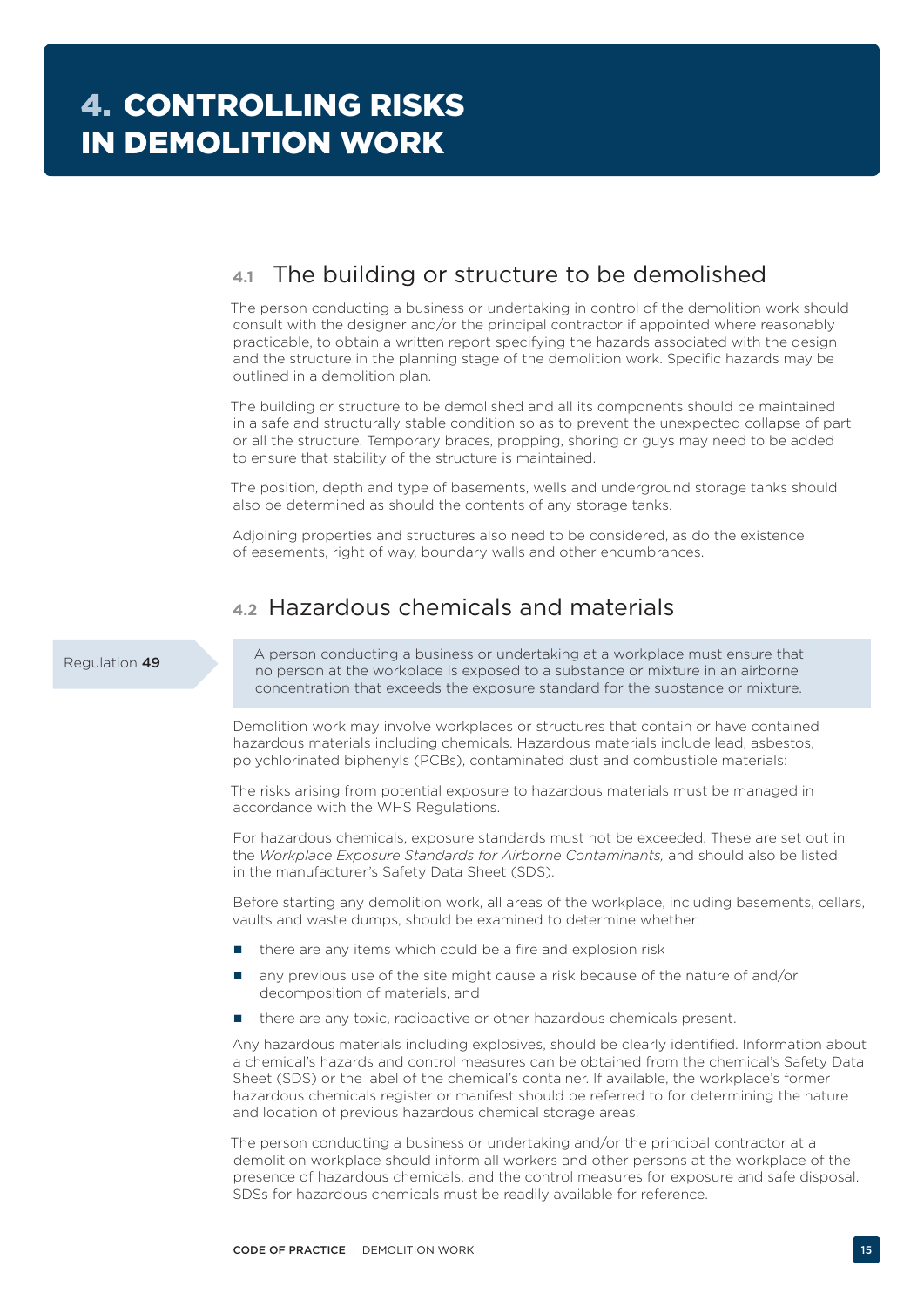Appropriate, clean facilities and amenities must be provided for workers to minimise risks where there are hazardous materials present.

Further specific guidance on hazardous chemicals can be found in the Code of Practice: *Managing risks of hazardous chemicals in the workplace.*

#### ASBESTOS

Any construction work including demolition work that involves or is likely to involve the disturbance of asbestos is defined by the WHS Regulations as high risk construction work and a SWMS must be prepared before this work commences.

The person conducting a business or undertaking with management or control of the demolition work has specific responsibilities in regard to identifying whether asbestos is present and informing others if it is.

Regulation 450

Regulation 451

carrying out demolition work must obtain a copy of the asbestos register for the workplace from the person with management or control of that workplace.

Where a structure is to be demolished, a person conducting a business or undertaking

If there is no asbestos register, the person carrying out the demolition work must:

- not carry out the work until the structure or plant has been inspected to determine whether asbestos or ACM are fixed to or installed in the structure or plant
- ensure that the determination is undertaken by a competent person, and
- if asbestos or ACM are determined or presumed to be present, inform the occupier and owner of the premises (if domestic premises) and the person conducting a business or undertaking with management or control of the workplace.

All asbestos that is likely to be disturbed by the demolition must be identified and, so far as is reasonably practicable, be removed before the demolition is started.

If only a part of a building or structure is to be demolished, only the asbestos that is likely to be disturbed during the demolition of that part of the building or structure is required to be removed, so far as is reasonably practicable, before the demolition work commences.

When planning demolition or refurbishment, consider:

- the age of the building and the likelihood of asbestos or other hazardous materials being present
- **the location of asbestos in relation to the proposed demolition or refurbishment**
- $\blacksquare$  if there are inaccessible areas that are likely to contain asbestos
- whether asbestos is likely to be damaged or disturbed as a result of the demolition or refurbishment work – if yes, can it be removed safely before work commences?
- **u** type and condition of asbestos present
- amount of asbestos present
- method of demolition or refurbishment and how will it affect the asbestos, and
- the nature of the ACM (friable or non-friable).

Demolition of part of a building, structure, or plant can be carried out to access in-situ asbestos so it can be removed safely. For example, part of a wall may be demolished to access asbestos located in the wall cavity so it can be removed before further demolition.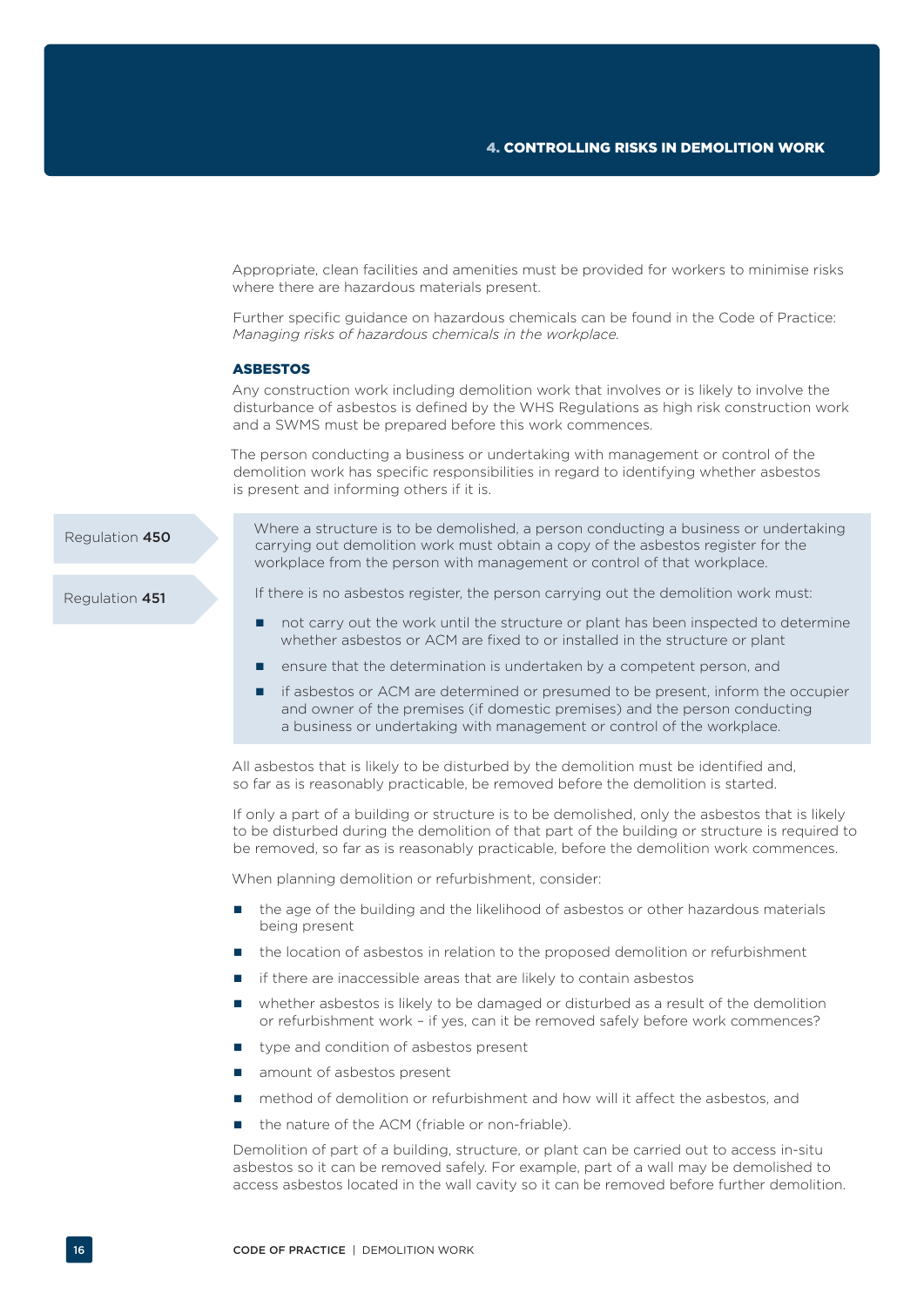Building and construction workers can expect that, in workplaces where asbestos is fixed or installed, all asbestos has been identified so far as is reasonably practicable. If there is any uncertainty about the presence of asbestos or if any part of the structure or plant is inaccessible and likely to be disturbed, it must be assumed that asbestos is present.

Further specific guidance on managing asbestos when demolition and refurbishment work is being carried out can be found in the:

- Code of Practice: *How to manage and control asbestos in the workplace,* and
- Code of Practice: How to safely remove asbestos.

#### LEAD

Lead is found in paint, old water pipes and other plumbing fittings, sheet lead, solders, lead flashing, lead light windows and glass. The age of a structure may be directly related to the amount of lead that can be present (see Table 2).

Table 2 Lead sources

| Approximate date<br>of construction | Sources of lead hazards                             |
|-------------------------------------|-----------------------------------------------------|
| 1920 - 1978                         | Paint                                               |
| 1920 - 1978                         | Plumbing                                            |
| 1923 - 1986                         | Automobile exhaust (may accumulate as ceiling dust) |

If it is suspected that the structure contains lead based paint, a test for the presence of lead should be conducted.

The precautions which should be taken when demolishing materials containing lead include:

- **n** minimising the generation of lead dust and fumes
- cleaning work areas properly during and after work
- **Now wearing the appropriate PPE, and**
- **n** maintaining good personal hygiene.

Further information can be found in AS 4361.1: *Guide to lead paint management-Industrial applications.* Testing can recognise dried paint film with more than 1 per cent (by weight) to be lead-containing paint.

#### POLYCHLORINATED BIPHENYLS

Workers can be exposed to Polychlorinated Biphenys (PCBs) when dismantling electrical capacitors and transformers or when cleaning up spills and leaks. Appropriate control measures should be implemented when handling damaged capacitors to ensure that any spillage does not contact workers and is appropriately cleaned up and disposed of.

Any equipment or parts containing PCBs should be placed in a polyethylene bag and then placed into a marked sealable metal container.

If PCBs cannot be transported immediately for disposal, all containers should be stored in a protected area which prevents any discharge of PCBs to the environment.

PPE including gloves made of materials that are resistant to PCBs (for example polyethylene, nitrile rubber or neoprene), should be provided to workers and worn when there is any likelihood of exposure to PCBs.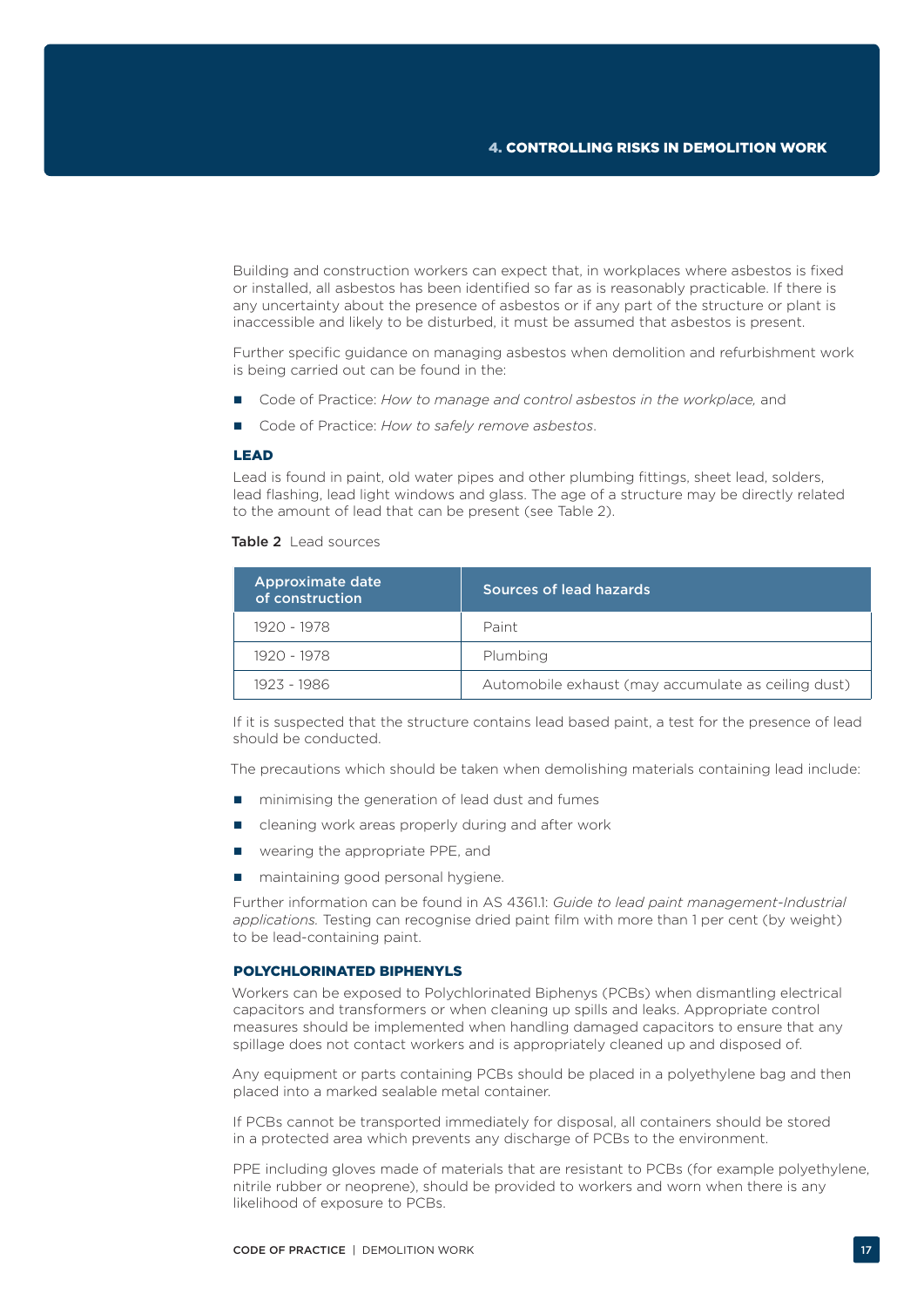#### SYNTHETIC MINERAL FIBRES

Synthetic mineral fibres are used extensively for insulation in building walls and ceilings as well as on items such as air-conditioning duct work. The specific material should be identified and control measures implemented relevant to the manufacturer's instructions.

PPE should be provided to workers and worn when insulation is being removed during the demolition process and dust should be suppressed by damping down.

### **4.3** Securing the work area

### EXCLUSION ZONES

To protect workers undertaking demolition activities, exclusion zones should be considered to prevent unauthorised personnel entering work areas.

A system to prevent falling objects impacting on workers should be implemented to protect the safety of people who are working on or in the vicinity of the demolition work. In particular, any area where a falling object might reasonably be expected to land should be designated an exclusion zone. The enclosed and/or protected area should extend horizontally to a safe distance beyond the overhead work area.

Planning for exclusion zones should take into consideration:

- erecting secure impassable barricades with adequate signage and appropriate lock out procedures to prevent unauthorised pedestrian or vehicular access to the area
- providing information to workers and other persons at the workplace advising them of the status of the exclusion zones, and
- **P** providing supervision so that no unauthorised person enters an exclusion zone.

Exclusion zones and safe distances may be required during:

- $\blacksquare$  the stripping, removal and/or dropping of debris
- the operation of demolition plant or equipment
- **P** pre-weakening activities for a deliberate collapse, and
- the deliberate collapse or pulling over of buildings or structures.

#### PUBLIC ACCESS AND PROTECTION

Adequate public safety should be maintained in public places and areas adjoining the workplace as the work progresses (for example roads, walkways). Where demolition work is adjacent to a public place and there is a risk of falling debris or hazardous noise, a method of protection should be selected and:

- erected before the commencement of demolition work
- kept in position at all times during the progress of the work, and
- regularly inspected and maintained.

Control measures to isolate the work from the public may include installing hoarding such as security fencing, containment sheets and mesh, an overhead protective structure, road closures and specified exclusion zones.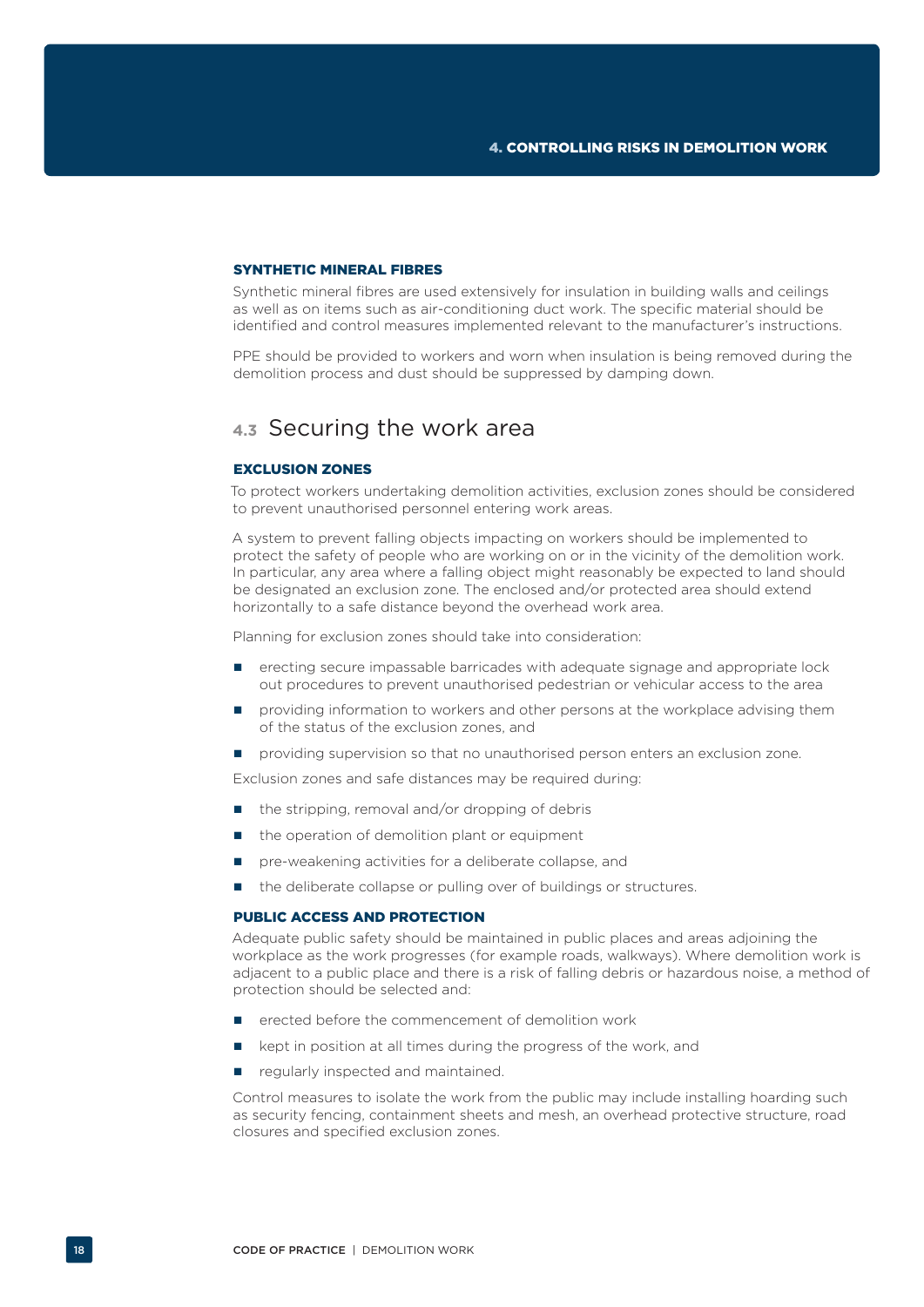Overhead protective structures should be provided for public walkways in conjunction with perimeter fencing. Overhead protection may be constructed from scaffolding, fabricated steel or timber and should be designed to withstand an appropriate load.

Unauthorised entry to a demolition workplace can expose persons to a number of hazards that, if not controlled, could result in fatalities or serious injuries. The person conducting a business or undertaking who controls the workplace, who may be a principal contractor or demolition contractor, must ensure, so far as is reasonably practicable, that the workplace is secured so as to prevent unauthorised access. Monitoring of access and egress points for the workplace should be conducted during the work.

Further information on security fencing, falling materials, overhead protection and hoardings can be found in AS 2601: *The demolition of structures.*

### **4.4** Plant and equipment

A range of plant and equipment typically used for demolition work includes:

- powered mobile plant
- personnel and/or materials hoists
- air compressors
- electric generators
- $\blacksquare$  iack hammers
- **n** hydraulic jacks
- oxy-acetylene (gas cutting/welding)
- concrete saws and corers
- scaffolding
- alladders (limited use), and
- many types of handheld plant including: angle grinders, power saws, hammers, demolition saws, hydraulic jacks and pinch/lever bars.

You should ensure:

- **P** plant is used and operated by a competent person
- $\blacksquare$  that appropriate guards and operator protective devices are fitted
- that the safe working load is displayed and any load measurement devices are operating correctly
- **P** plant is maintained in accordance with the manufacturer/supplier's instructions or relevant Australian Standards, and
- manufacturers recommendations for the safe use and storage of oxy-acetylene cutting equipment are referred to.

Further general guidance on plant can be found in the Code of Practice: *Managing the risks of plant in the workplace.*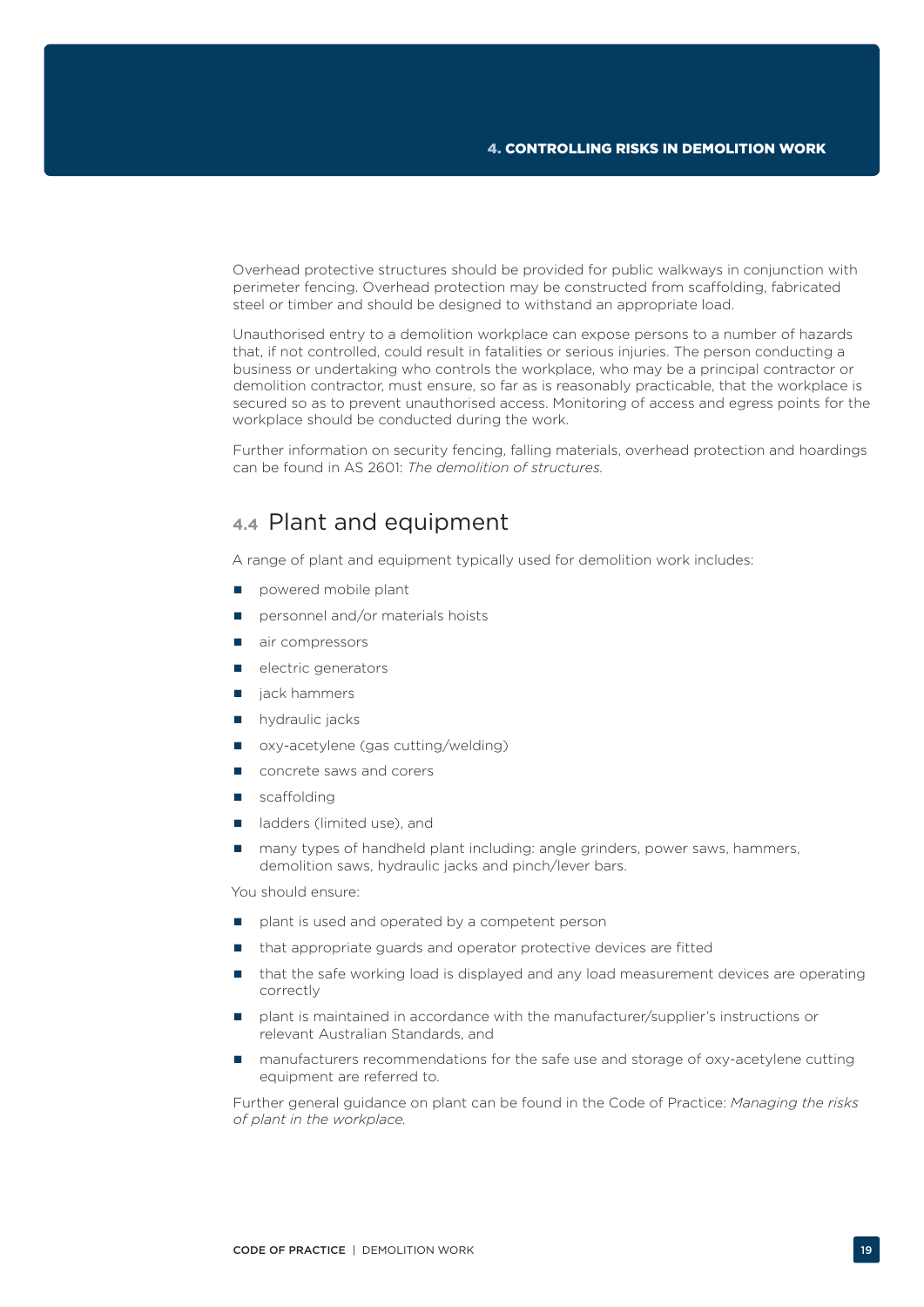# **4.5** Powered mobile plant

The use of powered mobile plant such as cranes, excavators and bulldozers, requires the preparation of a SWMS before work commences.

A high risk work licence is required to operate some types of powered mobile plant, such as some cranes, elevating work platforms or forklifts.

Whenever powered mobile plant is to be used for demolition work, traffic management arrangements should be implemented to prevent collision with pedestrians or other mobile plant.

### CRANES

Cranes may be used in demolition work for a number of purposes including:

- $\blacksquare$  lifting and lowering plant and/or materials
- lifting and lowering personnel work boxes, and
- holding suspended loads.

Cranes require a licensed operator. An operator may also need other competencies for specialist work.

If cranes are used to suspend loads that are to be cut and then lowered to the ground, it is important for the loads to be accurately calculated. It may be necessary to cut samples in order to determine the weight per unit length or area. Where this occurs, the safe working load of the crane should be reduced by 50 per cent to allow for miscalculations in the test weighing. A similar approach should be followed where weights cannot be determined with reasonable consistency and accuracy.

# **4.6** Removal of debris

The person conducting a business or undertaking and/or the principal contractor in control of the workplace must manage the risks to health and safety arising from the storage, movement and disposal of construction materials and waste at the workplace.

Debris should be progressively removed to prevent any build up that could affect the integrity of a suspended floor of the building or structure, affect workplace access and egress, become a fire hazard, or cause a health and safety hazard.

Demolished materials should not be allowed to fall freely unless they are confined within a chute (or similar enclosure), shaft and/or exclusion zone.

A debris drop is a debris pile that is enclosed and where the risk of an object striking workers or the public has been eliminated. Debris drop zones should be clearly identified and any area where there is a risk that a worker or other persons at the workplace might be injured by falling or rebounding debris should be fenced or barricaded to prevent access.

If demolished materials are allowed to fall through internal floor openings in multi-storey buildings, such as lift shafts and/or debris drop zones, the following should apply:

**a** at the working level, each opening should be protected by an adequate vehicle buffer during the removal of debris by mobile plant, and guarded by suitable barriers at all other times. Vehicle buffers should be high enough to prevent the mobile plant from riding over them and solid enough to stop the fully loaded mobile plant, and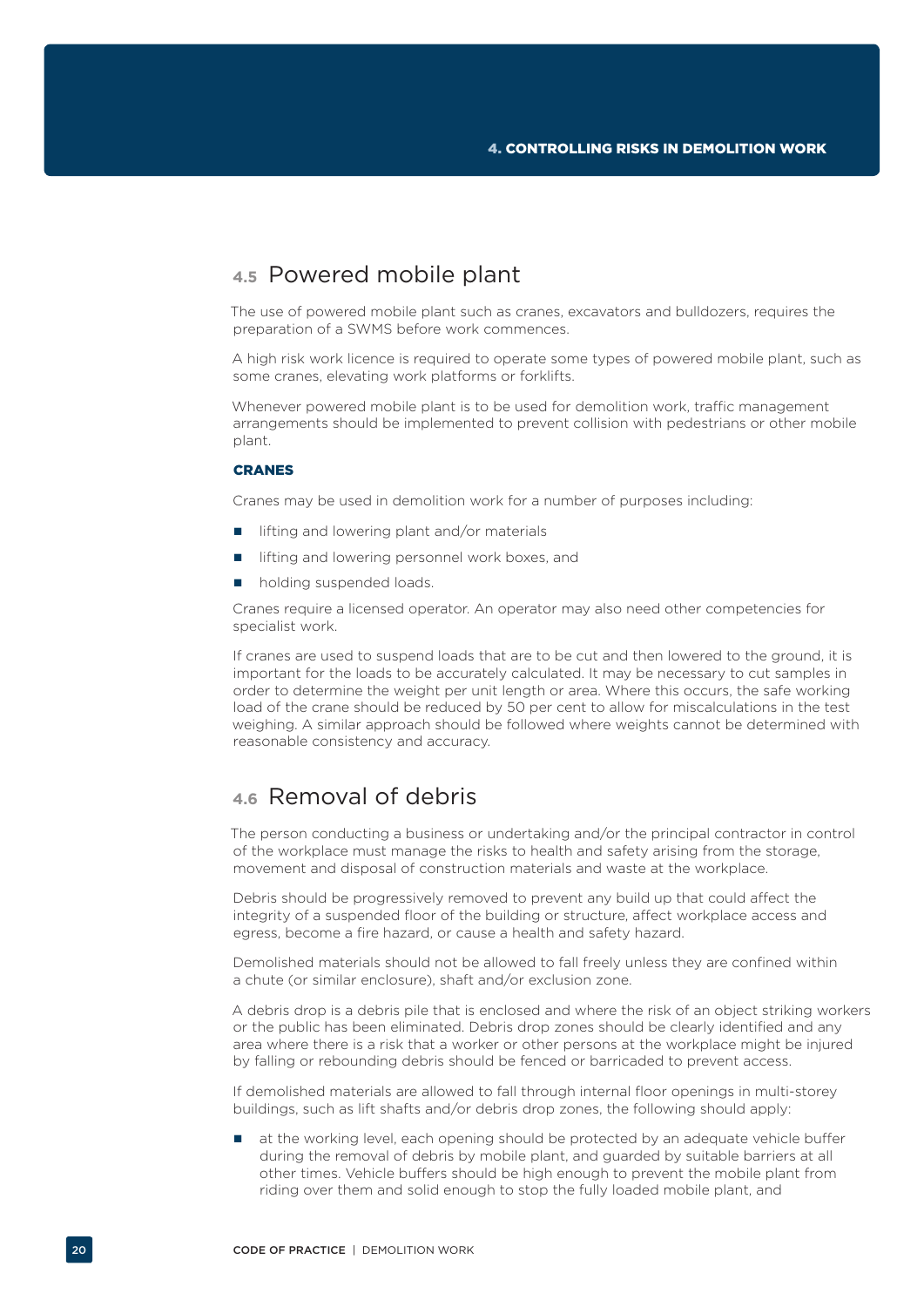at all levels below the working level, access to the area through or onto which material is falling should be prevented, either by sealing off the opening with guarding from floor to ceiling, or by erecting signs and barricades to prevent persons coming near the openings.

Debris chutes should be designed and constructed to prevent the spillage of material and dust and to minimise noise while debris is passing through the chute. Vertical chutes should be fully enclosed with a cover or barrier at the top to prevent a person falling into the chute. Debris chutes should be adequately secured to the building or structure and to ensure that debris falls freely and does not become jammed in shafts or chutes. Securing of the chute should take into consideration the weight of the chute plus the accumulated load.

Overhead demolition should cease during removal of the debris bins. Signs which warn of the risk from falling or ejected material should be placed at the discharge end of every chute.

### **4.7** Falls

### Regulation 78

A person conducting a business or undertaking must manage the risk of a fall from one level to another that is reasonably likely to cause injury to the person or another person.

In managing the risks of falls, the WHS Regulations require the following control measures to be implemented where it is reasonably practicable to do so:

- **E** eliminate the need to work at heights by performing work at ground level
- carry out the work on solid construction that includes a safe means of access and egress
- minimise the risk of fall by providing and maintaining a safe system of work including
	- using fall prevention devices (for example temporary work platforms and guard railing)
	- work positioning systems (for example industrial rope access systems), or
	- **fall arrest systems such as catch platforms.**

Any construction work including demolition work that involves a risk of a person falling more than 2 metres is high risk construction work and a SWMS must be prepared before this work commences.

### FALL PREVENTION DEVICES

A fall prevention device is any equipment that is designed to prevent a fall for temporary work at heights, and once in place does not require any further adjustment by workers using the device.

Fall prevention devices include perimeter guard rails, the protection of openings with solid covers and temporary work platforms.

Further information on the selection and use of fall prevention devices can be found in the Code of Practice: *Managing the risk of falls at workplaces.*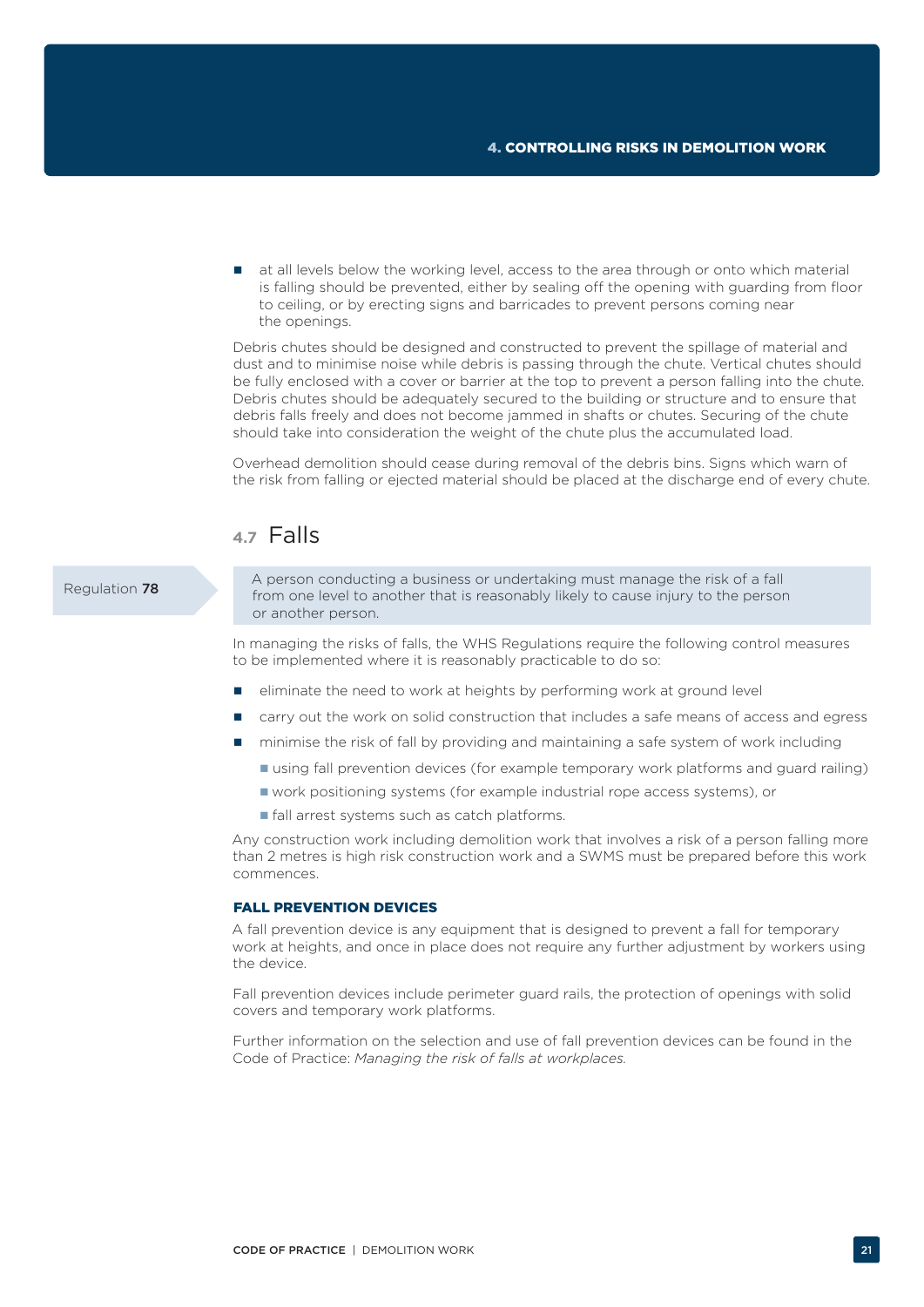# **4.8** Electricity

Any construction work that is carried out on or near energised electrical installations or services is high risk construction work and a SWMS must be prepared before this work commences.

Electrical power sources, whether overhead or underground, can be a major hazard. In addition to direct electric shock and possible electrocution, contact with overhead electric lines can lead to a variety of hazards including arcing, explosion or fire causing burns, unpredictable cable whiplash and the electrifying of other objects (for example signs, poles, trees or branches).

Specific control measures must be implemented when work is done in the vicinity of electric lines. The local electricity supply authority should be consulted and appropriate control measures implemented. Before demolition commences, all live electrical wiring and/or components (apart from any temporary electrical installations provided for the work) should be disconnected, isolated, or clearly marked and rendered safe by a competent person (for example electrical engineer) or, where necessary, the local electrical supply authority.

More detailed guidance on managing risks associated with electricity is available in the Code of Practice: *Managing electrical risks at the workplace.*

### **4.9** Fire prevention

Where required, adequate fire prevention equipment should be provided and maintained at all times during the demolition of a structure. Access to the fire protection service including any booster fitting, should also be maintained.

If a sprinkler system is installed in a structure to be demolished, it should be maintained in an operable condition at each storey, so far as is reasonably practicable. Portable fireextinguishers should be kept in working areas at all times and maintained in an operable condition.

### FIRE HAZARDS FROM WELDING AND CUTTING

Welding and cutting operations present a severe fire hazard unless precautions are taken.

In areas where the floor, walls or ground cover are combustible, the area should be protected by spraying the area with water, spreading damp sand, laying fireproof blankets or other suitable means of protection.

In cases where a serious fire might quickly develop, a fire spotter should be assigned to the area. Fire extinguishing equipment should be readily available, and all workers trained in its use.

Where possible, flammable and combustible materials should be removed from the work area and should not be allowed to accumulate to the extent that it can become a fire hazard.

Further guidance on welding is available in the Code of Practice: *Welding processes*  and in AS 1674.1: *Safety in welding and allied processes - Fire precautions.*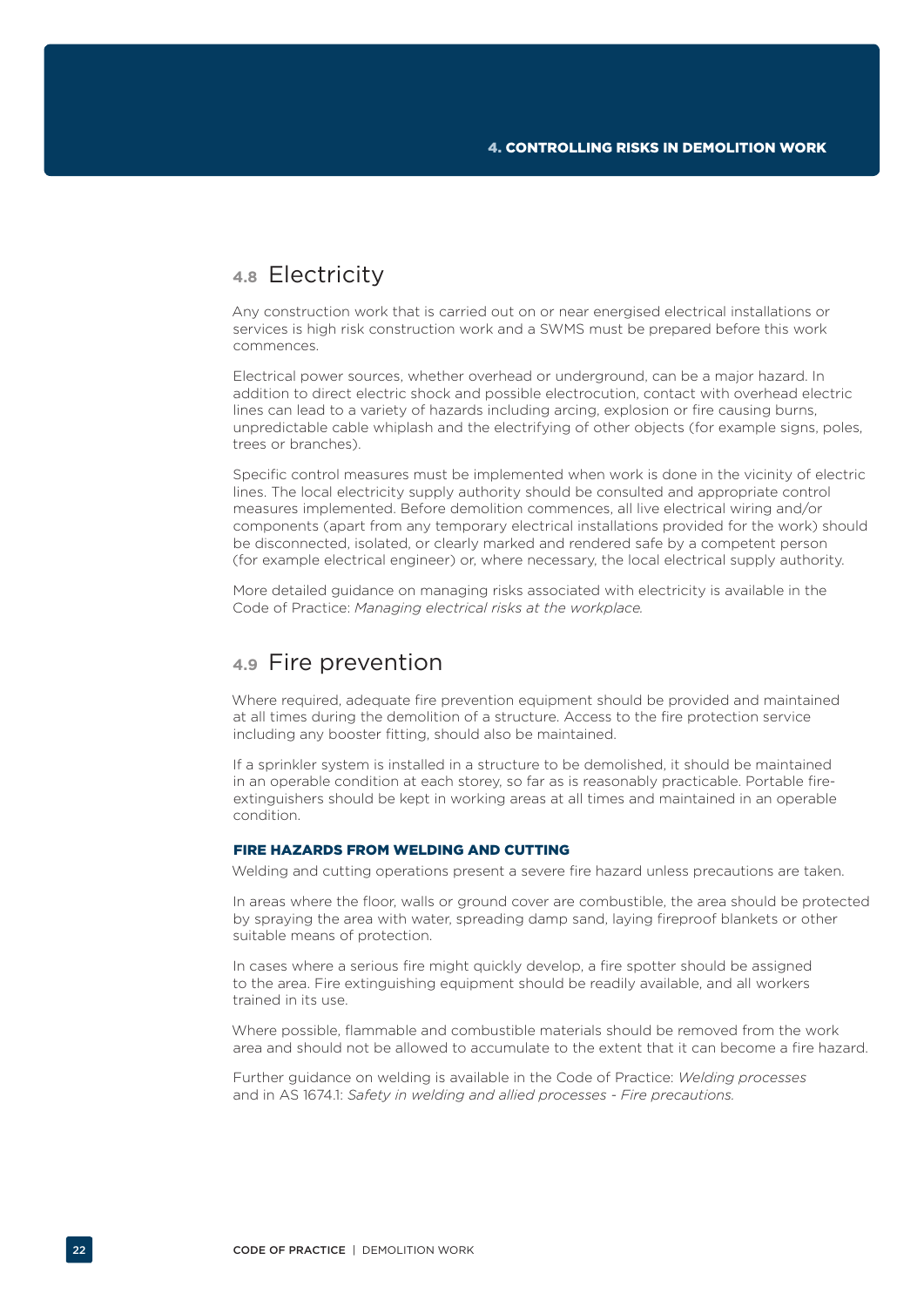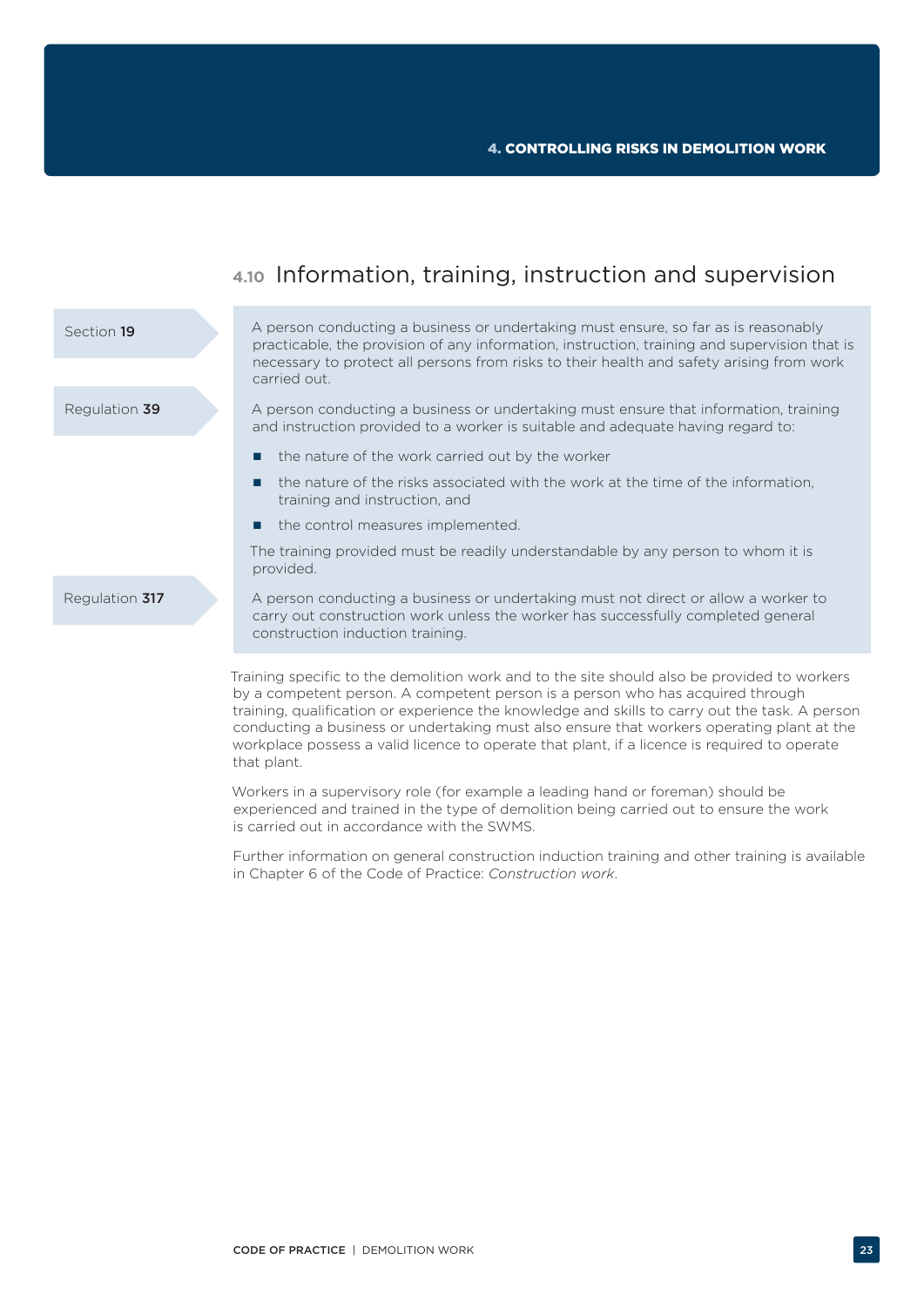The sequence in which a building or other structure is demolished can be critical for the health and safety of workers and the general public.

The demolition sequence will depend on things like the type of construction, location, and demolition method(s) selected. Buildings and structures should generally be demolished in reverse order to their construction, that is, by 'sequential demolition'. In particular:

- sequential demolition should be carried out in reasonably even stages, commencing from the roof or top of the building or structure being demolished
- multi-storey buildings or structures should be demolished storey by storey, and
- masonry and brickwork should be taken down in reasonably even courses.

There is a range of demolition methods that may be used, either separately or in combination. Control measures should be selected on the basis of the demolition method(s) used. However no matter what method is used, the building or structure to be demolished and all its components should be maintained in a safe and stable condition so as to prevent the unexpected collapse of part or all the structure. Temporary braces, propping, shoring, or guys may need to be added for stability.

Further information on demolition methods can be found in AS 2601: *The demolition of structures.*

## **5.1** Manual demolition

Manual demolition includes any technique where hand tools such as jackhammers, sledge hammers and picks are used.

Manual demolition has many of the hazards that are present in other major demolition activities including unexpected collapse, falls, falling objects, manual handling and exposure to noise, dust and hazardous chemicals.

To manage the risk of unplanned collapses, the condition of roofs, walls and floors of the building should be assessed by a competent person before commencing demolition work.

Where concrete members are being demolished manually, the reinforcement shall not be cut while breaking of the concrete is in progress.

Where pre and post-tension demolition work is undertaken competent person advice should be sought as to demolition sequence. More information on the demolition of pre and posttensioned concrete is at Section 6.1 of this Code.

Areas where debris will fall should be barricaded off and signs erected to prevent persons from entering before demolition starts.

### MANUAL DEMOLITION OF ROOFS

Controlling the risk of falls of persons or objects is an important consideration for roof work.

Where it is not reasonably practicable to demolish a roof using mechanical means or to remove the roofing from work platforms below the roof, then careful consideration should be given to the most suitable method of protection for workers engaged in the removal of the roofing. For example, roof trusses should be removed using safe temporary work platforms. It is important to ensure that the removal of trusses does not cause wall instability.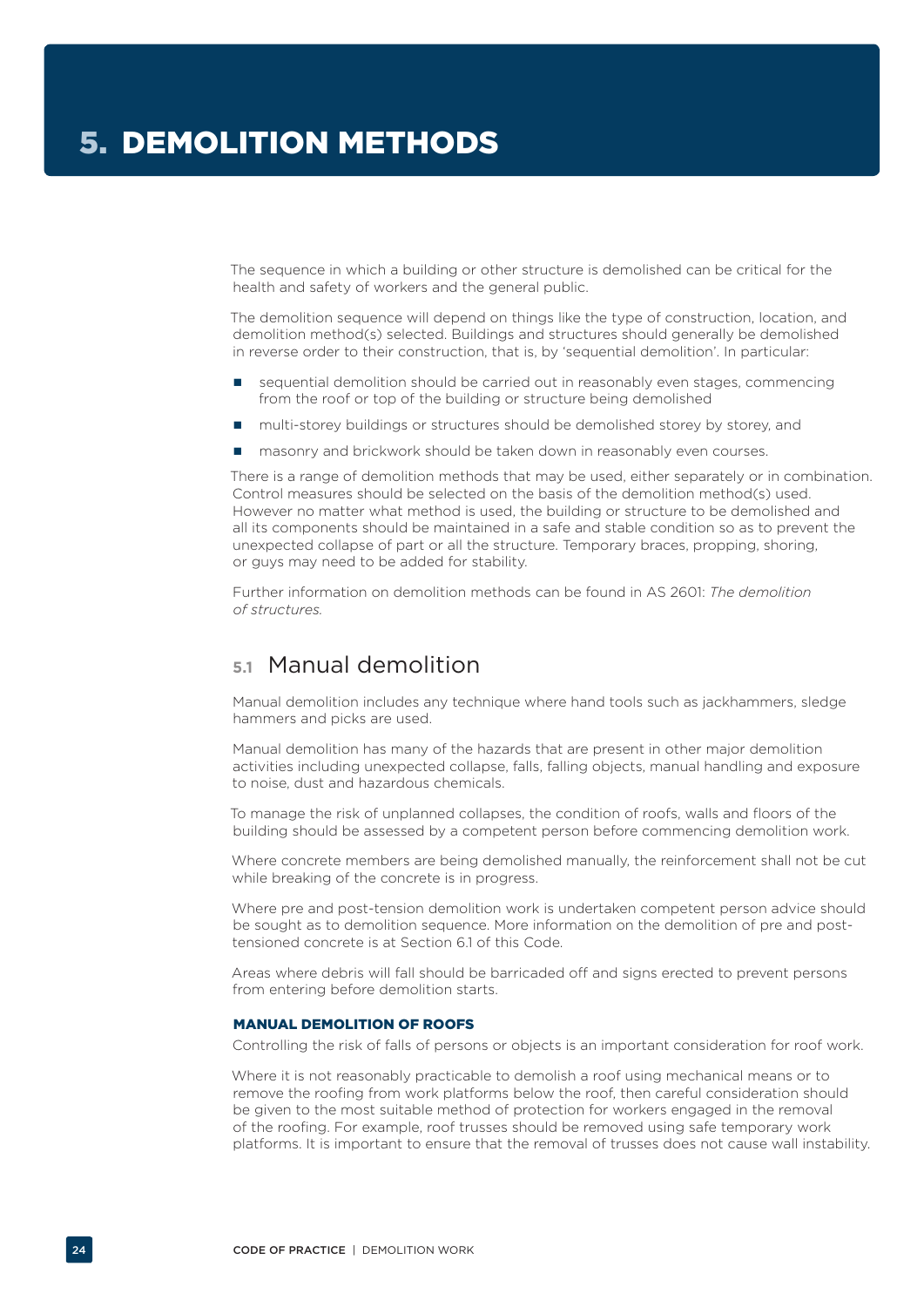Prior to commencing roof demolition or dismantling, you should consider:

- **fall hazards**
- structural stability
- condition and strength of the roofing material and the identification of fragile roofing
- identification of fragile panels or skylights in solid roofs
- crane access
- safe worker access and egress
- **fall protection requirements including issues such as perimeter protection, the availability** and strength of anchor points for static lines, inertia reels and lanyards and the suitability of roof structure for the use of safety nets
- means of rescuing persons from safety nets or safety harnesses
- $\blacksquare$  the condition of any roof mesh or safety mesh
- methods of raising and lowering equipment and materials
- assessment of manual handling problems
- $\Box$  electrical safety including the location of nearby power lines, and
- worker competency and training needs.

#### Fragile roofs

Before working on the roof, the roof should be inspected to identify that it is structurally adequate to work on and whether there is any brittle material or if the roof has a fragile aspect to it (for example a skylight or worn section).

Brittle or fragile roofing material can include roofing made of asbestos cement, cellulose cement, glass panels, fibreglass, acrylic or other similar synthetic moulded or fabricated material used to sheath a roof or contained in a roof.

If asbestos cement roofing is involved, the work must be undertaken in accordance with the asbestos related requirements of the WHS Regulations. Further information can be found in the Code of Practice: *How to safely remove asbestos*.

Where it is necessary for work to be carried out or adjacent to any part of a fragile roof, you should:

- inspect the underside of the roof to determine the extent of the fragile roof material, the existence of any safety mesh and its fixings, and the structural soundness of the roof material
- complete the work from a temporary work platform
- **Part of all provide temporary walkways as a means of access to and egress from any work area** on the roof where permanent walkways are not provided
- secure and fix cleats to walkways on high pitch roofs (for example where the slope of the roof exceeds 1:6)
- **Parameral interprove random** provide temporary roof ladders for steep roofs (for example in excess of 35 degrees), and
- **Perovide other fall protection as necessary (for example work positioning or fall** arrest system).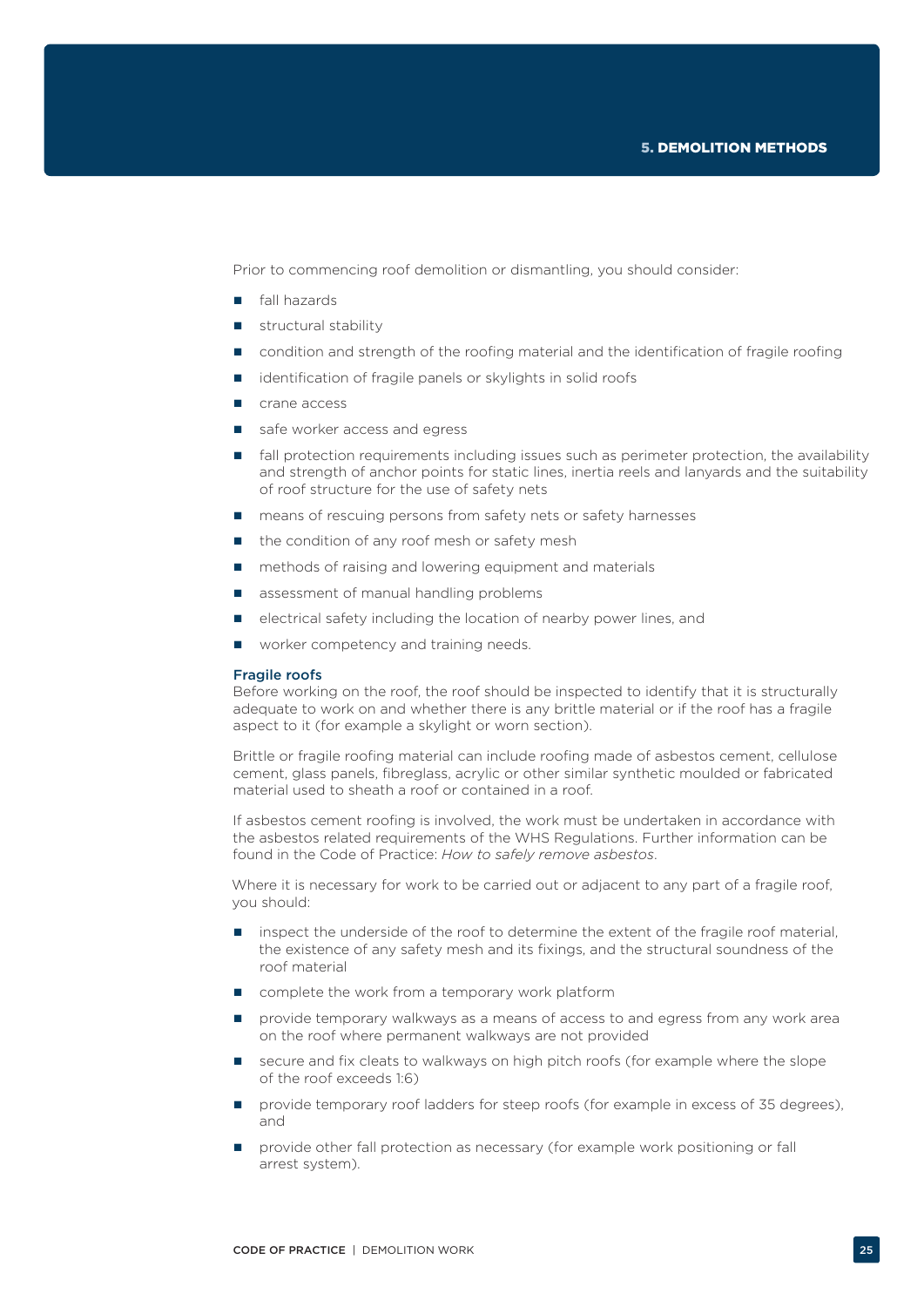#### Roof access

The person conducting a business or undertaking where persons are employed to work on roofs has a responsibility to ensure that the access from the ground to the actual work area is safe and without risk to health. Access arrangements may include personnel hoists, scaffolding, temporary work platforms and ladders.

#### Purlin trolleys

Purlin trolleys are plant designed to travel on top of purlins (horizontal beams running along the length of a roof) and can be used to support material and roof workers. They are sometimes used during the removal of roof coverings.

Purlin trolleys should be provided with a holding brake and a device to prevent their accidental dislodgment from the supporting purlins. Where it is intended that the roof workers be supported by the trolley, the trolley should be provided with suitable safety harness anchorage points.

Before a purlin trolley is placed on a roof structure:

- **a** a competent person (e.g. a structural engineer) should have considered whether the roof structure is suitable for the particular purlin trolley and its operational loads, and
- the purlin trolley should be designed and constructed to withstand the loads placed on it and for the purpose of the safe movement of materials and/or persons across the roof surface.

### MANUAL DEMOLITION OF WALLS

Glass should be removed from the windows, doors or openings before the commencement of the demolition work.

Walls and gables should be demolished course by course. All work should be performed from safe working platforms. Workers should not work from the top of a wall or partition being demolished. A wall or partition should not be permitted to stand, unless it is effectively supported against collapse including being supported against lateral loads from wind and other forces.

If the demolition work involves the demolishing course by course of any walls, columns, piers or other vertical structural members, the demolition contractor should check that:

- risks to persons and property from falling collapsing and rebounding material are eliminated or minimised, and
- the remaining portion of the building or structure, if any, can withstand any loads, impacts and vibration caused by felling or other environmental factors such as wind.

### MANUAL DEMOLITION OF FLOORS AND MEMBERS

All floors and other surfaces used to support workers, plant, equipment or materials should be assessed as capable of supporting the load. Suspended floors and their supporting members should not be loaded by workers, plant, falling or accumulated debris/materials to the extent that there is excessive deflection, permanent deformation or danger of collapse. If water is used, the increased weight of the watered debris should be taken into account. For further information refer to AS 2601: *The demolition of structures.*

Openings in floors, through which a person may fall, shall be properly guarded or boarded over and the boarding secured against accidental removal. Any covers or boarding of openings in floors should be of sufficient strength to withstand any expected loads that may be imposed on the floor, for example elevating work platforms, people and material. Drop zones should be isolated and/or guarded to protect workers and the public from falling objects.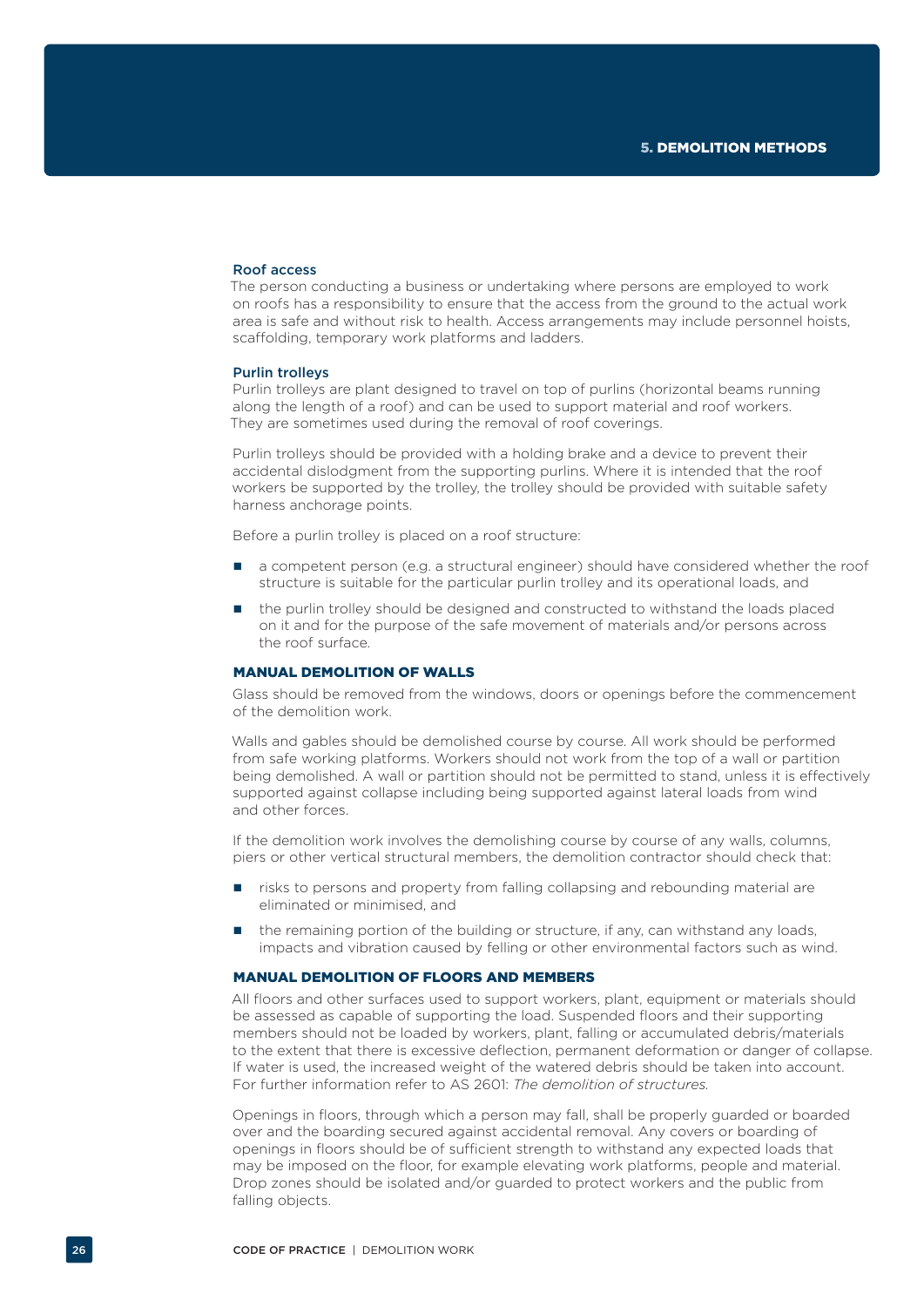When jack hammering concrete floors, sufficient reinforcing steel should be left in position as protection against collapse or to prevent persons falling through the floor.

#### MANUAL DEMOLITION OF FRAMEWORKS

Before any framework is demolished or removed, all reasonably practicable precautions should be taken to prevent the rest of the building collapsing as a result.

A competent person (for example a structural engineer) should undertake an assessment to determine the necessary supports required when cutting members. Members should not be cut unless they are supported safely and effectively. Measures should be taken to prevent sudden spring, twist, collapse or other movement of the framework when it is cut, released or removed.

Any framework which is not demolished should be strong enough to remain safely in position, or should be guyed or otherwise supported to ensure that it will be stable in any adverse weather conditions.

Framework members should be lowered in a controlled manner. Tag lines should be used on loads where necessary to control the load.

# **5.2** Mechanical demolition

Mechanical demolition involves the use of powered mobile plant, such as excavators, cranes, loaders and bulldozers. There may be a mix of hand and mechanical demolition methods applied.

All powered mobile plant used for demolition work must be fitted with a suitable combination of operator protective devices.

Operator protective structures should be designed to the appropriate standard that eliminates or minimises the risk, so far as is reasonably practicable, of operator injury due to:

- **n** roll over and consequent cabin impact damage
- objects falling on or over the cabin
- objects penetrating the cabin, and
- **hazardous noise**

Demolition should be planned to be systematic and sequential. That is, a structure should generally be demolished in the reverse order to which it was constructed.

### WORKING ON SUSPENDED FLOORS

Suspended floors and their supporting members should not be loaded by workers, plant, falling or accumulated debris/materials to the extent that there is excessive deflection, permanent deformation or danger of collapse. If water is used, the increased weight of the watered debris should be taken into account.

If powered mobile plant will be operated on a suspended floor, the demolition contractor should ensure that a competent person (for example a structural engineer) verifies and documents:

- the type, size, weight and usage of any specified plant
- that the floor is capable of sustaining the static and live loads of the plant (including attachments) and demolished materials, without excessive deformation or collapse, either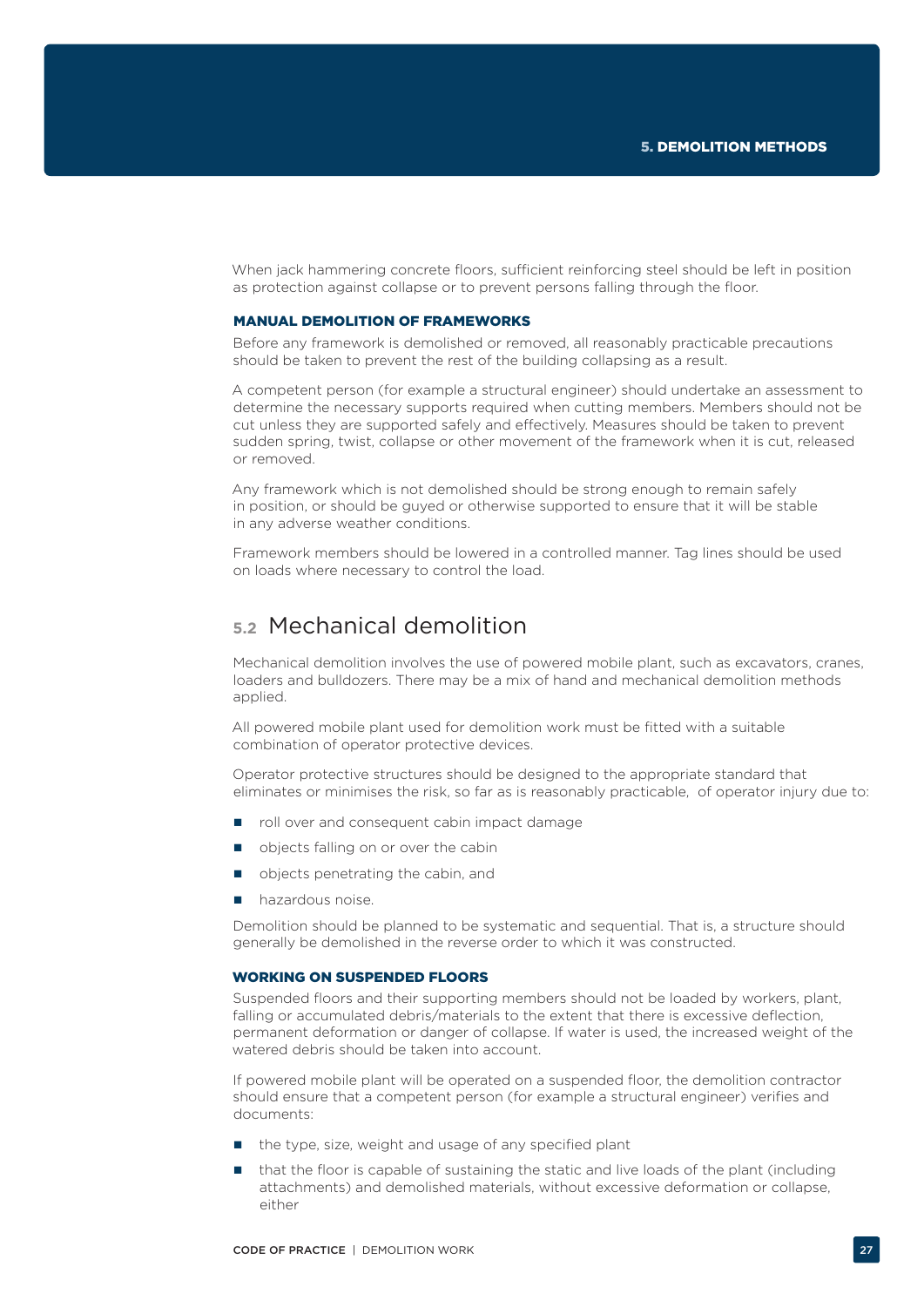- without additional support from below, or
- with specified propping to be applied from below so that the loads carried do not exceed their manufacturer's specified rating.

Any powered mobile plant used in demolition work should be moved between suspended floor slabs by hoist equipment or an appropriately fabricated ramp.

If load shifting equipment is to be used on suspended floors as part of the demolition work, a notification must be made to the regulator (see section 3.1 of this Code).

When using powered mobile plant on suspended floors, the person conducting the business or undertaking should review the demolition SWMS to confirm that:

- where plant has been specified in the SWMS, another piece of plant of the same type and usage may be substituted for it provided that the substituted equipment is neither larger nor heavier than the specified equipment
- effective communication will be maintained between the equipment operator and the demolition supervisor while the equipment is operating
- e debris is progressively removed from each floor
- buffers are used to prevent the plant from falling over the edge where plant is used to push/tip materials into a nominated areas, and
- guarding, hoarding and/or exclusion zones are used to protect persons against the risk of being struck by falling debris and materials.

Load shifting equipment should, so far as is reasonably practicable, be located on a beam. Skid steer loaders using a breaker may not be appropriate on suspended floors with their limited reach.

It is important to consider the load created when large or multiple pieces of plant are used for this purpose so as to ensure that any partially demolished structure can support the loads. For example, the use of an excavator with a hydraulic rock breaker or pulverising attachment to break up walls and floors while other load shifting equipment is used to shift the debris on a suspended floor will result in a higher load. Because of the weight of the plant, the vibration caused by its operation and the build-up of debris, careful design and planning is needed to prevent a premature collapse of the structure.

### DEMOLITION OF WALLS

When mobile plant (for example an excavator with hydraulic rock breaker) is used to demolish walls, at least 900 mm of the wall being demolished should be left intact above the floor level to provide a protective barrier at the perimeter of the building and around all lift wells, stair wells, light wells and any other places where persons or objects could fall. The remaining wall can later be safely demolished from the floor below. All remaining sections of walls should be identified and highlighted as buffers for edge protection.

Guarding, hoarding and/or the exclusion zones should be used to protect workers and/or the public against the risk of being struck by falling debris and materials.

Walls should not be laterally loaded by accumulated rubble or debris, to the extent that they are in danger of collapse.

### USING PLANT AND ATTACHMENTS

All plant attachments should be pinned and secured as per manufacturer's requirements. The plant fittings used in demolition should be designed and fit for purpose. To avoid damaging the equipment itself and to prevent the risk of plant overturning, equipment should not be overloaded.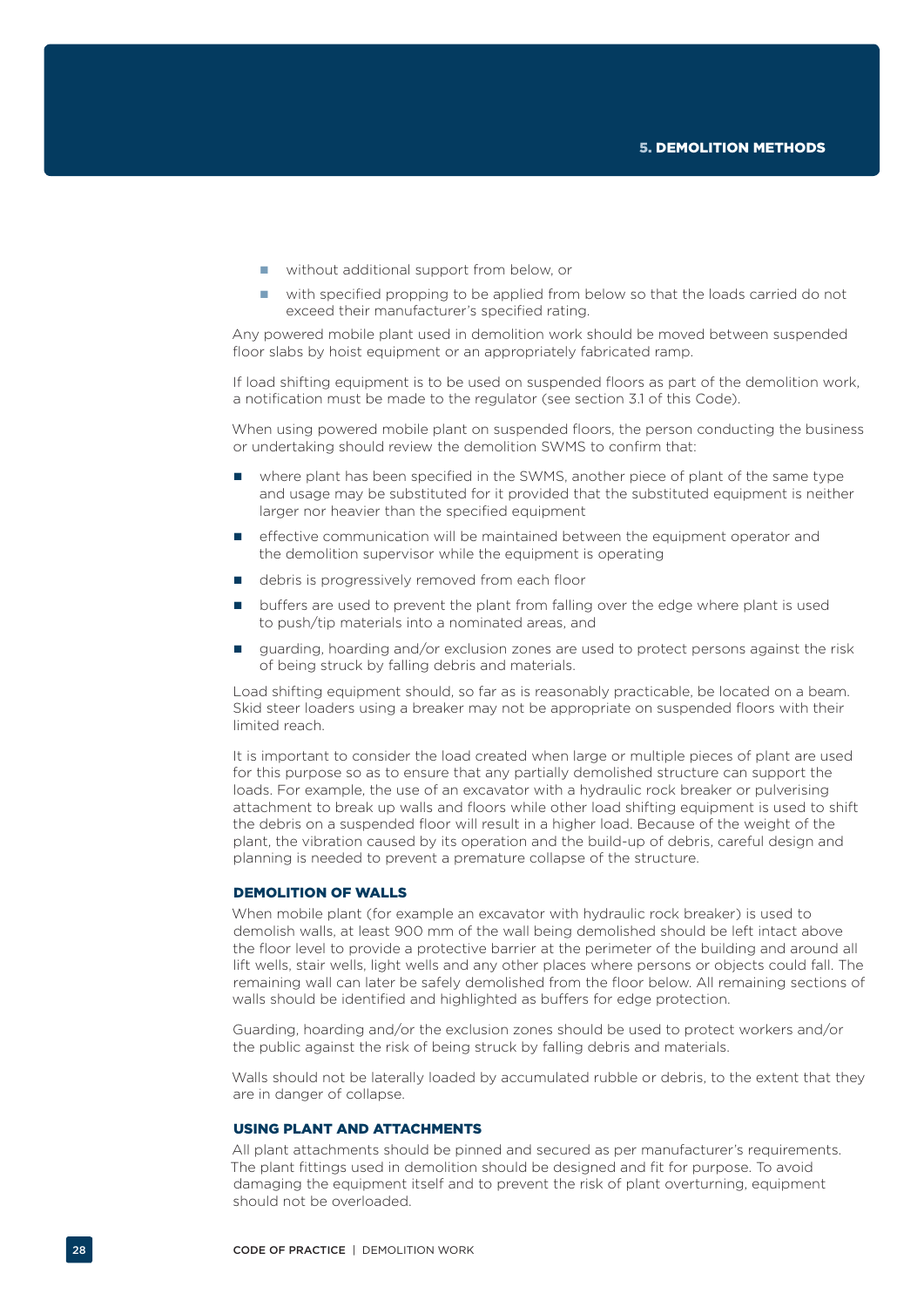When plant is used to demolish vertical features such as columns or walls, the columns or walls should not be so high as to create a risk of debris falling onto the plant or operator.

Any member to be severed (with grapples, shears or pulverising attachments) should either be effectively supported or, if allowed to fall, will not endanger persons, plant or damage the remaining structure.

Exclusion zones should be established where necessary to protect the safety of people who are working on or in the vicinity of the demolition work. No person should be in any area near the mechanical demolition where there is a possibility of being struck by flying debris. Areas in which shears are operating should be kept clear of workers, because of the risk of smaller pieces of metal (for example bolts) flying off when sheared.

For further guidance on the safe use of plant refer to the Code of Practice: *Managing the risks of plant in the workplace.*

# **5.3** Induced collapse

Induced collapse involves the systematic/sequential removal of key structural members and the application of a force to result in the controlled collapse of all or part of a building or structure. Expert advice should be sought from a competent person such as an appropriately experienced structural engineer, before this method is used.

Induced collapse methods should only be used on detached, isolated structures on reasonably level sites. There must be sufficient clear space into which the collapsing material will fall. The space should be large enough to contain the collapsed material and enable equipment and personnel to be removed to a safe distance prior to the collapse.

For further information on induced collapse methods refer to AS 2601: *The demolition of structures.*

### LOAD REDUCTION

Structures which are not carrying their design loads may be pre-weakened prior to deliberate collapse. This pre-weakening should be carefully planned so that despite the removal of framework members and/or the partial cutting of load-bearing members, the remaining structure has sufficient strength to withstand wind or impact loads until the actual collapse is initiated.

Dead load can be reduced systematically by removing surplus material, machinery, roofs, cladding, walls and parts of floors before demolishing the structural frame.

Sometimes heavy loads are left at height to induce the collapse of the structure after movement is initiated. If this system is adopted, it should be carefully analysed and documented by a competent person (for example a structural engineer) to avoid premature collapse.

#### WIRE ROPE, SLINGS AND CHAIN PULLING

If using wire rope, slings and chain pulling to demolish a structure, the pulling medium should be a securely anchored winch or plant designed for towing and heavy enough to apply the required tension without sliding or lifting from the surface on which it is located.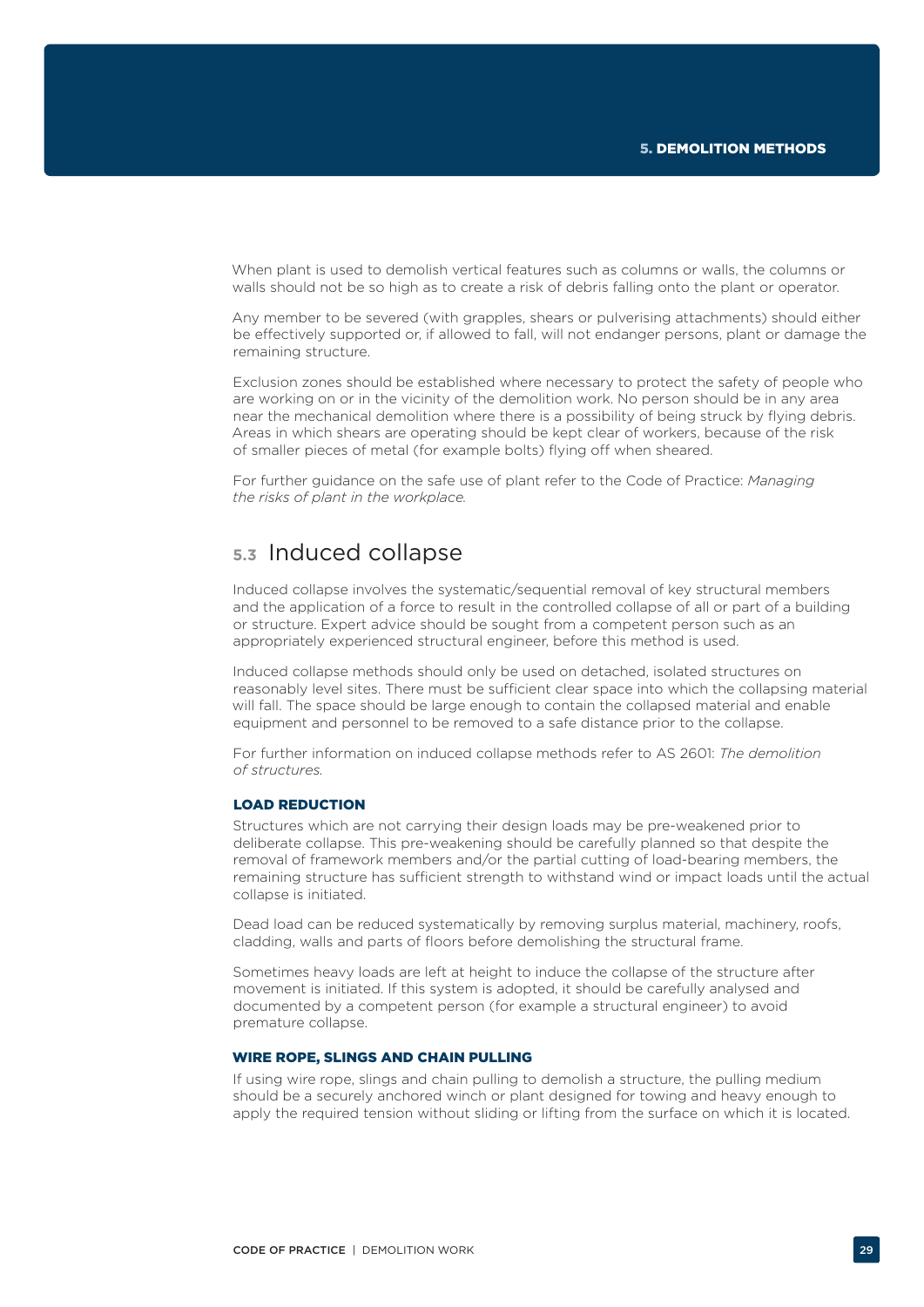The wire rope, sling or chain should be long enough to ensure that the horizontal distance from the demolition work to the pulling medium is at least twice the height of the highest part to be pulled. No person should be in any position where they could be struck by the wire rope, sling or chain in the event of a failure. The plant operator should be protected from rope breakage and flying debris. Exclusion zones should be established where necessary to protect the safety of people who are working on or in the vicinity of the demolition work.

Before pulling of a wall commences, the wall should be cut into appropriate sections having regard to their height, width and construction. If it is not possible to isolate these sections, the chains or wire ropes should be attached to their respective sections prior to the first pull being made. The free ends of the chains or ropes should be left a safe distance from the structure. Vertical reinforcing bars should not be cut until after the wall has been pulled over.

All wire rope, slings and chains used in mechanical demolition should comply with the relevant Australian Standards.

### **5.4** Using explosives

Construction work that involves the use of explosives is defined by the WHS Regulations as 'high risk construction work' and a SWMS must be prepared before this work commences.

A competent person experienced in the controlled application of explosives for the purpose of carrying out the demolition should be consulted before deciding whether explosives may be used for demolition.

Explosives must not be used to induce the collapse of any structure unless approved by the regulatory authority.

All possession, storage, handling and use of explosives must be carried out in compliance with the relevant dangerous substances/goods or explosives legislation applicable in your state or territory.

The transport of explosives must be in accordance with the *Australian Code for the Transport of Explosives by Road and Rail.*

Explosives must only be used by a competent person who is licensed in the use of explosives and has experience in the work to be undertaken. If explosives are used in demolition work, a licensed competent person must develop the blast management plan and be responsible for all aspects of the use of explosives in the demolition.

If explosives are planned to be used in demolition work, a notification must be made to the regulator (see section 3.1 of this Code).

For further information on the planning and use of explosives for demolition work, refer to AS 2601: *The demolition of structures* and AS 2187.2: *Explosives - Storage and use.*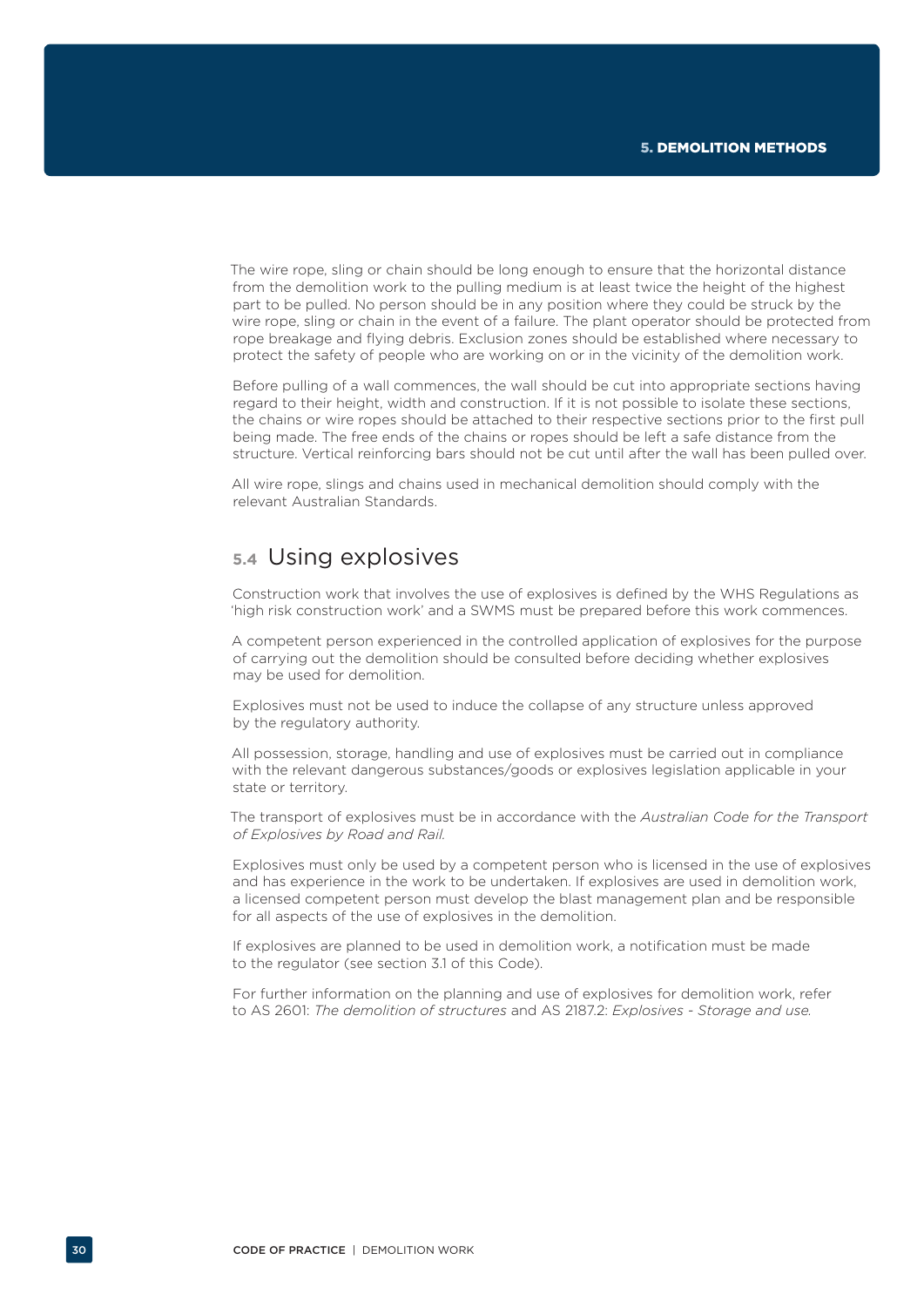Special structures are complex and/or unusual because of the nature of their construction or condition. They include:

- pre or post-tensioned construction
- pre-cast concrete panel and framed structures
- stressed skin structures (i.e. buildings that rely on the sheeting, cladding or decking to stiffen and restrain the structural framework), and
- slung structures (i.e. floors or roofs) that are in some way suspended from a framework, supported by a structural core.

Special structures will require proper planning and care to be demolished safely. An appropriate demolition method and sequence should be selected and documented prior to the work commencing. A demolition plan and an assessment by a competent person of the proposed demolition method may assist with this process. A SWMS must be prepared where structural elements are to be demolished.

# **6.1** Pre and post-tensioned concrete

Pre-tensioned concrete contains tendons (wires, strands or bars) that have been tensioned before the concrete is placed.

Post-tensioned concrete contains tendons that have been tensioned after the concrete has hardened.

Tensioned tendons require controlled removal because the high level of potential energy stored in the tendons poses a risk to the health and safety and can cause damage to property. It is also important that structural stability is retained during and after tendon removal, prior to the final demolition of the concrete element.

The tendons can be subject to corrosion that weakens them and decreases the structural integrity of the building. Damage is not usually evident externally, even if strand breakage is extensive and conditions can vary widely even within an individual structure.

Before demolishing pre or post-tensioned concrete elements, review all available documentation on the building or structure including:

- building plans, designs and specifications to understand the type of tensioning used, the load carried, anchorage points and number of tendons, and
- any construction photographs to obtain information on anchorage details, the construction sequencing, and any other measures may affect moisture access.

The condition of the concrete and tendons should be considered before and during demolition, for example by:

- conducting a visual inspection to confirm loads, obvious deviations from the original design and waterproofing details
- assessing conditions throughout the building, as well as utilising selective testing in representative areas to assess any weakening or breakage of tendons
- **n** measuring humidity within tendon sheathing and analysing any sheathing contaminants
- **F** removing, inspecting and testing a small number of tendons to assess their condition, and
- continuing to monitor tendon tension.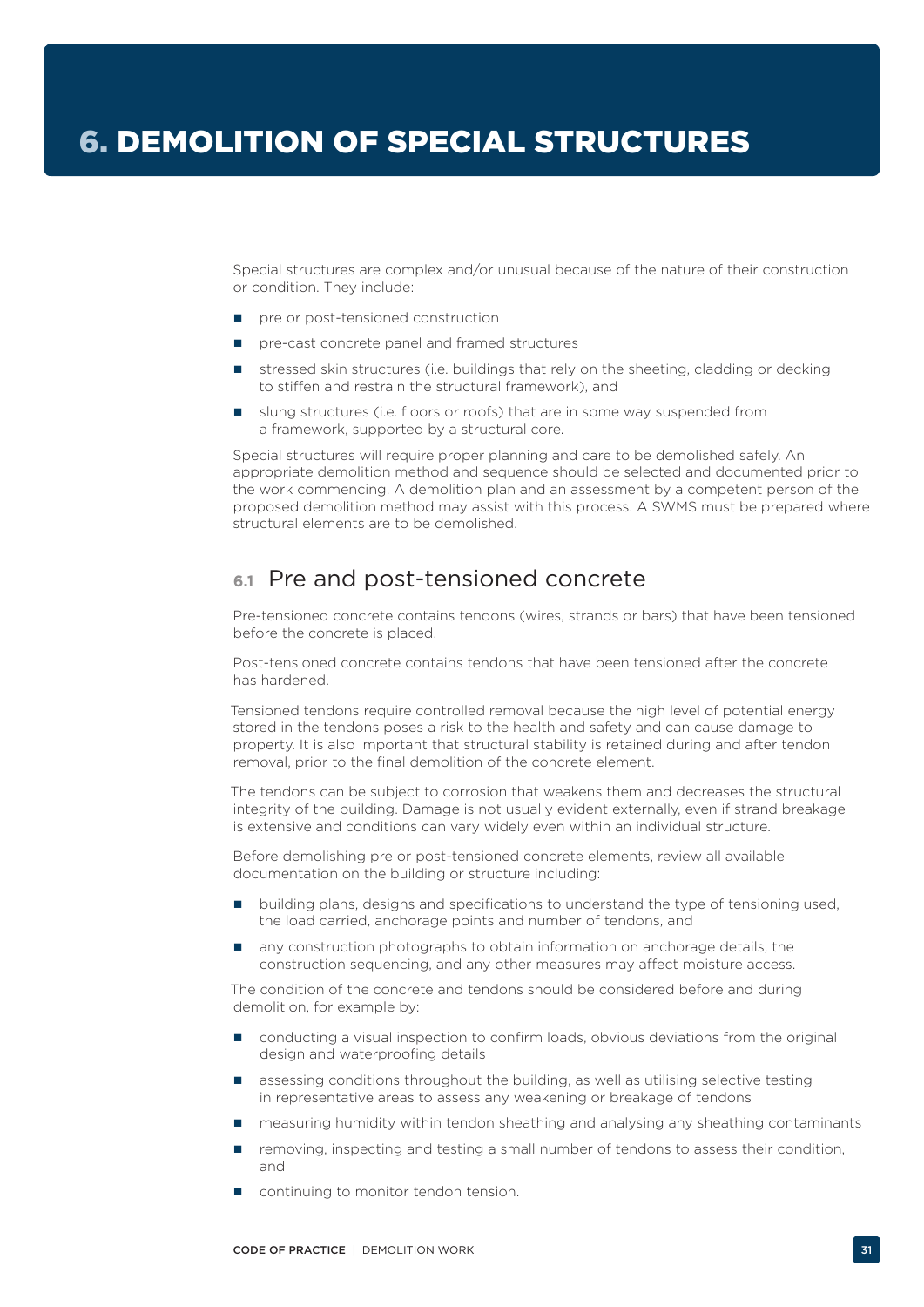Suitable control measures should be implemented, for example using steel plates or other restraint measures, at locations adjacent to pedestrian areas or where concrete cover is reduced. This will help to minimise the risk of personal injury or property damage arising from the unexpected release of stored energy in tendons.

# **6.2** Fire-damaged, ruinous and structurally unsound buildings or structures

An assessment should be undertaken to identify asbestos, hazardous materials and structural integrity issues relating to fire-damaged, ruinous or structurally unsound buildings or structures. The person conducting a business or undertaking should request a written report by a competent person specifying the hazards associated with the design and the current state of the structure.

Control measures should be taken, as far as is reasonably practicable, during the assessment and demolition stages.

In specifying the hazards associated with the design and current state of the structure, the report by the competent person should also specify the control measures that should be applied to the demolition.

Where possible, fire damaged, ruinous or structurally unsound buildings or structures should be demolished by mechanical means.

# **6.3** Lift shafts

The combination of the lift shaft structure and the lift plant (including the lift cage or car, winders, counterweights, electrical supply and controls) can make these complex structures. Different methods can be applied to the demolition of lifts and these will depend on the circumstances of the particular site.

In general, demolition procedures should include the following:

- $\blacksquare$  temporary support of the lift cage and the disconnection of electric power to all areas of the lift machinery
- **IDED** lowering of any counterweights to an appropriate level for disconnection and the unwinding of cables in a controlled manner prior to the removal of drums
- provision of temporary decking in the lift shaft, and
- progressive demolition of the lift shaft walls onto existing floors and the removal of any debris.

### **6.4** Basements, cellars, vaults, domes and arched roofs

During the demolition of a basement, cellar, arch, vault or dome frequent inspections should be made to identify whether there has been any unplanned movement. If unplanned movement is detected, appropriate action should be taken to avoid any uncontrolled collapse.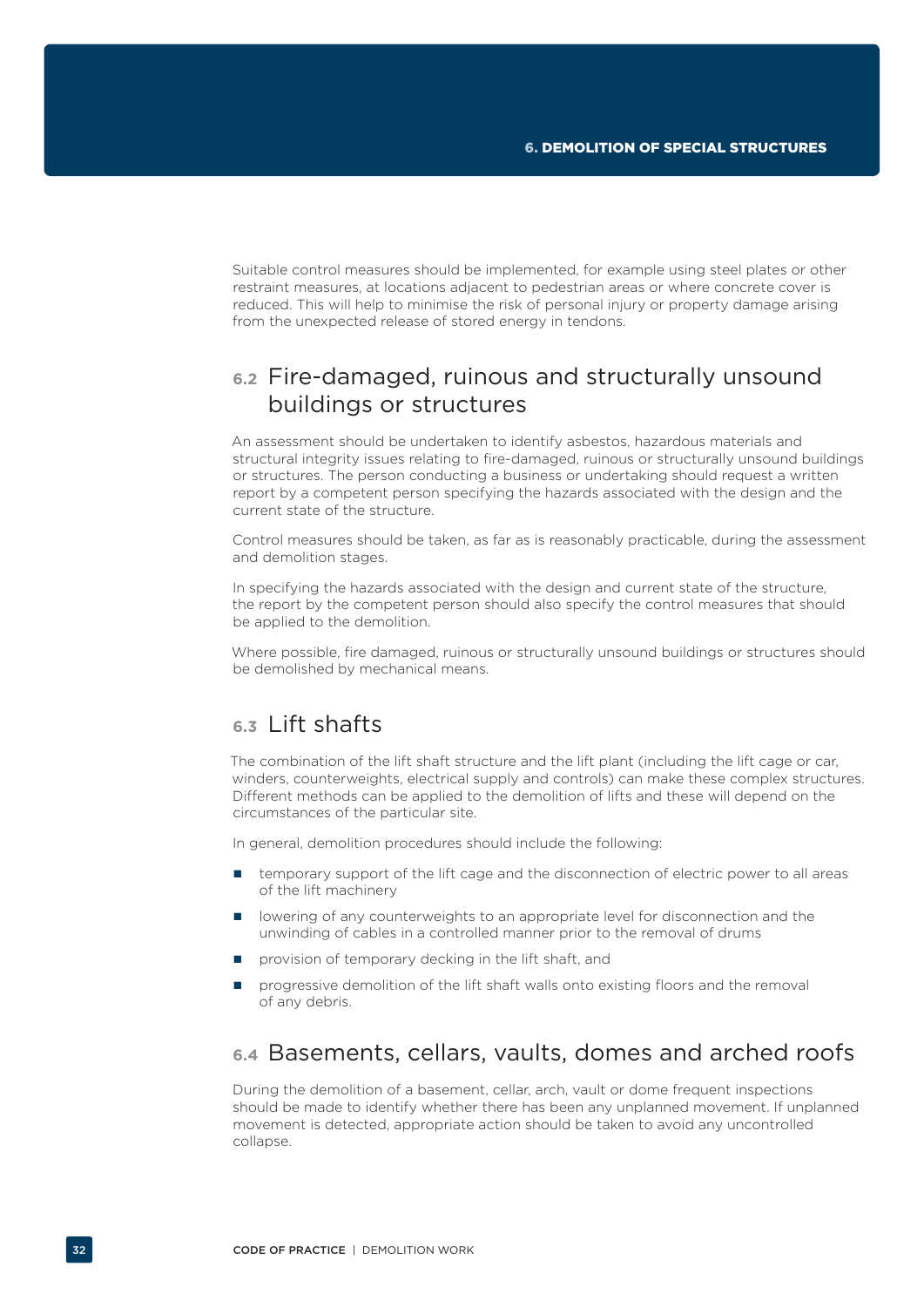If a basement, cellar, vault or void adjoins another property, any adjoining walls should be inspected by a competent person to determine whether they are strong enough to withstand the resultant ground pressure. If they are not, the proposed methods of strengthening them should be subject to an assessment by a competent person (for example a structural engineer).

If a basement has been built in ground with a high water table, measures should be taken, as far as is reasonably practicable, to prevent any collapse as a result of hydraulic pressure, uncontrolled water inrush or flotation.

If work is to be undertaken in a basement, it will be necessary to determine if the basement is a confined space. There are specific requirements in the WHS Regulations for working in confined spaces. Further information can be found in the Code of Practice: *Confined spaces.*

# **6.5** Masonry and brick arches

Masonry and brick arches should be demolished in a sequence that allows for the removal of as much of the dead load material as possible without interfering with the stability of the main arch rings. The spandrel infilling should only be removed down to the springing line as the load-carrying capacity of many old arches relies on the filling between the spandrels. In multi-span arches, lateral restraints should be provided at the springing level before individual spans are removed.

### **6.6** Independent chimneys and spires

A detailed inspection and survey should be completed prior to the demolition of a chimney or spire. In particular, the condition of the structural material, which can range from stone and brick to steel, timber and concrete, needs to be assessed to identify any faults, such as fractured or badly weathered stone or rotten timbers.

Measurements may need to be taken to determine whether there is any deviation from the perpendicular. The possibility of chimney instability resulting from inclement weather (for example high winds) needs to be considered during all stages of demolition work.

Due to their height, it is common for chimneys to be demolished by hand or through induced collapse. Temporary supports may be required to ensure that premature collapse does not occur.

Hand demolition should be carried out progressively from the top of the chimney and from safe working platforms.

Due to their height, control measures that need to be considered when demolishing chimneys or spires include:

- $\blacksquare$  temporary work platforms
- falling object protection
- exclusion zones, and
- dust control.

Induced collapse will require sufficient clear space, approximately 1.5 times the total height of the chimney and of sufficient width depending on the type of structure.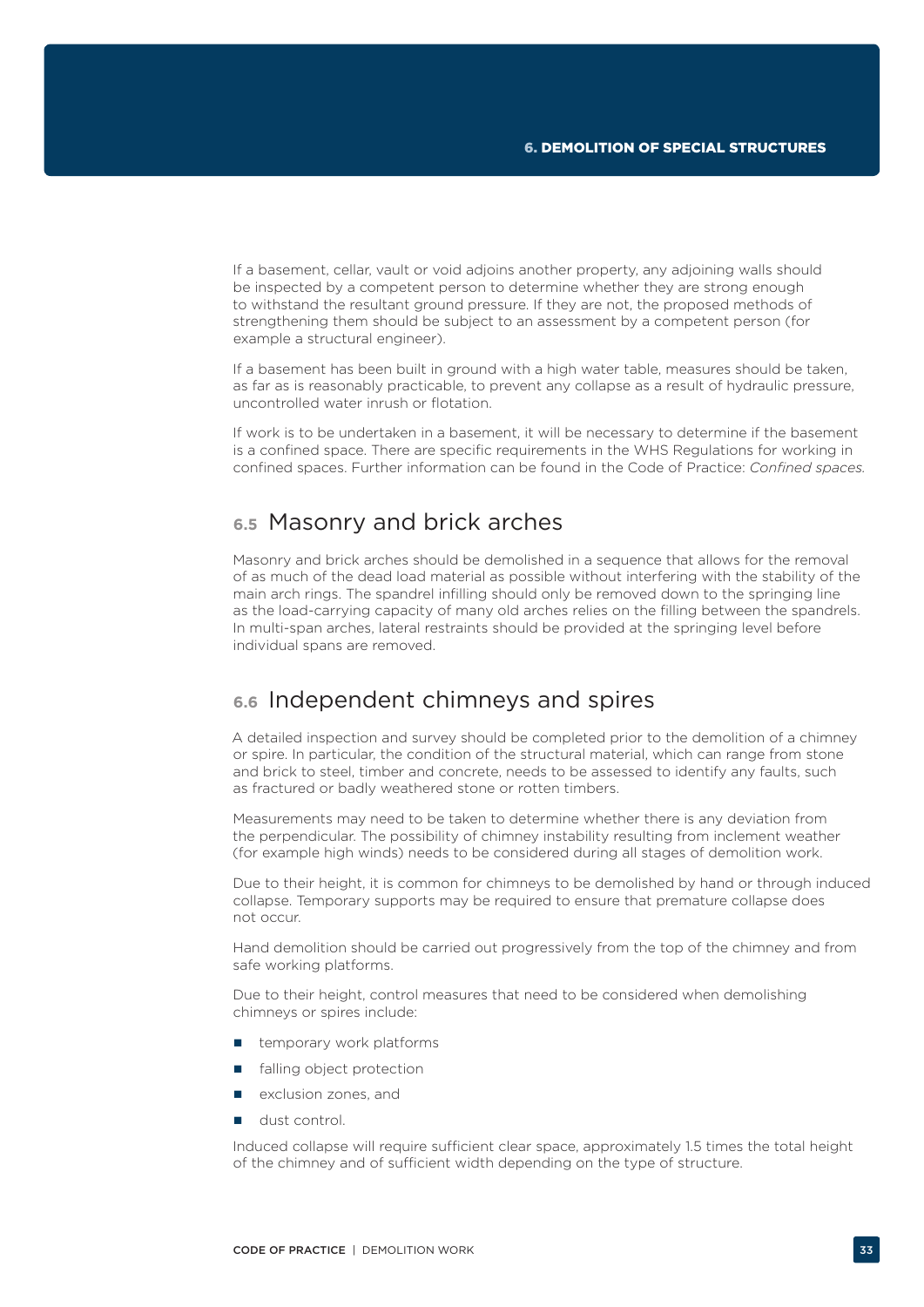# **6.7** Pylons and masts

If using hand demolition, a pylon or mast should be dismantled in the reverse order to that in which it was erected. If another method is used, such as demolition by wire rope pulling, planning including the provision of adequate clear space will be required.

### **6.8** Precast concrete panels

If a structure is composed of a series of reinforced precast concrete panels, an inspection of the fixings to the rest of the structural elements, jointing between elements, and the lifting points or fittings should be undertaken to establish their nature and condition before any demolition of the structure begins.

Where possible, the panels should be removed by a crane in the reverse sequence to that used for their erection. Wherever panels act as bracing, for example along a wall, sufficient temporary bracing should be provided to the structure, to maintain its stability during and after removal of the panels.

The original lifting points or fittings should not be reused to lift and/or support a panel during its removal if they have deteriorated and corroded.

Before removing any individual panel, it should be fully supported, both vertically and horizontally, above its centre of mass, so as to prevent any sudden rotational movement during its detachment from the supporting structure.

For further guidance on precast concrete elements, refer to the Code of Practice: *Tilt-up and precast concrete elements in building construction [under revision].*

### **6.9** Façade retention

The retention of façades should be planned and documented before demolition work commences. The demolition method(s) used should take into account the limits imposed by the planned façade retention.

Use guarding, hoarding and/or exclusion zones to protect persons against the risk of being struck by falling debris and materials.

The façade or footings may need to be repaired and temporary support for the façade may need to be installed before demolition work commences. Temporary support may also need to be installed in stages during the demolition work, depending on the support design and other external factors such as wind.

Supervision by a competent person (for example structural engineer) during various stages of the demolition work may be necessary in order to monitor any façade movement or cracking. The structure should be inspected after any unusual incidents such as heavy rain or wind, an earth tremor or accidental impact on the façade or its supports.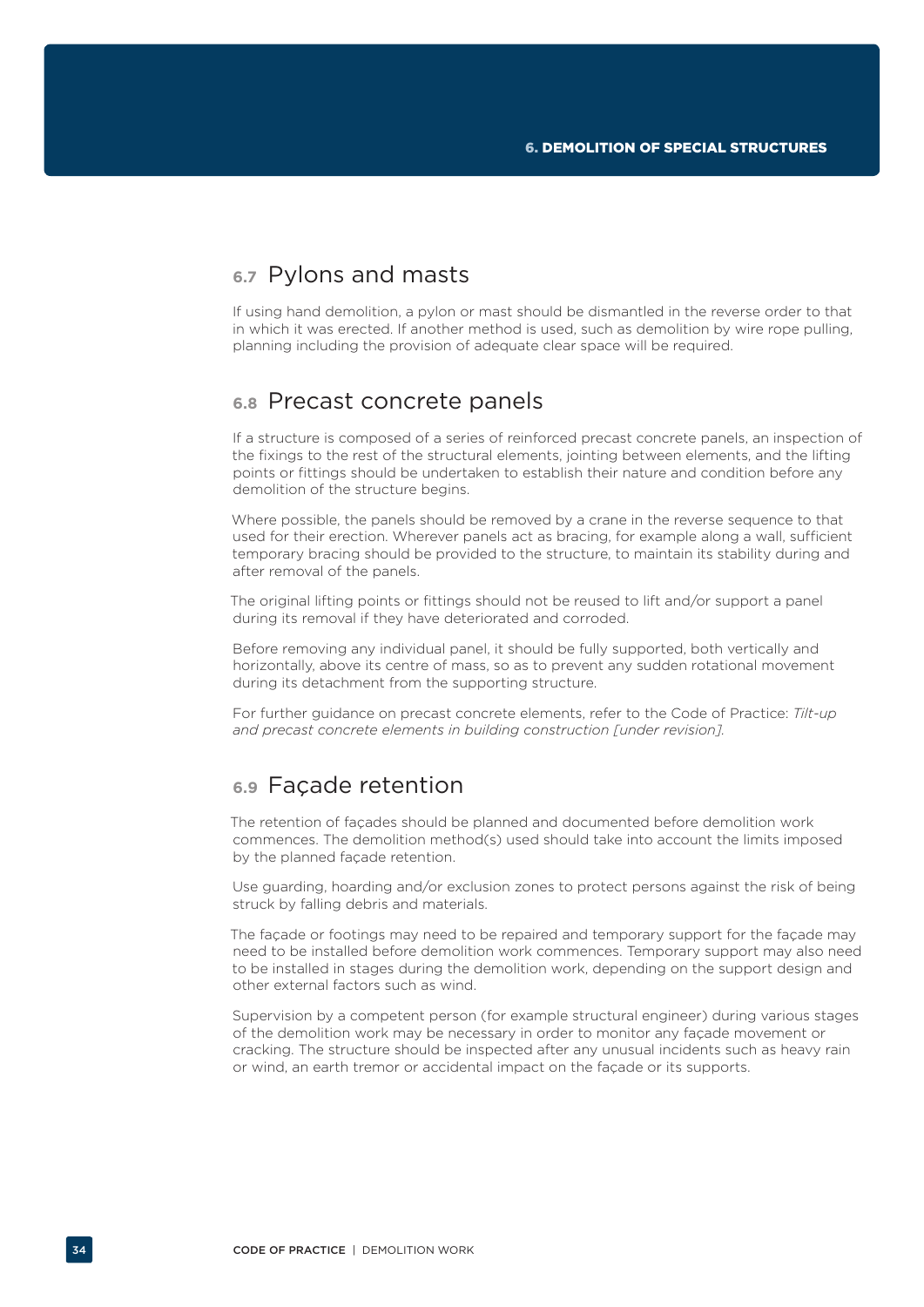### **6.10** Storage tanks and pipelines

Before an above ground or underground storage tank and/or associated pipelines are removed or demolished, any previous use should be determined and appropriate action taken to identify and remove any hazardous chemicals. Delivery lines and vent pipes should be purged. The tank should be emptied and certified by a competent person as being free of gas, flammable vapours or other hazardous chemicals.

If work is to be undertaken on storage tanks then it is necessary to determine whether they are a confined space for the purpose of the work. There are specific requirements in the WHS Regulations for working in confined spaces and further guidance can be found in the Code of Practice: *Confined spaces.*

#### GENERAL PRECAUTIONS

During the demolition of tanks and pipelines, the following precautions should be taken:

- **no** make sure that no flammable or toxic substances or combustible liquid is allowed to enter any drainage system or watercourse
- if excavating underground tanks and/or pipelines, check the soil surrounding the tank/pipe to establish that it is not contaminated, either by leakage from the tank/pipe or by spillage, and
- hot work (for example welding; oxy-acetylene cutting) should not be undertaken where there is a chance that flammable material may be present as a result of leakage/spillage or after cleaning out the tank/pipe.

### HAZARDOUS FACILITIES

Special precautions should be taken during the demolition of major hazard facilities (MHF), chemical works, gas works and similar establishments. These types of facilities should be examined in conjunction with a competent person (for example a chemical engineer), in order to determine the nature of any of the plant, chemical deposits and their influence on the method of demolition or dismantling.

The removal of flammable materials and their new locations should be ascertained before any demolition work starts.

### CONTAINERS THAT HAVE HELD FLAMMABLE OR COMBUSTIBLE MATERIAL

Welding and cutting work on containers that have held flammable or combustible liquids. solids, gases or dusts can result in fire or explosion if the containers are not entirely free of these materials.

It is therefore important to conduct a rigorous cleaning process and that any instructions for cleaning are followed. Containers which have held any of the following materials are considered unsafe and hot work should not be started before they are properly cleaned:

- petrol, kerosene, solvents, or light oils
- acids and alkalines, which can react with metal to produce explosive or toxic gases
- **n** heavy oils, tars or solids which can release combustible gases when exposed to heat, and
- flammable solids, whose finely divided particles may form an explosive dust cloud.

Any container which has held flammable or combustible substances should be considered unsafe until confirmed otherwise by a competent person.

Further guidance on safety precautions that can be taken when welding is available in the Code of Practice: *Welding processes.*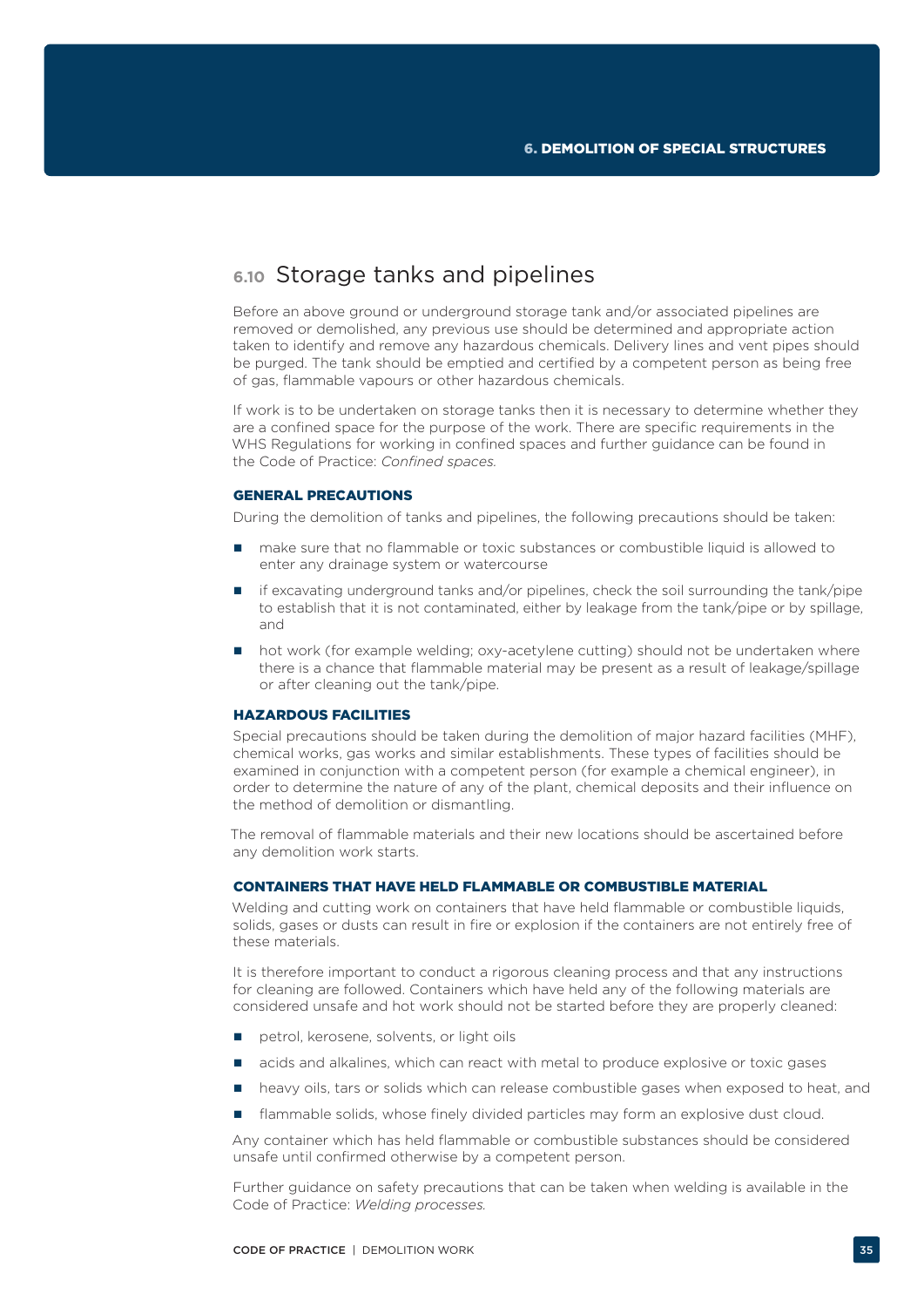Asbestos means the asbestiform varieties of mineral silicates belonging to the serpentine or amphibole groups of rock forming minerals including actinolite asbestos, grunerite (or amosite) asbestos (brown), anthophyllite asbestos, chrysotile asbestos (white), crocidolite asbestos (blue), and tremolite asbestos.

Asbestos containing material (ACM) means any material or thing that contains asbestos.

Bearer means the primary horizontal support members for a formwork deck that are placed on top of formwork frames. Bearers are usually constructed from timber but are sometimes constructed from metal, such as in the case of some modular formwork systems.

**Brace** means a member, usually a diagonal, which resists lateral loads and/or movements of a structure.

**Chute** means an inclined or vertical trough or tube through which articles are passed from a higher to a lower level.

**Competent person** means a person who has acquired through training, qualification or experience the knowledge and skills to carry out the task.

Dead load means a permanent inert load on a building or other structure due to the weight of its structural members and the fixed loads they carry, which impose definite stresses and strains upon the structure.

Debris means material created by demolition work that is larger than rubble.

**Demolition drop zone** means zone for the disposal of demolition rubble and debris, which is clear of obstruction and isolated from workers and other persons at the workplace, to allow objects to fall freely.

**Earthmoving machinery** means an operator controlled plant used to excavate, load, transport, compact or spread earth, overburden, rubble, spoil, aggregate or similar material, but does not include a tractor or industrial lift truck.

Essential services means services that supply:

(a) gas, water, sewerage, telecommunications, electricity and similar services, and

(b) chemicals, fuel and refrigerant in pipes or lines.

**Exclusion zone** means an area from which all persons are excluded during demolition work.

Footing means the construction that transfers the weight of the structure to the foundation.

**Foundation** means the ground upon which the footings of a building are constructed.

**Framework** means a structure constructed of metal, concrete, timber, brick or other rigid materials.

Lagging means insulated covering for services (for example hot water pipes).

Live load means a moving load or a load of variable force acting upon a structure, in addition to its own weight.

Load bearing wall means a wall which provides structural support including for the floor and/or roof in a building, its own weight, live loads, dead loads and lateral forces of arches, vaults and wind.

Main means a street reticulation service provided by the supply authority, for example gas, water and sewerage.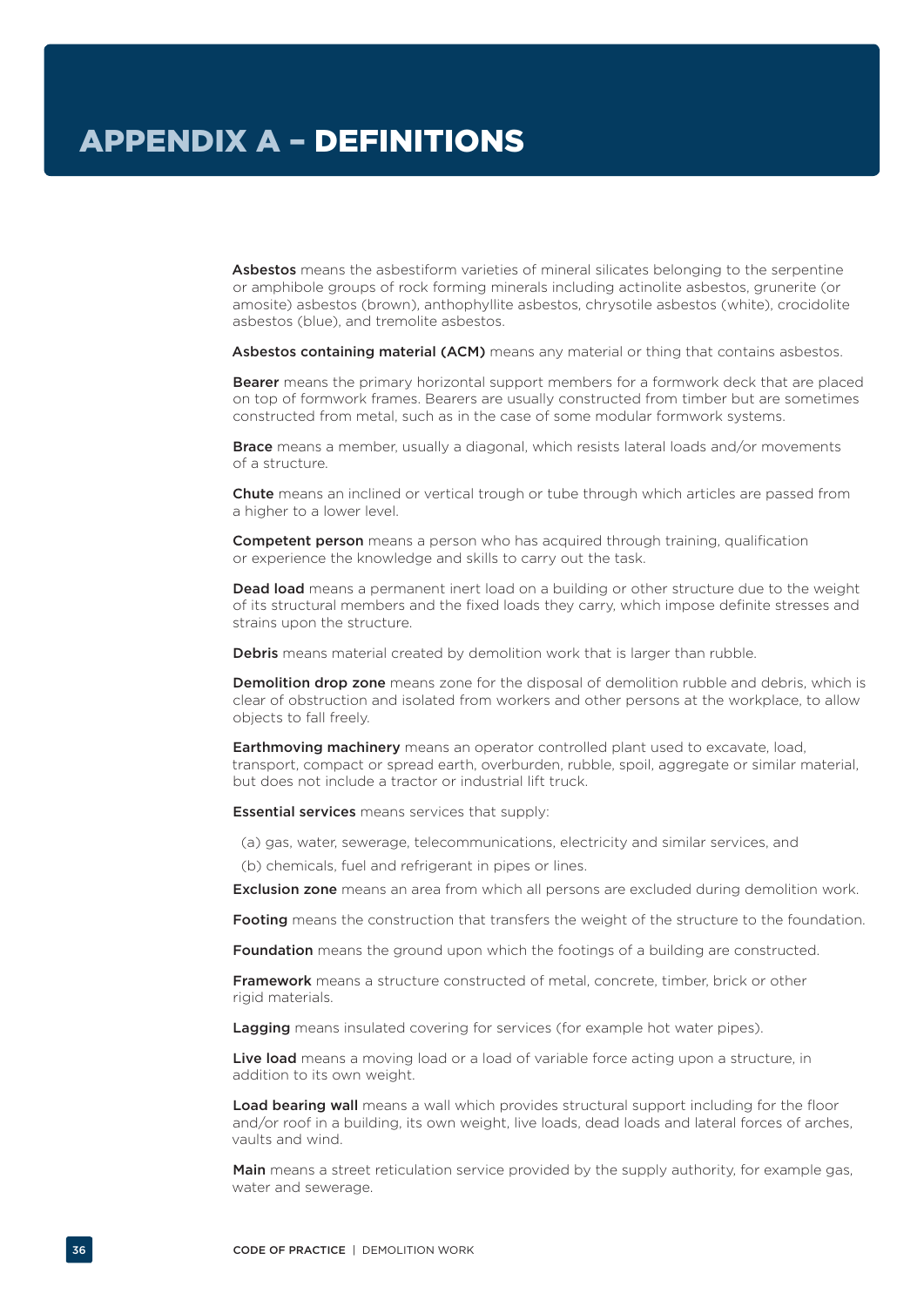Masonry means brick, concrete, stone, artificial stone or terra cotta laid in mortar.

Partition wall means an interior non-load bearing wall that divides a building into rooms.

Pier means a column or post supporting a superstructure such as floor bearers, verandas, beams etc.

#### Purlins means

- In simple roof construction, longitudinal roof timbers giving intermediate support for rafters, supported at intervals longitudinally by struts.
- In some roofs of trussed construction, the purlins provide direct support for the roof covering, they bear on the principal rafters of each truss and span between trusses.
- In roofs of trussed construction employing common rafters, purlins span between trusses supporting the lighter common rafters at requisite intervals.

Rafter (common) means in roof construction, a timber framing member providing the principal support for the roofing material.

Reinforcing steel means steel bars of various sizes and shapes used in concrete construction for giving added strength.

**Roof truss** means a truss providing structural support for a roof.

Rubble means rough broken stones or brick used for filling.

**Shoring** means temporary supports used to maintain stability and prevent movement typically to:

- **P** prevent the collapse of an excavation, and
- support an existing structure, especially where they may be weakened by the removal of adjoining buildings.

**Stability** means a determination of the ability of a structure to withstand overturning, sliding, buckling, or collapsing.

Underground essential services means essential services that use pipes, cables other associated plant located underground.

Underground essential services information means in relation to proposed demolition work, means the following information relating to underground essential services that may be affected by the excavation:

- $\blacksquare$  the essential services that may be affected
- the location including the depth, of any pipes, cables or other plant associated with the affected essential services, and
- any conditions on the proposed excavation work.

Underpinning means the construction of new footings and walling under the footings of an existing structure which have failed or may fail.

Vault means an arched structure of masonry usually forming a ceiling or roof.

**Ventilation** means the process of changing or circulating the air in a space by either natural or artificial means.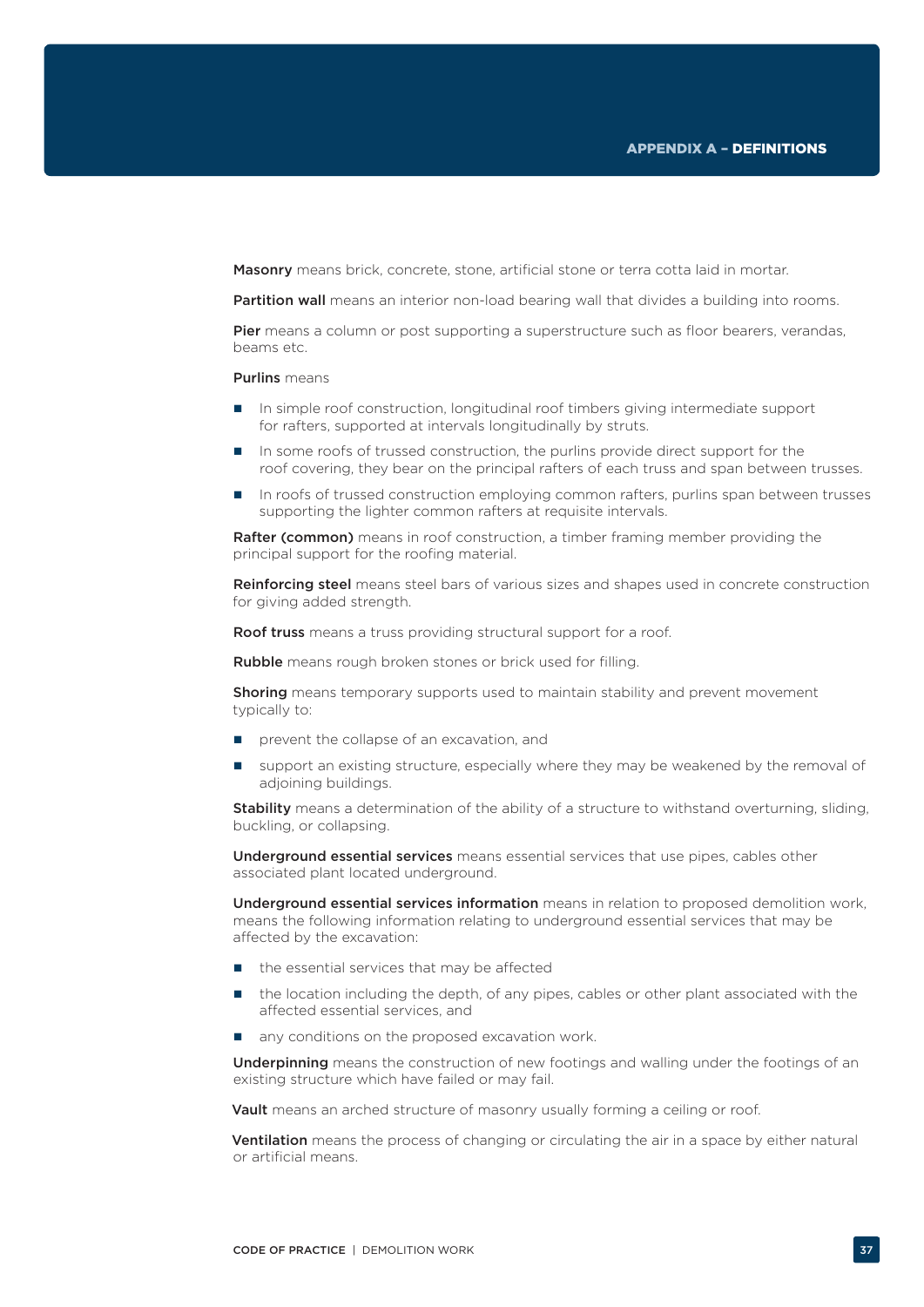Given the specialist nature of demolition work, a demolition plan might be prepared to collate the key information relevant to the work into a single document including some information relevant to work health and safety. A demolition plan should not duplicate a WHS management plan or SWMS but may reference them.

A demolition plan may include:

- the location of the site on which the structure to be demolished stands
- the overall height of the structure above ground level and the least distance from the structure to each site boundary
- the type of building (occupancy class), its structural support system and the principal materials of its construction
- the proposed methods of demolition including the number and types of major items of plant
- the proposed methods for handling and disposing of demolished materials and, in particular, of hazardous materials
- the proposed methods of controlling and maintaining access and egress to workplace
- **n** the proposed sequence of carrying out the demolition works and an estimate of the time (in days) it is likely to take to complete all of each of the stages of the work
- the proposed hoardings, scaffolding and fencing and of any overhead sidewalk protection
- any other plans, illustrations, written documents, or specialist reports as may be necessary to support the proposed methods of work or protective structures
- traffic management arrangements, which includes managing vehicles and mobile plant hazards in relation to operation at the workplace and interaction with the public.
- the location and condition of the following
	- **n** underground essential services including
		- electricity
		- drainage and sewerage
		- gas
		- water
		- communications cables (for example telephone, radio and television relay lines)
		- hydraulic pressure mains
		- liquid fuel lines
		- lubrication systems
		- process lines (chemical, acid)
	- above ground essential services
	- hazardous materials, including asbestos
	- underground structures such as a basement, cellars, or storage tanks
- any confined spaces where work will be undertaken
- the general condition of structures on adjoining properties, particularly where these are close to or on the boundaries of the demolition workplace
- the effect demolition may have on people working in adjoining properties or seeking access to and egress from those properties, and
- the emergency arrangements, which should include equipment for the rescue of injured persons.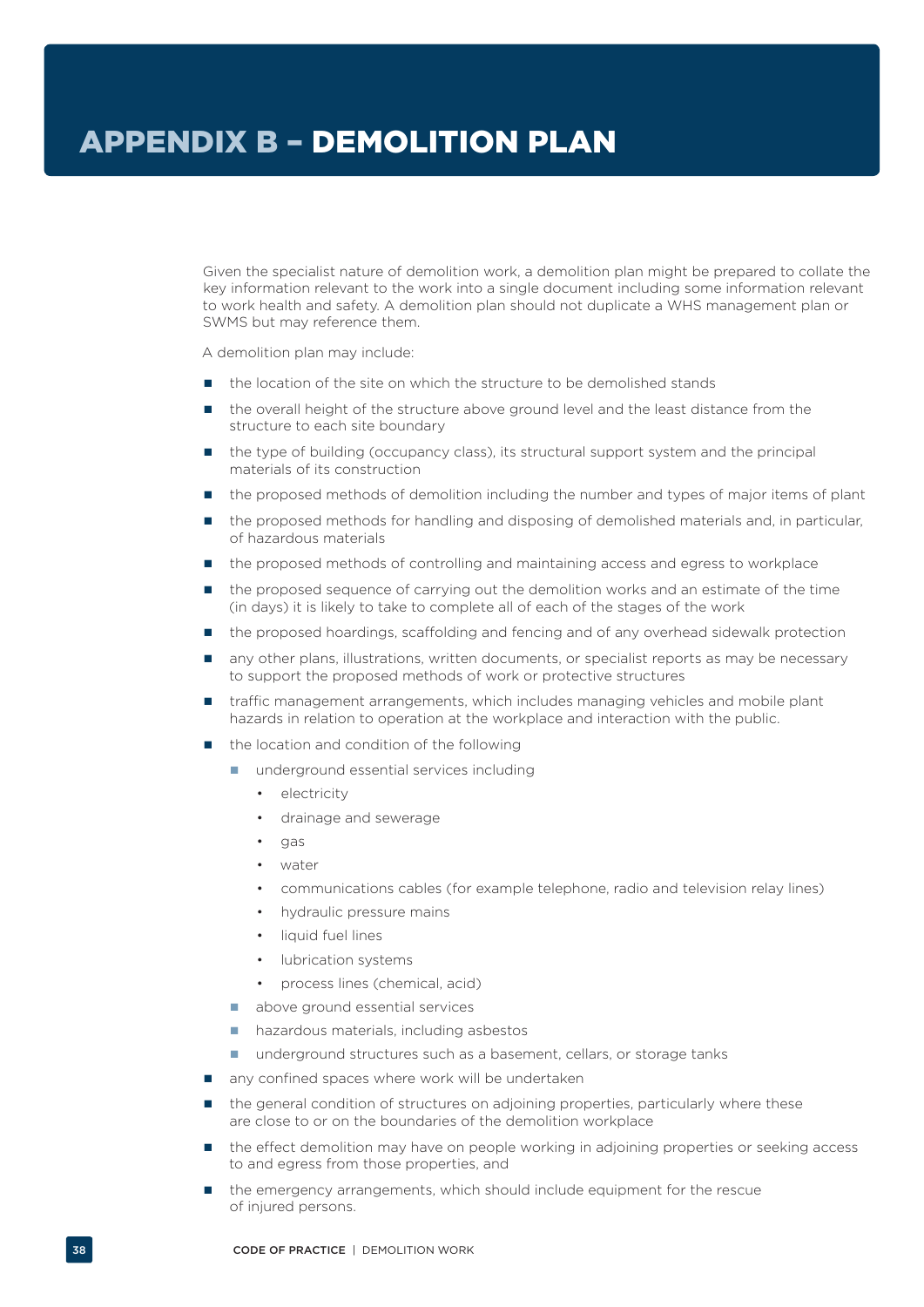Some of the issues to be considered when undertaking an engineering investigation include:

- obtaining the as-built details of the component members (if available)
- identifying the type of structural system involved
- conducting a search for engineering details specifying size, type and configuration of reinforcement and the strength of materials (if available) and the located documents referenced
- assessing the current load-carrying capacity of the structure, taking into account
	- the strength requirements of the relevant structural technical standards current at the time of construction and the strength and loading requirements of those now current
	- e degradation of the original properties of the materials used due to time, weathering, wear, or other deleterious causes
	- the capacity of the structure as a whole and individual members to sustain superimposed loads without
		- premature collapse of any member, or
		- deforming to an extent which will lead to static instability of the member itself or to connected members
- verifying the composition or quality of structural components, if necessary, using methods such as
	- core drilling
	- electronic reinforcement location
	- **E** exposure of reinforcement
- **B** assessing any loss of structural strength resulting from any destructive investigation methods used
- **I** identification and location of floor penetrations to facilitate construction or structural irregularities
- assessing whether the proposed methods and sequence of demolition can be executed without causing unpremeditated collapse of the whole or part of the structure, and
- identifying any other details of the structure regarding strength, construction or contents which will influence the selection of demolition methods/procedures.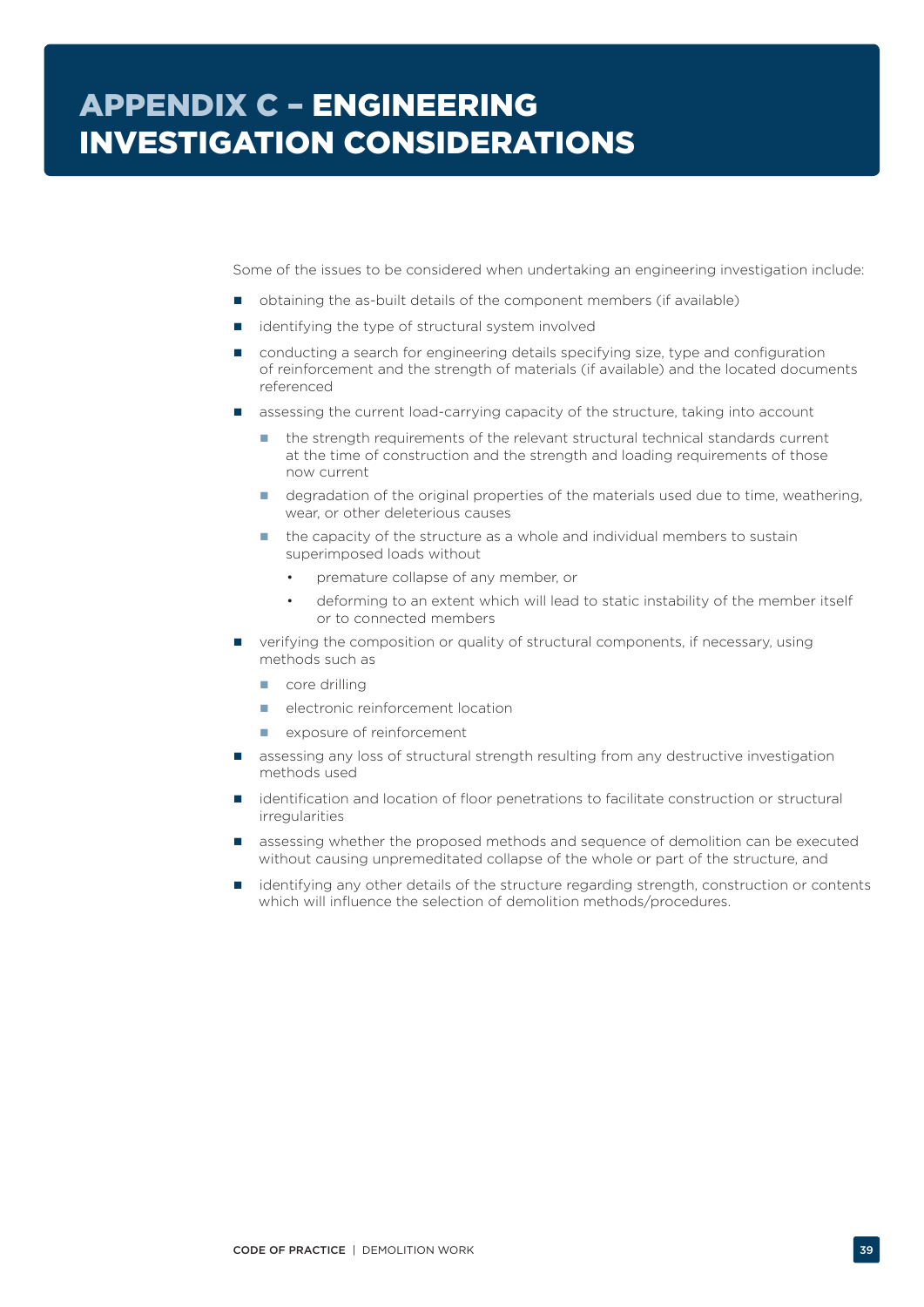| <b>Date</b>     | Page Number    | Amendments                                                                                               |
|-----------------|----------------|----------------------------------------------------------------------------------------------------------|
| 22 October 2013 | Front cover    | Publication date changed from first published date of July 2012<br>to republished date of November 2013. |
| 22 October 2013 | Whole document | Style and formatting has been reviewed.                                                                  |
| 22 October 2013 |                | Reference to Regulation 422 and 425 updated.                                                             |